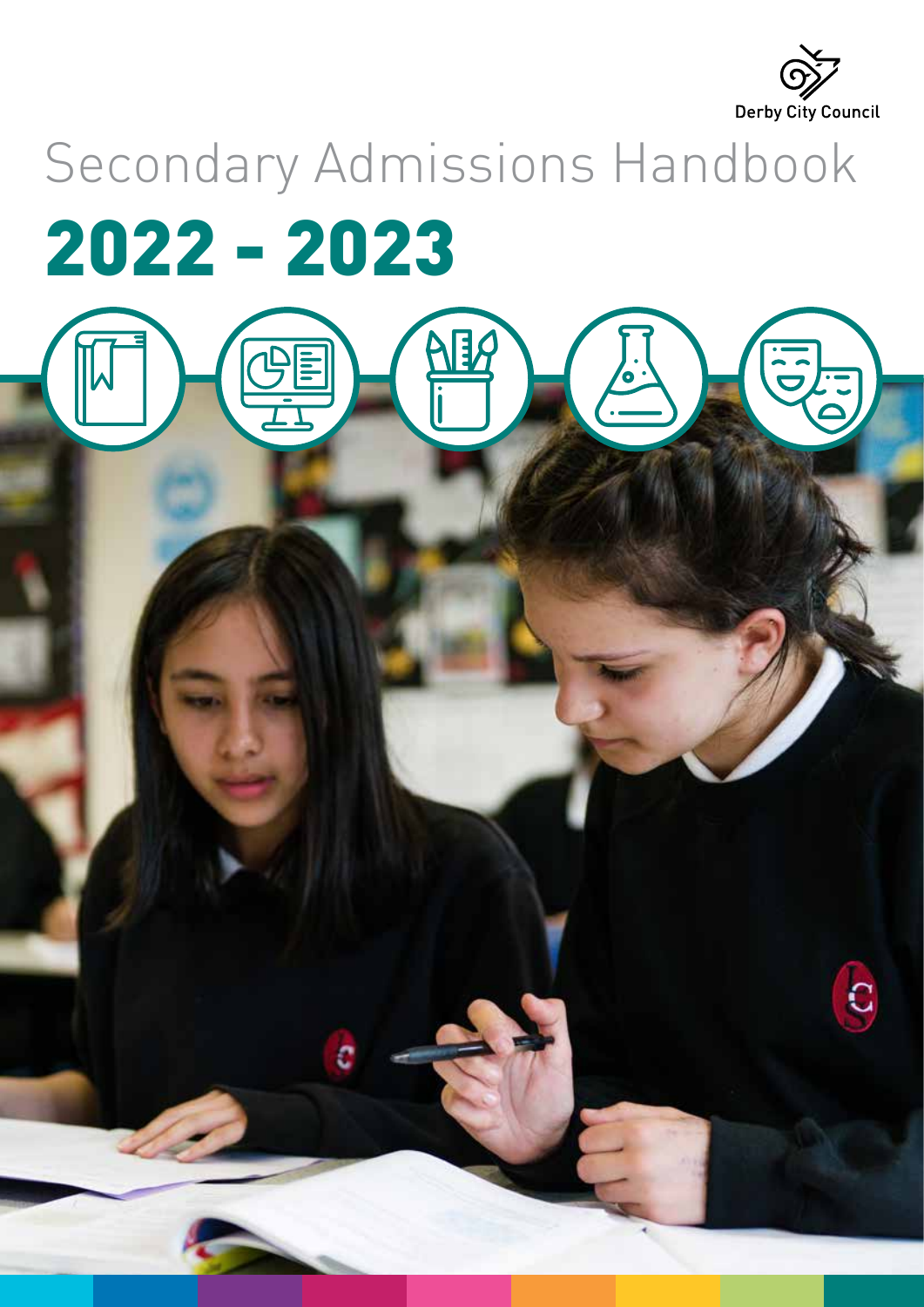## Contents

| Glossary                          | 3                | <b>Transport</b>                        | 13        |
|-----------------------------------|------------------|-----------------------------------------|-----------|
|                                   |                  | Moves in examination years              | 13        |
|                                   |                  |                                         |           |
| <b>Applying Online</b>            | 4                |                                         |           |
|                                   |                  | Other information                       | 14        |
|                                   |                  | <b>School attendance</b>                | 14        |
| Who is responsible for admissions | 5                | <b>Short Stay Schools</b>               | 15        |
| in Derby's secondary schools?     |                  | <b>School leaving dates</b>             | 15        |
| <b>Admission limit</b>            | 5                | <b>School dress</b>                     | 15        |
|                                   |                  | Access to school records                | 15        |
| <b>Starting secondary school</b>  | $\boldsymbol{6}$ |                                         |           |
| Applying for a place              | 6                | <b>Admission policies for secondary</b> | $17 - 34$ |
| <b>Schools outside Derby</b>      | 6                | schools                                 |           |
| Out of city children              | 6                |                                         |           |
| Early transfer                    | 7                | Map of schools in Derby                 | $18 - 19$ |
| <b>Result of application</b>      | 8                |                                         |           |
| Changing secondary school in-year | 9                | <b>Term dates</b>                       | 35        |
| Transfer at 16+                   | 10               |                                         |           |
| How places are allocated          | 11               |                                         |           |
| <b>Appeals</b>                    | 12               |                                         |           |
| How do I appeal?                  | 12               |                                         |           |

Please note: If a child has a statement of special educational needs or Education Health and Care Plan (EHCP), this admissions handbook is not relevant because the admission arrangements for those pupils are different. We can send you a free booklet called 'Which School for my Child?' which explains the special arrangements for these children.

To get a copy, contact the Council on 01332 641414 or email sendiass@derby.gov.uk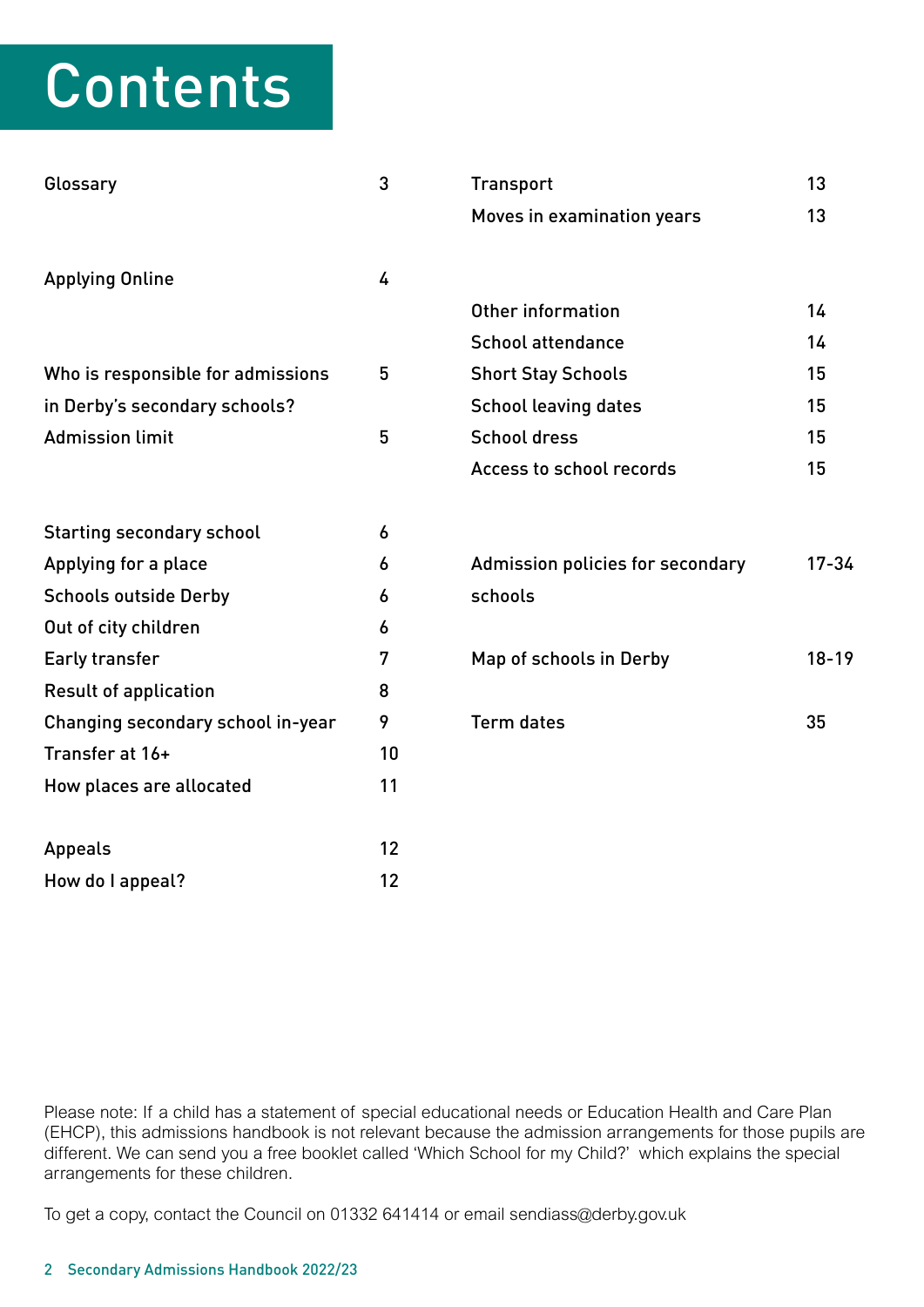## **Glossary**

Important Information Local authorities are not able to guarantee the availability of school places at any school, and this is the case even for schools where siblings attend. The Council must allocate school places strictly in line with the Published Admission Arrangements of the school and cannot take individual families circumstances into account.

Academies are all ability schools established by sponsors from business, faith or voluntary groups working in partnership with central Government. Governors are responsible for all admissions.

Community schools are managed by the head teacher and governors in partnership with Derby City Council, which arranges admissions to these schools.

Voluntary aided schools are jointly supported by the Church Diocesan Boards and Derby City Council. The governors employ all the staff and manage their admissions.

Foundation schools are maintained by the local authority, but the governors are responsible for all admissions.

A University Technical College (UTC) is a type of secondary school in England that is led by a sponsor university.

Trust schools are maintained schools owned by a trust, where the governors are responsible for all admissions.

Special schools are attended by children with a statement of special educational needs or Educational Health Care Plan (EHCP). Special schools provide for pupils whose degree of disability requires a more comprehensive specialist approach than a mainstream school or enhanced resource school can provide. Some experience of mainstream school may be possible. The Council is the admissions authority for all special schools.

Enhanced resource schools are mainstream schools with additional resources for particular children with statements of special educational needs or Educational Health Care Plan (EHCP) where there is more specialist support and staff. Pupils are not generally taught separately and are included in the mainstream classes.

The catchment area is a defined geographical area, which the school serves. If your child lives in the normal area of a school at the time of application and at the closing date and you request a place there, you will have priority over other children when the applications for admissions are considered. If you want to know which catchment area you live in, contact the Admissions Team on 01332 956988.

The curriculum is the range of learning opportunities provided by the school including the subjects studied and activities inside and outside the classroom such as extra curricular clubs, educational visits and field studies.

We use the word parent throughout the booklet. It means anyone who has legal responsibility for, or care of, a child.

Independent Appeal Panels are set up to hear any appeals against a refusal to offer a place at a school. The panels are completely independent of the school and the Council. Their decision is binding on everyone.

#### Where to go for more information

For general enquiries contact: Derby City Council, People Services, The Council House, Corporation Street, Derby DE1 2FS Tel: 01332 293111 Web: <www.derby.gov.uk>

For admission enquiries contact 01332 956988 or email secondary.admissions@derby.gov.uk

#### Church of England Schools in Derby

The Derby Diocesan Board of Education, Church House, Full Street, Derby DE1 3DR Tel: 01332 388660

#### Catholic Schools in Derby

The Education Service, The Diocesan Centre, Mornington Crescent, Mackworth, Derby DE22 4BD Tel: 01332 293833

Secondary Transfer means children who are transferring from an infant, junior or primary school to a secondary school in the following academic year.

In year application means for children who will be transferring from one secondary school to another secondary school.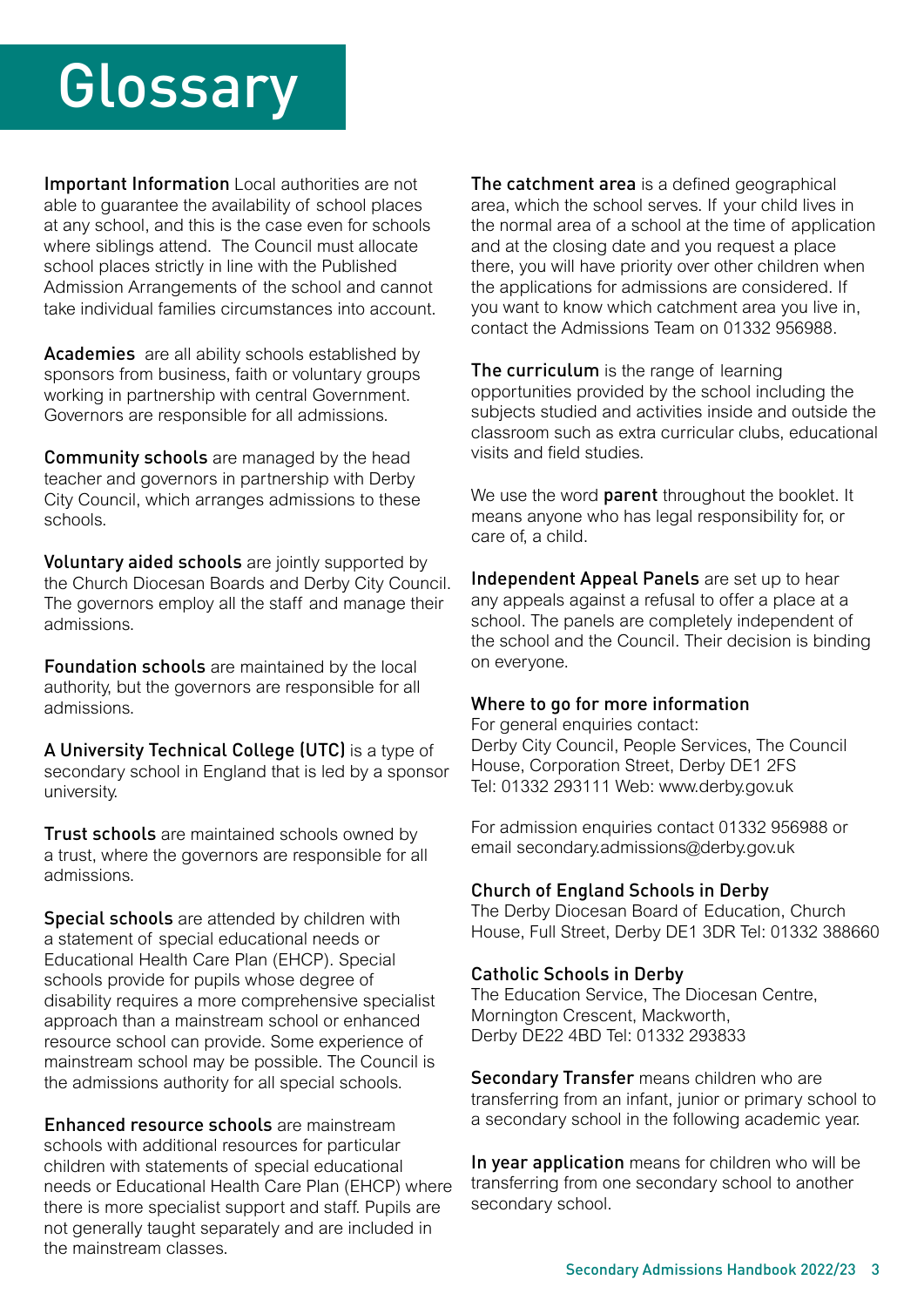# <span id="page-3-0"></span>Apply Online

If your child is due to start year 7 at a secondary school in September 2022, you will have to apply for a school place. Paper application forms are available but many parents and carers find it easier and quicker to apply electronically using the online facility.

Advantages of applying online include ...

- it is quick and easy to do.
- you will get an email confirmation that your application has been received.
- the system helps you by checking for errors.
- there is no risk that your application will get lost in the post.
- the system has security procedures that will prevent anyone seeing information they are not entitled to see.
- available 24 hours a day seven days a week up until the closing date and time of 31 October 2021.
- on National Offer Day 1 March 2022 you can log into your account and see which school you have been offered. Paper applications will have to wait for a letter.



## To apply online visit<www.derby.gov.uk/secondary>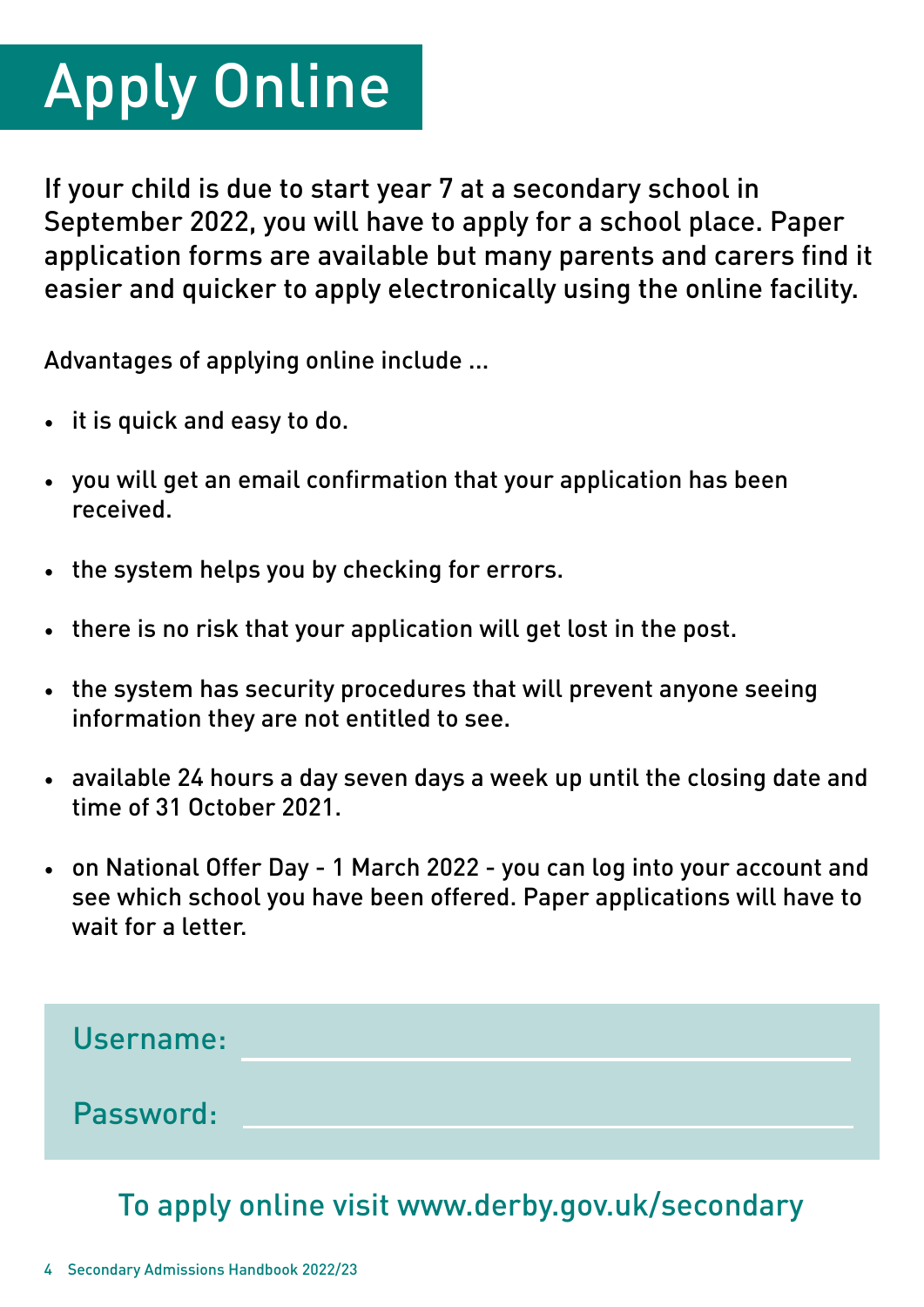## <span id="page-4-0"></span>Who is responsible for School Admissions in Derby?

There are seven types of secondary school in Derby:

- Academy
- **Community**
- Voluntary aided
- **Foundation**
- **Special**
- **Trust**
- UTC.

For all Derby's community and special schools, Derby City Council is the admissions authority and is responsible for deciding the admission arrangements for children at these schools. The head teacher and school governors follow the Council's arrangements.

For voluntary aided, foundation schools, academies, the UTC and trust schools, the school governors are the admissions authority.

Special schools only admit pupils with statements of special educational needs or Educational Health Care Plan (EHCP), and the admissions for these schools are covered by separate arrangements.

See the free booklet 'Which School for my Child?' that explains the special arrangements for these children. To get a copy, contact the Council on 01332 641414 or email sendiass@derby.gov.uk

The admissions authority will decide on things such as:

- which area a school should normally serve this is 'the catchment area' so the school serving the area is called 'the catchment area school'. Catchment areas in Derby can be seen by going to [www.derby.gov.uk/secondary.](www.derby.gov.uk/secondary)
- arrangements for parents to say they prefer one school over another - this is known as stating a preference for a 'preferred' school
- the admissions criteria the things the authority takes into account when deciding which children to admit to their school, if the applications go over the school's admission limit
- how parents can appeal against a decision not to offer a place at their preferred school.

## Admission limit

Each school has a limit to the number of pupils it can admit to the first year in the school - this is known as the 'intake year'. We show each school's admission limit at the back of this booklet (see pages 17-34). This limit is based on the amount of space available in the school and on past admissions.

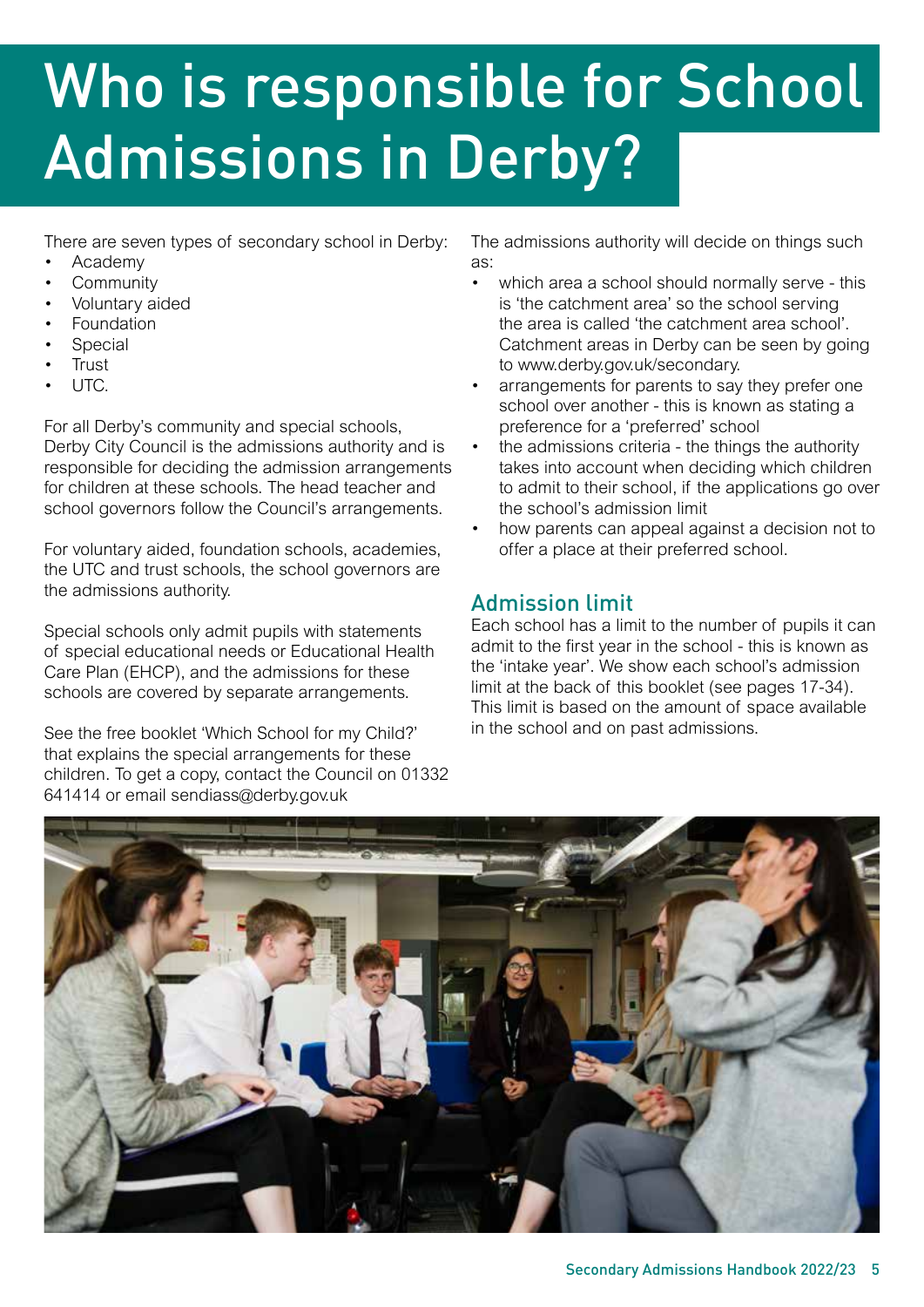## <span id="page-5-0"></span>Starting Secondary School

#### Going from primary to secondary school

The Council operates a co-ordinated admission scheme. The scheme applies to all maintained schools including Landau Forte College, the UTC but not independent or special schools.

If you live within Derby City Council's administrative area you will need to make your application on the Derby City Common Application Form for any school that you wish your child to attend. This includes schools that come under any other council's area, but not independent schools. You must return your application form by 31 October 2021.

By law, the Council must manage the admissions process on behalf of all schools serving its area, and will deal with all applications for school places in Derby.

#### Applying for a place?

It is important that you apply for a place at the school or schools you would like your child to attend. You have a legal right to do this as a parent. It is parents' responsibility to establish which is the catchment area school for their address and whether any travel assistance is available before applying for a place at that school. It is also parents' responsibility to know which council's area they live in.

On the Application Form, you can:

- state up to three preferences for any secondary schools.
- show the order of schools that you prefer the rank order - and give reasons for your preference.

If your catchment area school is not in your top three preferences you may request a place at your catchment area school as a fourth and lowest preference, in case your three preferred schools are unable to offer a place.

If you do not request a place at your catchment area school, and none of your three preferred schools are able to offer a place, your catchment area school may then be full also. We strongly recommend all parents to include the catchment area school as one preference.

If your catchment area school is in your top three preferences, you should name it as one of your three preferences, in your ranked order. If you include your catchment area school in your three preferences, you do not need to use the 'opt in' section of the form.

If you wish to apply for a school outside Derby City you will still need to do this on Derby City Council's Common Application Form. Forms should be returned direct to the Council at Admissions, The Council House, Corporation Street, Derby, DE1 2FS. The form can be completed electronically at www. derby.gov.uk/secondary

**Important note:** You must think very carefully about your preferences and their order, as they can't be changed after the closing date unless you have moved address which changes your catchment area.

**Note:** If you put a second or third preference, this will not jeopardise your chance of getting your first preference.

### What if I have recently changed address?

We may need to see proof of residency, if the change of address has changed your catchment area. We may need to see proof of ownership or a tenancy agreement for your new property and proof that you no longer live at your old property, for further information see page 14-15.

#### Can my child attend a school outside Derby?

The 1996 Education Act gives you the right to ask for your child to go to a school run by another council. If you want your child to attend a school outside Derby you should still fill in the Common Application Form from Derby City Council and include the school as one of your preferences.

#### Can my child attend a Derby school if we don't live in Derby?

If you don't live in Derby but would like your child to attend a school in Derby, you will need to fill in a Common Application Form from the Council covering the area in which you live. We will look at your application using the admissions criteria on pages 17-34.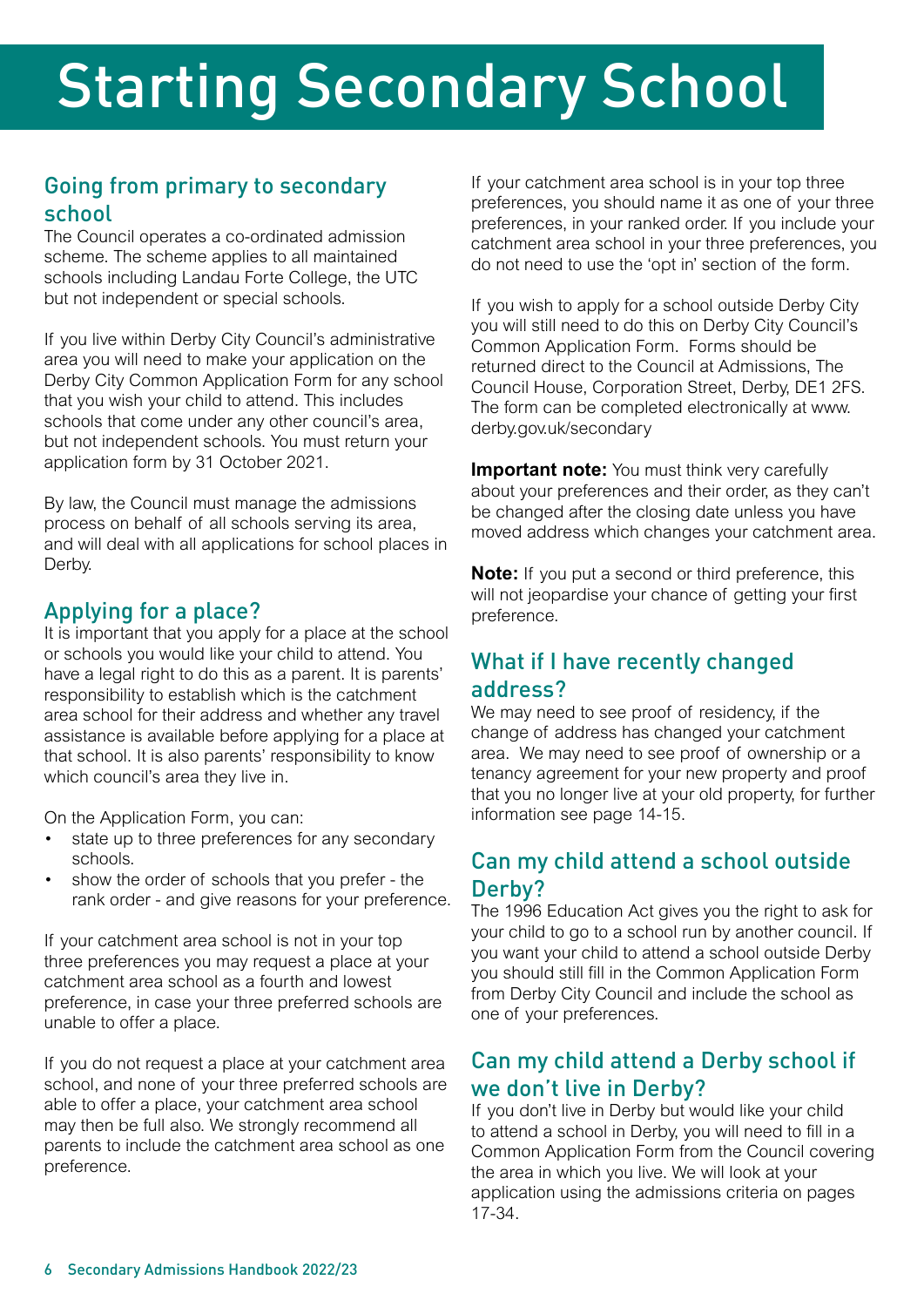<span id="page-6-0"></span>

#### Can my child transfer early?

In general, the Council believes it is better for 'able children' to stay with children of the same age. Able children who do this enjoy a richer and broader curriculum instead of being hurried through the education system, which may lead to difficulties later. Although the Council will not normally approve early transfer, we may allow an exceptionally able, mature child to transfer to secondary school at the age of 10+ rather than 11+. A child must show exceptional intellectual ability for the Council to consider an early transfer.

If you want the Council to consider your child for early transfer, you must talk about it to the head teacher of your child's present school by the end of the summer term - a full year before the proposed transfer.

#### Acknowledging Applications

The Council will acknowledge all applications it receives within two weeks. This will state the ranking order of your schools and you should check this to make sure it is correct.

#### **Important note:** If you do not get an

acknowledgement letter or email it means that we have not received your application form, or it has been processed using an old address. You must get an acknowledgement for your application to be considered, even if you have hand-delivered, or sent your application by Recorded or Special Delivery. If you do not get this letter at least one week before the closing date, please contact the Council as soon as possible on 01332 956988.

#### The closing date

To apply, you must fill in the Common Application Form that you can get from schools or the Council. The closing date for applications is **31 October 2021**.

If you apply for a place after 31 October 2021 the admissions authority for the school will not look at your application in the first round of allocations to decide which children they can admit in the next school year. After that, if there are still spare places, the admissions authority will look at your application, along with any other applications that were not made by the closing date.

#### What happens if I want to make changes to my application after the closing date?

Preferences can only be changed after the closing date if you change address. If you change your preferences after the closing date, it will turn your application from being an on-time application to one that is late. The Council will then deal with your application only after dealing with those that are on time. Applications are dealt with by using the address the child lives at the closing date. Reassessment of the new address will then be made after provisional offers have been decided.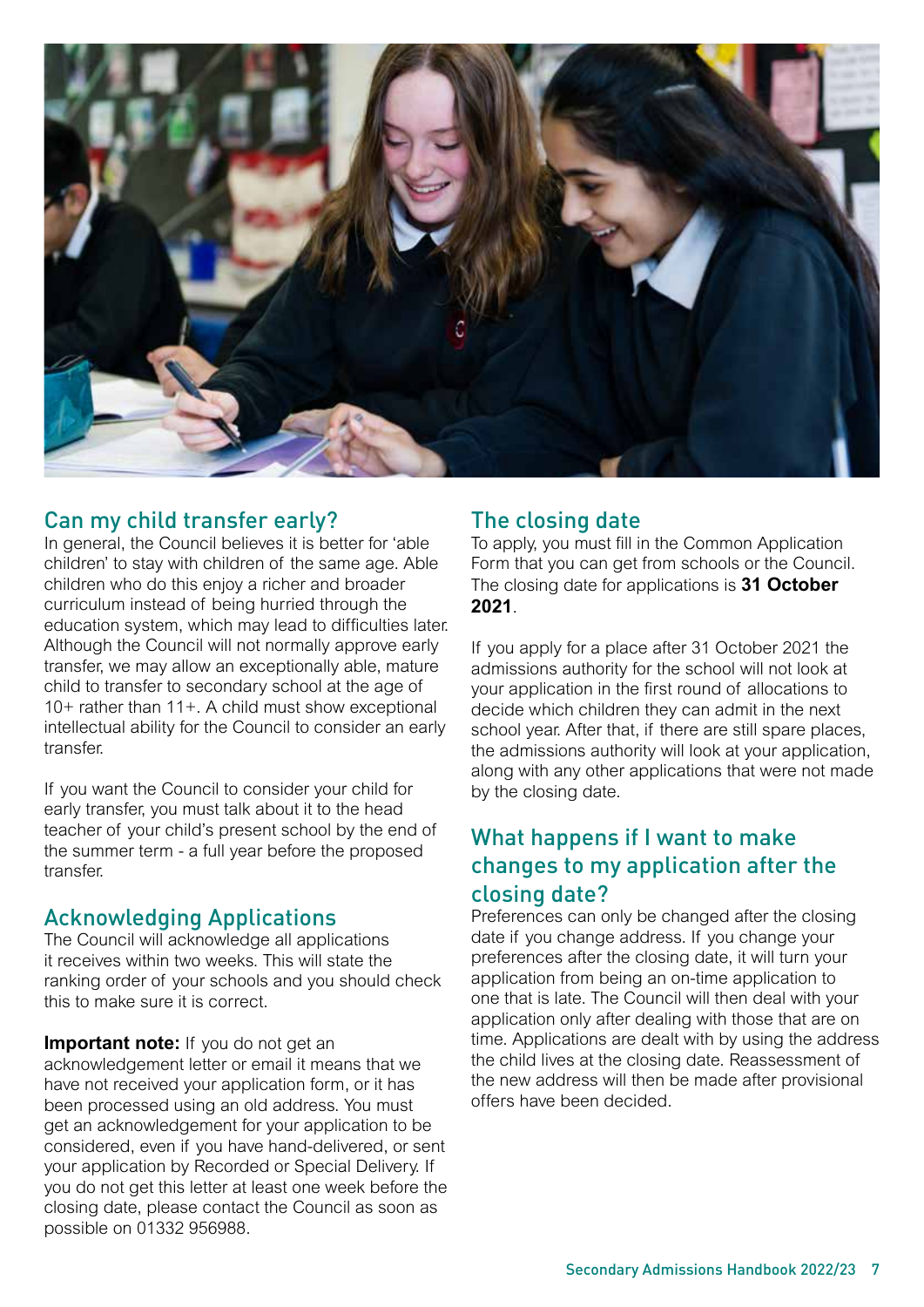#### <span id="page-7-0"></span>When will I know the result of my application?

On **1 March 2022**: this is 'National Offer Day' when parents of children living in Derby will be contacted, naming one school place for their child. Those who applied by telephone or paper form will be sent a letter second class posted out on this day. We will send an email to parents who apply online.

This offer will be for the highest-ranked school that can give your child a place. Parents who applied online will be able to view the offer by logging into their account on National Offer Day.

- If your highest ranked school can offer a place, all applications for schools ranked lower will be disregarded.
- If only your second preference can offer a place, applications for lower ranked preferences will be disregarded. The Council will then place your child on the waiting list for your first preference and will offer you the right of appeal (see page 12).
- If none of your preferred schools can offer a place, or you did not apply for any school, the Council will allocate your child a place at the catchment area school - if places are still available - or the next nearest Derby school with places available. You will be given the right of appeal for those schools ranked higher than your final offer.

The admission authorities must meet your request wherever possible - as long as this doesn't make the school overcrowded, see Admission Limit (see page 5). If you have religious or philosophical convictions that influence your choice of school, you should mention them in your application.

The Council, which maintains the school, or the governors of aided or foundation schools, will take the decision on whether your child can be offered a place. (Please also see Transport on page 13).

#### What happens if my application is refused?

If your application is refused then you can appeal, please see page 12 for information on how to appeal. We will also add any unsuccessful preferences, higher than the offered place, on to a waiting list.

We will set up this list on 1 March 2022 and will keep it going up to the end of the first term. After this date, schools may keep a waiting list of children who have still not been offered places. Schools do not have to keep a waiting list, so you will need to check that your preferred school/schools will carry on keeping the list.

Children will be ranked on all waiting lists according to the order of the over-subscription criteria, each schools criteria can be found on pages 17-34. This ranking can change as new pupils go on to, or come off, the waiting list. We will add any applications we receive after the closing date to the waiting list, using the rank order.

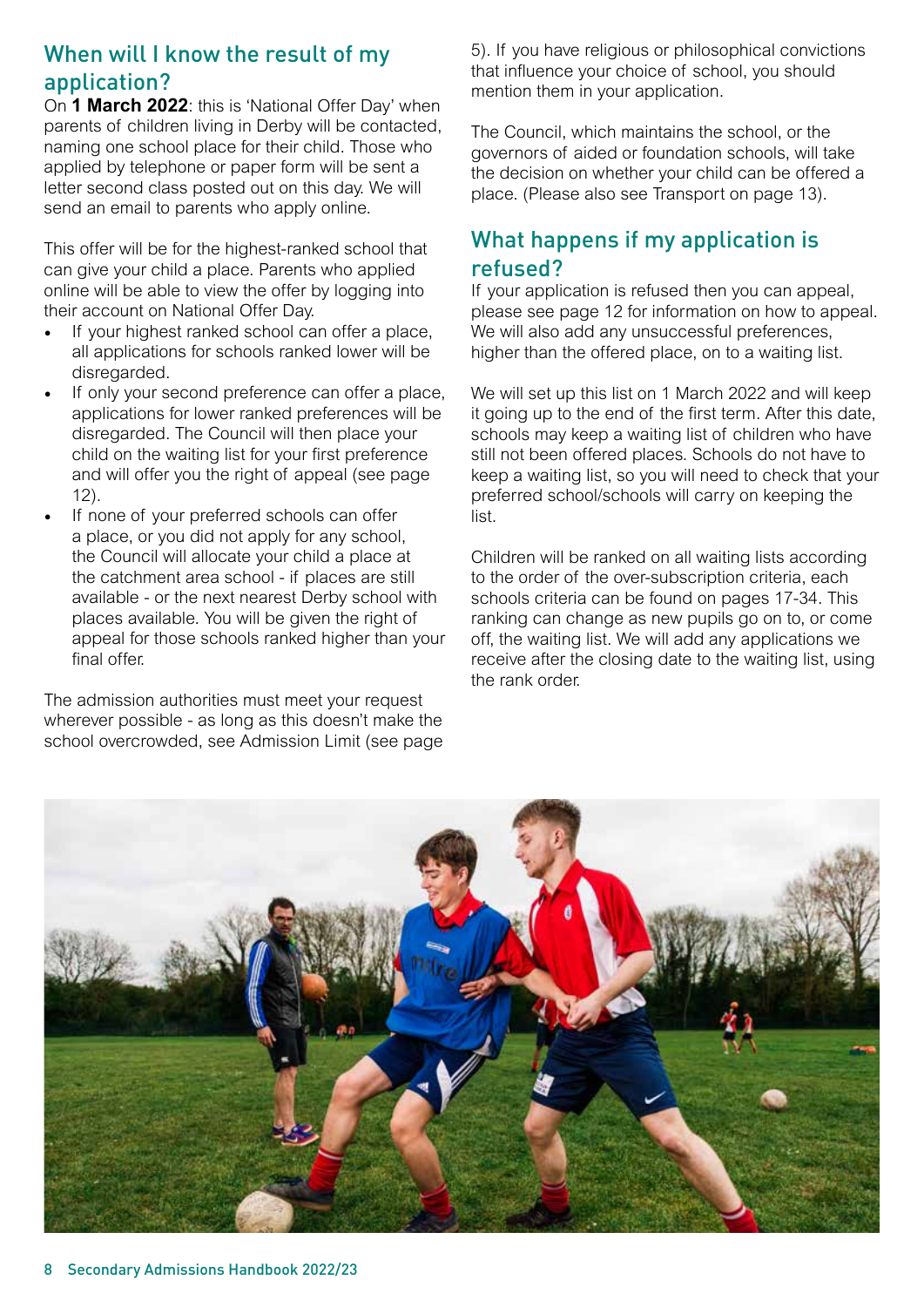#### <span id="page-8-0"></span>Changing secondary schools during the school year

We process applications to secondary schools for all parents living in Derby City Council's catchment area. As a parent you have a legal right to express a preference for a school that you want your child to attend. If your preferred school has a place, then a place should be offered to your child.

Moving your child to another secondary school is a very serious step to take. It can affect your child in many ways. It is important that you consider whether a transfer is really the best option. Before deciding to move your child to another school, please read this information carefully.

Moving to a new school may not mean that a problem is solved - it can happen again and could be worse because your child will not know who their new teachers and other pupils are. Your child and their needs will not be known to staff. Many things that worry parents and pupils can be sorted out without the need to move schools. Talking to your child and staff at your child's present school should avoid a transfer between schools in almost all circumstances.

Whilst all schools follow the National Curriculum schools will teach different topics at different times of the year. If your child moves school, they are likely to miss work, which will affect their ability to be entered for, or be successful in, examinations and national tests. This is especially important once pupils reach Years 10 and 11, when it is unlikely that they will be able to take the same options at a new school.

For these reasons, we will always refer requests for transfer back to their current school, unless the request has resulted from a house move where the pupils cannot travel to their current or previous school.

- If your child is unhappy at school or you feel that your child is being bullied, speak to their class tutor or head of year or make an appointment to see the Headteacher.
- If you have a complaint about the school, the teachers or the work your child is doing and it cannot be resolved by the teaching staff, put your complaint in writing to the school's governors.
- If your child is not attending school, talk to your child about why they do not want to attend and speak to their teachers. You can also talk to an Education Welfare Officer on 01332 641448.

#### Applying for a place

If you want to apply for a secondary school place in Derby City, you can contact us on 01332 956988 or secondary.admissions@derby.gov.uk to request an application form, and to find out which schools have places, or you can complete a form at [www.derby.](www.derby) gov.uk/secondary.

You can apply for most schools as an 'in-year' applicant on our common application form, the schools that you cannot apply for as an 'in-year' applicant are the UTC, Landau Forte College or any independent school

#### Can my child attend a school outside of Derby?

If you want to apply for a school outside of the city you will need to contact the Council where the school is to enquire about the application process.

#### Can my child attend a Derby school if we don't live in Derby?

Yes, if you want to apply for a school in Derby, you can contact us on 01332 956988, or email: admissions@ derby.gov.uk to find out which schools have vacancies, and request an application form, or you can submit an eform at [www.derby.gov.uk/secondary.](www.derby.gov.uk/secondary)

#### What if I have recently changed address?

We may need to see proof of residency, if the change of address has changed your catchment area. We may need to see proof of ownership or a tenancy agreement for your new property and proof that you no longer live at your old property, for further information see page 14-15.

#### How places are allocated

Please see the section how places are allocated on page 11.

#### When will I know the result of my in-year application?

A decision will be sent to you within 15 school days of us receiving the application and will be one of the three outcomes listed below ...

A school place is offered where your child meets the criteria for a place at your first preferred school.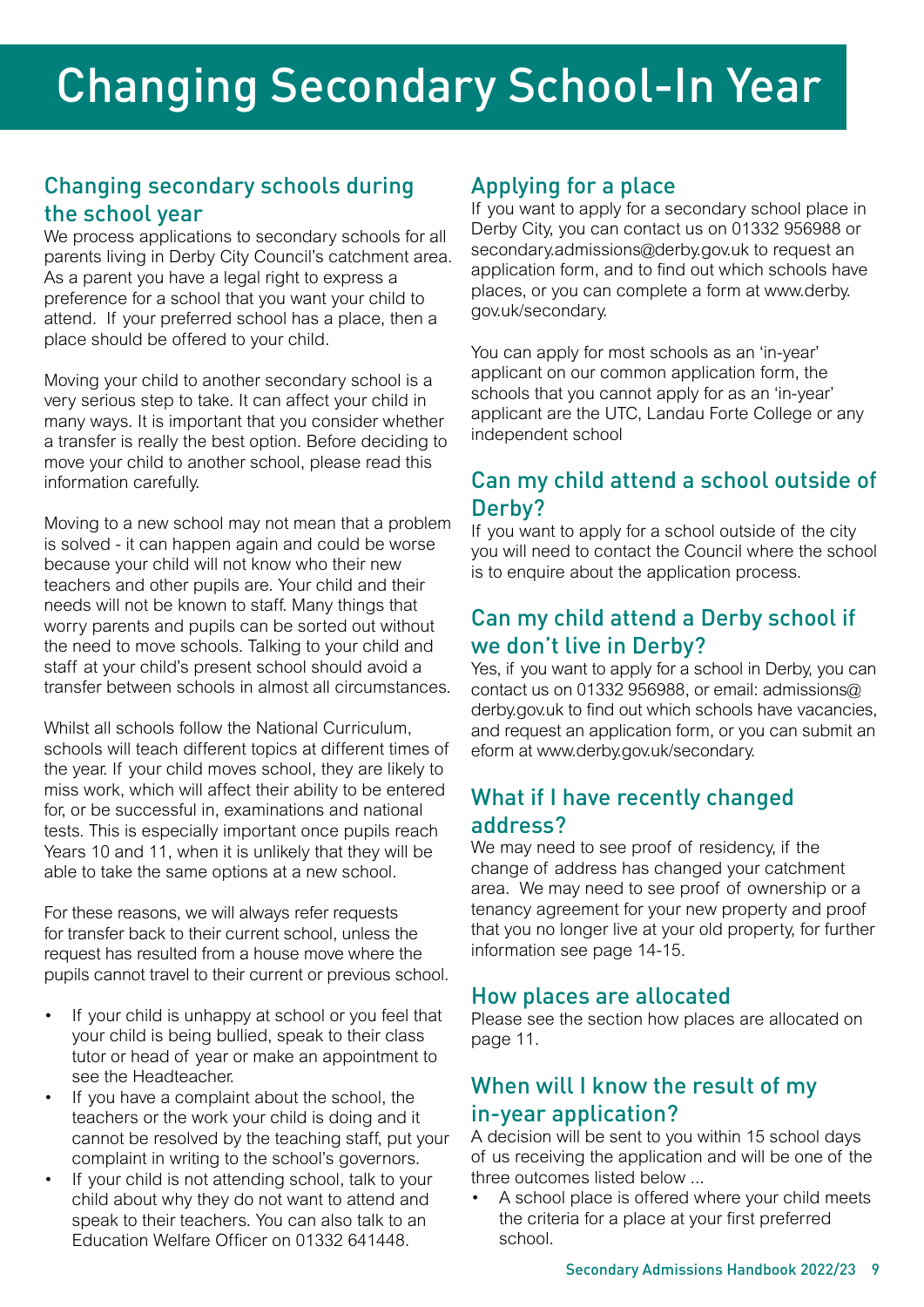- <span id="page-9-0"></span>• A school place is offered at the highest rank school where your child meets the criteria for a place at the second or subsequent preferred school.
- Where it is not possible to offer your highest ranked school, your child is added to that school's waiting list and you are informed of how to appeal to the Independent Appeal Panel if you wish to.

#### When will my child start at the new school?

If your child already has a school place in the city, we have to give schools six weeks to arrange your child's admission. If your child is currently out of school, we have to give schools two weeks to arrange the admission.

#### What happens about transfer at 16+?

Schools can set academic entry criteria in their sixth form admission arrangements. The criteria must be the same for both external and internal places. Please contact the school or college directly for information on the admissions criteria, and how to make an application.

Young people continuing with education after the age of 16 can attend school sixth forms or further education colleges. Your child's school and the Connexions service will be able to help with advice and information. Some students may qualify for financial help (see page 15).

## Moving into Derby?

Contact the Admissions Team on 01332 956988 or email secondary.admissions@derby.gov.uk if you need help or further information.

#### Definition of an unplaced child

If an application is received for a child outside the normal admission round first priority will be given within categories 1-7 to pupils who have not been on a City roll during the academic year of application, and must meet one of the following criteria ...

- Children leaving the criminal justice system or a Pupil Referral Unit who need to be reintegrated into mainstream education.
- Children who have been out of education for two months or more.
- Children of Gypsies, Roma, Travellers, refugees and asylum seekers.
- Children who are carers.
- Children who are homeless.
- Children with unsupportive family backgrounds for whom a place has not been sought.
- Children with special educational needs, disabilities or medical conditions but do not have a Statement of Special Educational Needs or Educational Health Care Plan (EHCP).

**Note:** A child will not be considered unplaced if the Council has allocated a school place within the normal admissions round, or is able to offer a school place within reasonable distance outside of the normal admissions round.

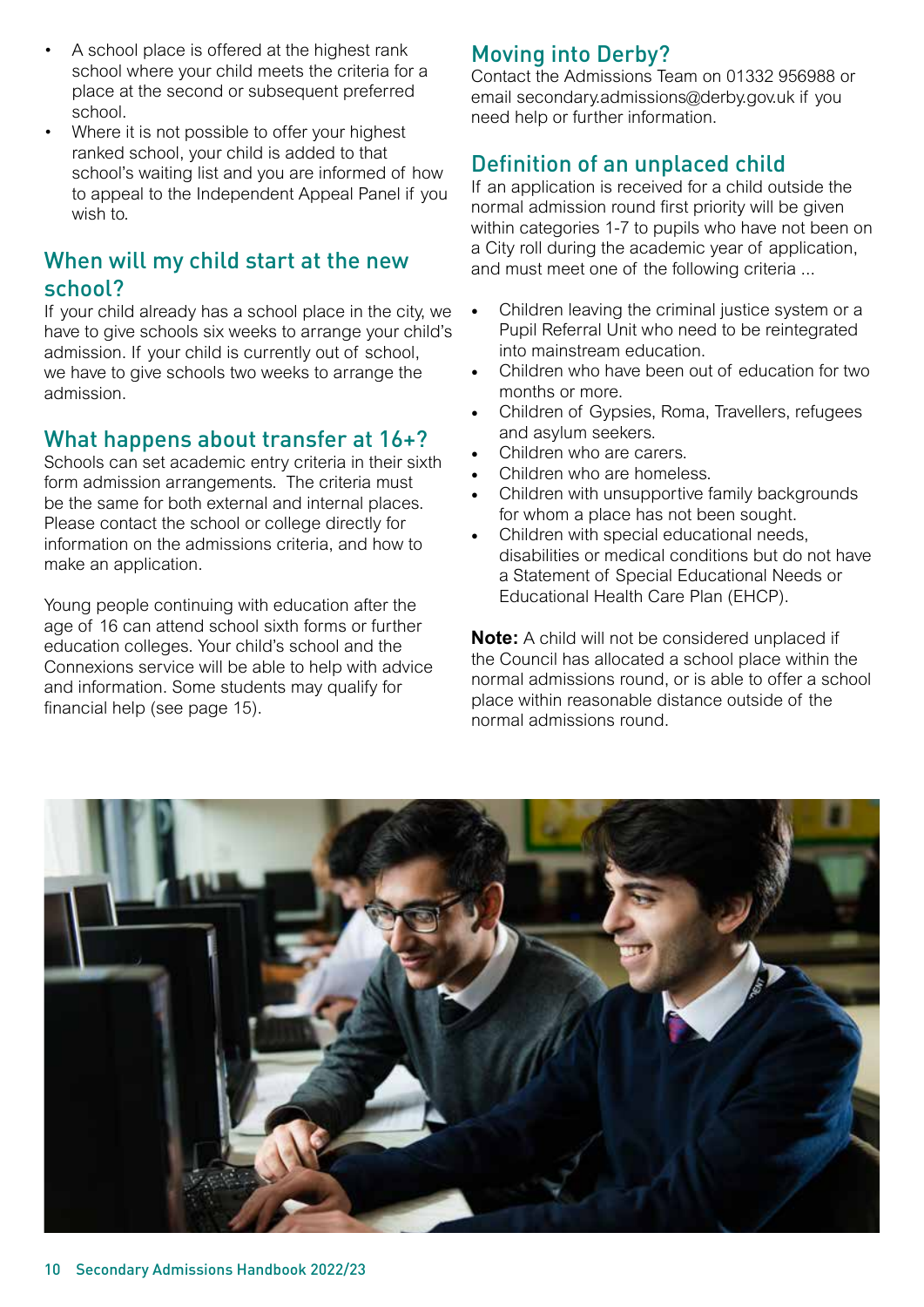## <span id="page-10-0"></span>How places are allocated

For community schools, the Council, as the admission authority, will decide about the offer or refusal of a place.

For academy, foundation, trust or voluntary-aided schools, the Council will offer or refuse a place on behalf of the school governors who are the admissions authority.

Once the admission limit is reached, the admissions authority cannot offer any more places, even to children who have moved into the school's catchment area.

The admissions limit covers admissions for the whole school year. In years other than the first year, the admissions authority may be able to admit pupils above the admission limit if it chooses. However, they must take into account the school's physical capacity.

Schools must allocate places in accordance with their over-subscription criteria, each schools criteria can be seen on pages 17-34.

Pupils who have a statement of special educational needs, which the Council considers can best be met in a particular school, will be given priority admission over all others.

Places will be allocated using the home address of the child – the home address is the address the child resides in at the time of application and at the time of admission, and, in the case of split households, as shown by who receives the Child Benefit.

We will give places to those parents who have made a preference before those parents who have not made any preference.

If you are applying for a change of secondary school, outside the normal admissions round, first priority will be given to pupils who have not been on a school roll during the academic year of application.

#### Are admission arrangements different for voluntary-aided, foundation, trust, The UTC and academies?

Yes, because arrangements for admission to voluntary-aided, academies, foundation, The UTC and trust schools, and the decisions about which children are offered a place, are the responsibility of the school governors.

If you want your child to attend a foundation, trust, voluntary-aided school, or an academy you should include it on the Common Application Form that you can get from the Council or the school.

If the school is over-subscribed then the school governors will look at the applications, and they will use their own admissions criteria. The information at the back of this booklet gives the numbers of applications received and the number of places at each school. We will write to you, on behalf of the governors at the school, informing you of their decision. If your child's application is refused, we will explain how you can appeal in the letter.

#### How do academies, foundation schools, UTC, Trust Schools and Voluntary aided decide who has priority?

We show the criteria the schools use on pages 17-34. When schools keep a waiting list of children who have not been offered a place, they use the same order of priority as when they first gave places. Pupils who have a statement of special educational needs, which the Council considers can best be met in a particular school, will be given priority admission over all others.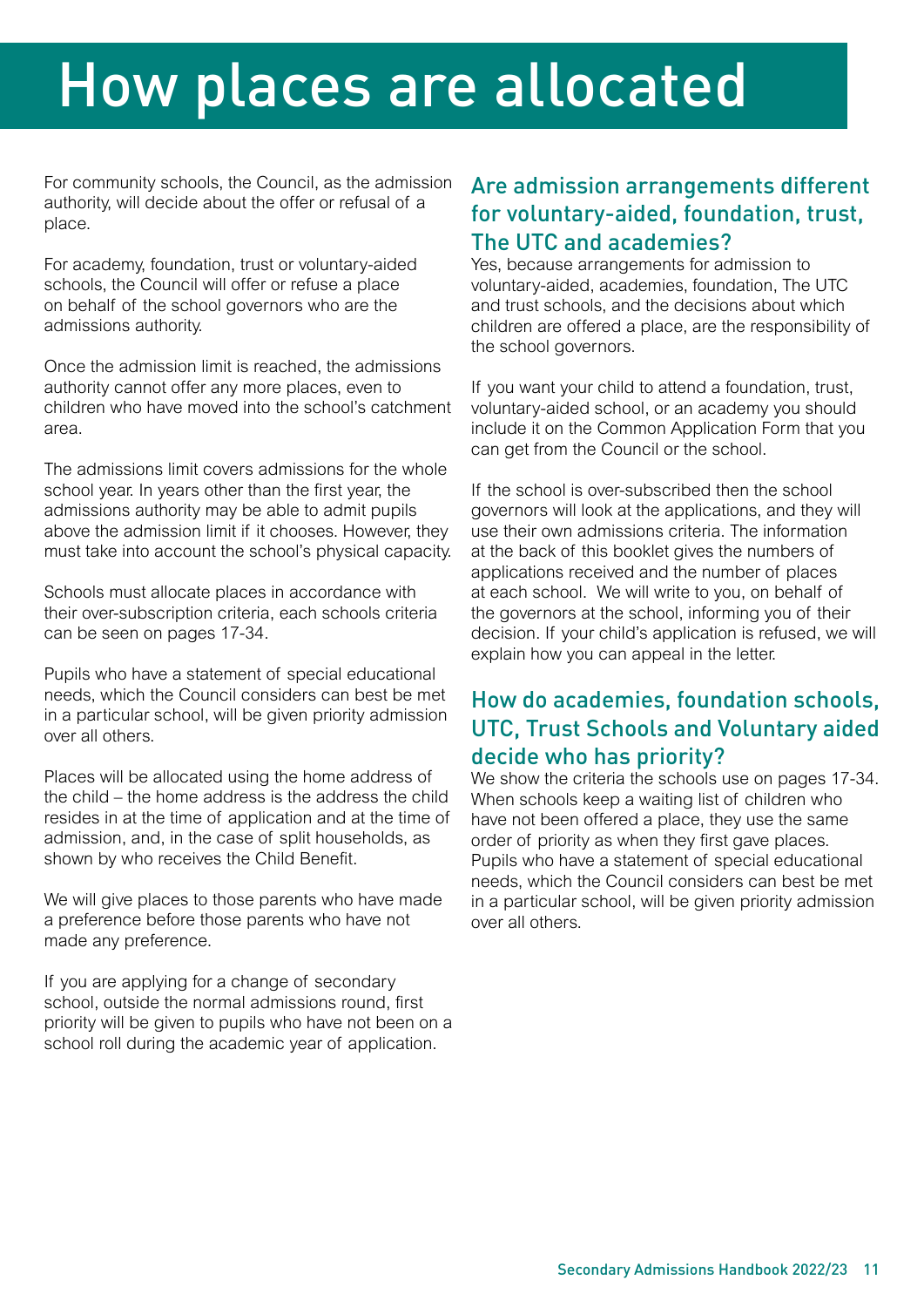## <span id="page-11-0"></span>Appeals

In many cases, schools will be able to meet all requests for admission. Some schools, however, may have to turn down some applications if the number of children seeking a place is above their admission limit. If your child is turned down from the school that you prefer, you will be told in the letter we send you on National Offer Day. You should contact the Admissions Team on 01332 956988 or email admissions@derby.gov.uk for advice and information on other schools. The letter will also give information about how you can appeal against the decision if, after discussing the issue with the Council, you are unhappy with the other school we offer you.

If you want to appeal against a decision not to admit your child to a community school, you must first fill in an Appeal Form, available from the Council, (address on page 3). You must lodge your appeal within three weeks of receiving your refusal letter. Appeal forms submitted after this date will not be processed within the main batch of appeals unless there are exceptional circumstances why your form was late.

For foundation, trust, the UTC, voluntary-aided school, or an academy, you can get information about how to appeal from the school.

## How do I appeal?

#### Community schools

- For secondary transfers for the next September, you must return the Appeal Form by the date in the decision letter.
- For admissions at other times of the year, you should return the Appeal Form to the Council within three weeks of its receipt.
- The Advisory Centre for Education provides free, independent advice on the admissions process and a range of education issues including bullying, exclusion, Special Education Needs and attendance. For advice, call 0300 0115 142 Monday - Wednesday 10am - 1pm, term-time only. For further information visit [www.ace-ed.org.](www.ace-ed.org) uk
- Appeals which are sent in late are not normally processed within the main batch of appeals, but if you do not return your appeal form within the 21 days time limit, because of exceptional circumstances, you should return your completed appeal form as soon as possible, and send a covering letter to explain why your appeal was late. Clerk to the Independent Appeals Panel will then decide whether your appeal will be allowed

to go ahead with the main block or not.

- An Independent Appeal Panel will consider your case. This meets especially to look at your appeal, although the panel may hear a number of individual cases in turn at the same meeting. The panel normally meets during the Summer term for September admissions, or as soon as they can be arranged at other times.
- The Council's Appeals Business Manager will tell you about the time and place of the appeal hearing.
- The hearings are usually held in private. You can ask a friend to come with you or you can arrange for someone to come on your behalf.
- You, or your representative, will be given the opportunity to speak in support of the case.
- The Appeals Business Manager will write and tell you of the Panel's final decision.
- This decision must be accepted by all parties as the Panel's decision is binding - The Strategic Director for People Services or their staff, City Councillors or Members of Parliament cannot change the decision.
- We won't consider a further appeal for the same school in the same academic year, unless there are significant and material changes in your circumstances or those of the school.
- For secondary transfer applications made within the normal admissions round appeals must be heard within 40 school days of the deadline for lodging appeals as detailed on the decision letter.
- For late applications appeals should be heard within 40 school days from the deadline date for lodging appeals where possible, or within 30 school days of the appeal being lodged.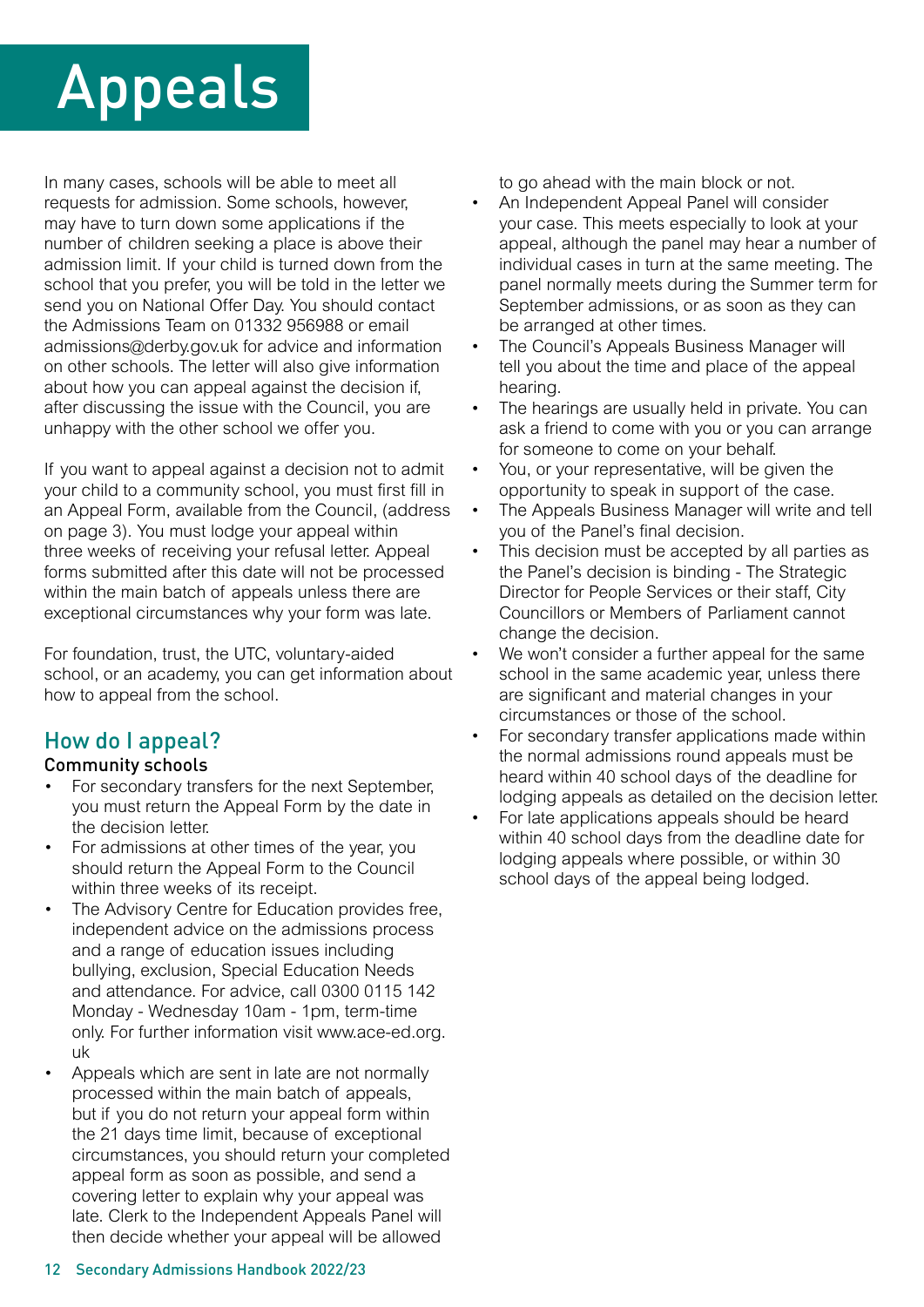#### <span id="page-12-0"></span>Will the Council help with transport?

Most parents choose a school for their child within walking distance of their home. The walking distance is given, in law, as three miles for children aged eight and over.

We measure the distance by the shortest available route. There may be exceptions to this if the Council decides the route to the school is dangerous for an accompanied child to walk, or if your child is entitled to Free School Meals or you are in receipt of the maximum entitlement of Working Tax Credit.

If your child is attending school full-time, but has no school within walking distance of your home where we can make suitable arrangements for them to attend, we will help with transport to the nearest suitable school. We will give help up to the end of compulsory school age - this is the end of the school year in which your child reaches the age of 16.

We issue bus passes or refunds where appropriate and we arrange special contract transport if public transport is not available. If you choose to send your child to a school which is further away, even though we can make suitable arrangements for your child to attend at a school within walking distance, we will not normally provide help with transport. However, if your child is entitled to Free School Meals, or you are in receipt of the maximum entitlement to Working Tax Credit, transport may be provided to one of the three nearest schools if the child lives more than two miles, but not more than six miles from that school, or to the nearest school based on religion or belief up to a maximum of 15 miles.

Transport may be given on medical grounds, if the request is supported by medical evidence.

**Important note:** At St Benedict - A Catholic Voluntary Academy, and St John Houghton Catholic School, only children attending for faith reasons who are entitled to Free School Meals or if their parents are in receipt of the maximum entitlement to Working Tax Credit will be entitled to free transport.

The school must be the nearest Faith School, and the child must live more than two miles but less than 15 miles from the school.

### What happens if my child moves during examination years?

The Council provides help with transport for children in years 10 and 11 who, after moving home, want to stay at their current school to finish their examination courses. The school must be outside the walking distance from your new home, and we must agree that the journey is 'reasonably practicable' for your child. If we agree to this, then we will repay the extra transport costs for your child to attend the school at the public transport rate.

#### Where can I get more information?

Contact the School Traval Team at the Council on 01332 642716 if you have any questions about whether your child qualifies for transport or how to ask for a review if appropriate. The Transport Policy can be read on-line by visiting **derby.gov.uk/ schoolstransport**.

The Council's strategy for sustainable travel can also be viewed by visiting **derby.gov.uk**.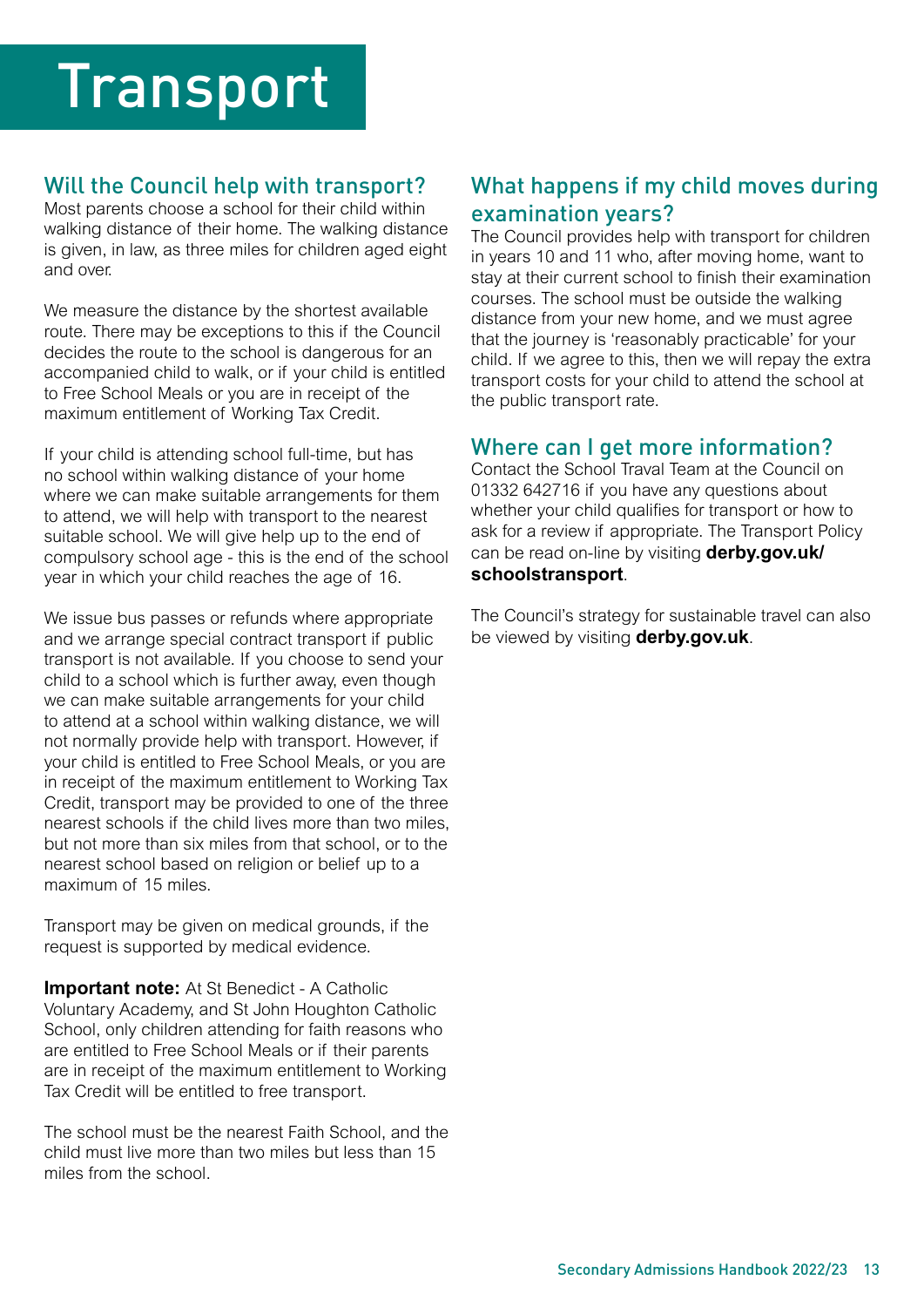#### <span id="page-13-0"></span>Attending School

Parents must, by law, make sure their child receives 'sufficient and suitable' education until they reach the school leaving age. If you choose to send your child to a school, you must make sure they go to school every day and arrive on time. The Council has a legal duty to see that you do this. If you want help our Education Welfare Service can help you work through poor attendance. The Council sometimes takes legal action. If you're worried, ask for advice from the school or the Education Welfare Service on 01332 641448. Help at an early stage is, usually, the best way forward.

Your child must go to school regularly to make satisfactory educational progress. Of course, your child may have to stay away due to illness or other reasons, but they should only be off when it is absolutely essential. Your child's school, or the Council, can advise you when it is acceptable, by law, to be away. When your child is off, you must let school know as soon as possible, giving the reason.

Schools have to record in the register all of their pupils' absences. Every year, they also have to publish the absences that they have agreed to, and where they are not agreed, in the School Profile. They must also include, in your child's yearly reports, the number of times your child has been absent without authority.

The Local Authority recommends to schools that they adopt the Authority's Leave of Absence Policy with regard to term time holidays. You will need to check with your child's school what policy they have.

**Note:** Unauthorised leave could result in your child being removed from the schools roll.

### What happens if I change address?

House Moves - In all cases including those outlined below, if your catchment area changes we will need to see proof that it is your main residential address. A main residential address is where your child lives at time of application and admission. In cases where children share residency of parents at different addresses, we will take the main address as the one from which parent receives Child Benefit. If this information is insufficient or inconclusive, the Council can request further information.

We need this information to prevent school places being gained fraudulently. Admission authorities have the right to withdraw the offer of a school place if it is found that it was obtained on the basis of a fraudulent or intentionally misleading application, up to one term after admission.

If, after one term, it's found that the place was obtained in this way, any brothers or sisters of the child will not benefit from 'sibling priority'.

We cannot consider informal living arrangements unless there are very special circumstances for which we will need to see proof.

We need to see the end of tenancy or proof of sale of the original property and tenancy agreement for the new property or proof of purchase of the new property; for example a solicitor's letter about the completion of the sale and the exchange of contracts. If this information is insufficient or inconclusive, the Council can request further information.

Applications for entry into Reception, Year 3 and Year 7 in September 2022.

What happens if:

- **I move before the closing date?** If you move before the closing date and can provide proof that you were resident at that address before the closing date, your application will be assessed from that address.
- **I move after the closing date but before National Offer Day?** If you move after the closing date but before National offer day, we will initially re-assess your application from your old address to see if you would still have been offered this place. Once the decisions have been made on National Offer Day we will update your address for waiting list purposes if we haven't been able to offer you your preferred school.
- the place and let you know the decision. **• I move to a new address after National Offer Day?** If you change address after the National Offer Day, but want to keep the place at the school we have offered you, we will reassess your application from your new address to see if you would still have been offered **IMPORTANT:** We measure distances from home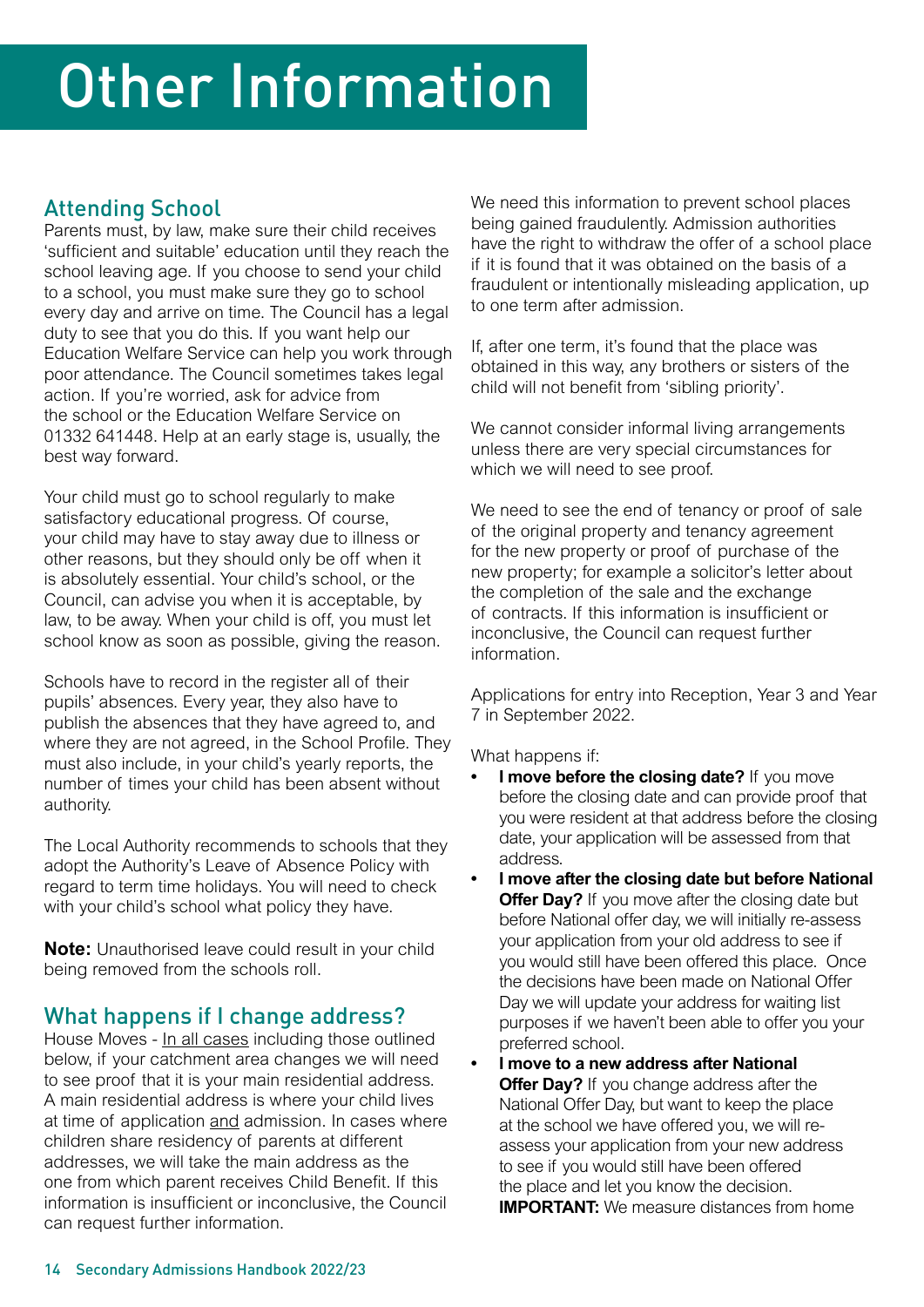<span id="page-14-0"></span>to school by straight line using national Ordnance Survey Set Points, if you move further away than the last person offered, we may have to withdraw the school place.

- **I own more than one property?** If you also own a property within 20 miles of the school(s) stated on your application form, the property closer to the school may not be accepted even if the other property is rented out to somebody else. If this information is insufficient, or inconclusive, the Council can request further information.
- **I am new to the City?** If you move into the city and cannot show proof as above, the residency will be calculated using the furthest point to the city boundary from the school applied for.
- **Applications from Overseas** Parents can apply for a school place at a Derby school whilst still living overseas but need to give the overseas address the child is living at the time of the application and not an address where the child is expected to live at. Parents then need to advise us when the child has arrived to take up permanent residence in the UK and let us know the new Derby address. It is the responsibility of parents to check that their children have a right under their visa entry conditions, to study at a school. Schools are required to see evidence at the time of enrolment and will advise what documentation they will need to see. Those moving to Derby mid-term during the school year, need to apply about three weeks before the school place would be needed.

#### Separated parents

If the child's parents are separated or divorced, there are various things that need to be considered depending on the situation.

#### **What if the child's parents live at separate addresses?**

If the residency of your child is split between both parents, we consider the home address to be the address where the child lives for the majority of the school week (Monday to Friday).

If the child spends equal amounts of time at both addresses, you will be asked to nominate which address you wish to use for the purpose of allocating a school place. If you fail to do so, we have the right to nominate the address that we consider appropriate, which will normally be that at which child benefit is received.

We may ask for evidence of your child's place of permanent residence.

#### **What happens if both parents cannot agree on the choice of schools?**

You are advised to seek to reach agreement with any other person who may submit an application for your child such as another parent. If one parent has parental responsibility (as evidenced by documentation) that parent's application is the one that will be accepted. If parents are separated and both have parental responsibility, then they must determine between them who will make the application and if they cannot agree then either parent may seek to have that determined by a Court.

In the event of a dispute between parents who do not have this matter resolved by the Court by the closing date, we will accept the application by the parent with whom the child resides the majority of the school week and where that is equal we will determine whose application is progressed with reference to the parent who is in receipt of Child Benefit, and if no one is in receipt of child benefit then we will consider all of the circumstances and make a determination as to the application which will be accepted and provide our reasons for doing so. This will ensure the child has an active application for a school place.

#### Short Stay Schools

The Council is responsible for providing education to those children who have been excluded from school or who are without school placement. The Behaviour Support Service delivers this in the pupil referral unit. There are a number of places across Derby providing appropriate education at Key Stages 2 - 4. We provide this in partnership with other agencies to offer a wider educational experience, including vocational and college options at Key Stage 4. The Council will place a child temporarily in the unit until a school placement has been identified.

The child is referred for placement through the exclusion process or through the Secondary Behaviour Panel, and when ready, placed at schools by the In-Year Fair Access Panel. Children may be placed at any school in the city, regardless of the pupil numbers already at that school. The short stay school also provides time-limited, part-time placements for children in danger of permanent exclusion from their mainstream school.

#### Did you know the age for staying in learning has increased?

Current legislation - referred to as the Raising of the Participation Age - states that from 2013 all young people needed to stay in some form of learning until the age of 17, increased to the age of 18 from 2015.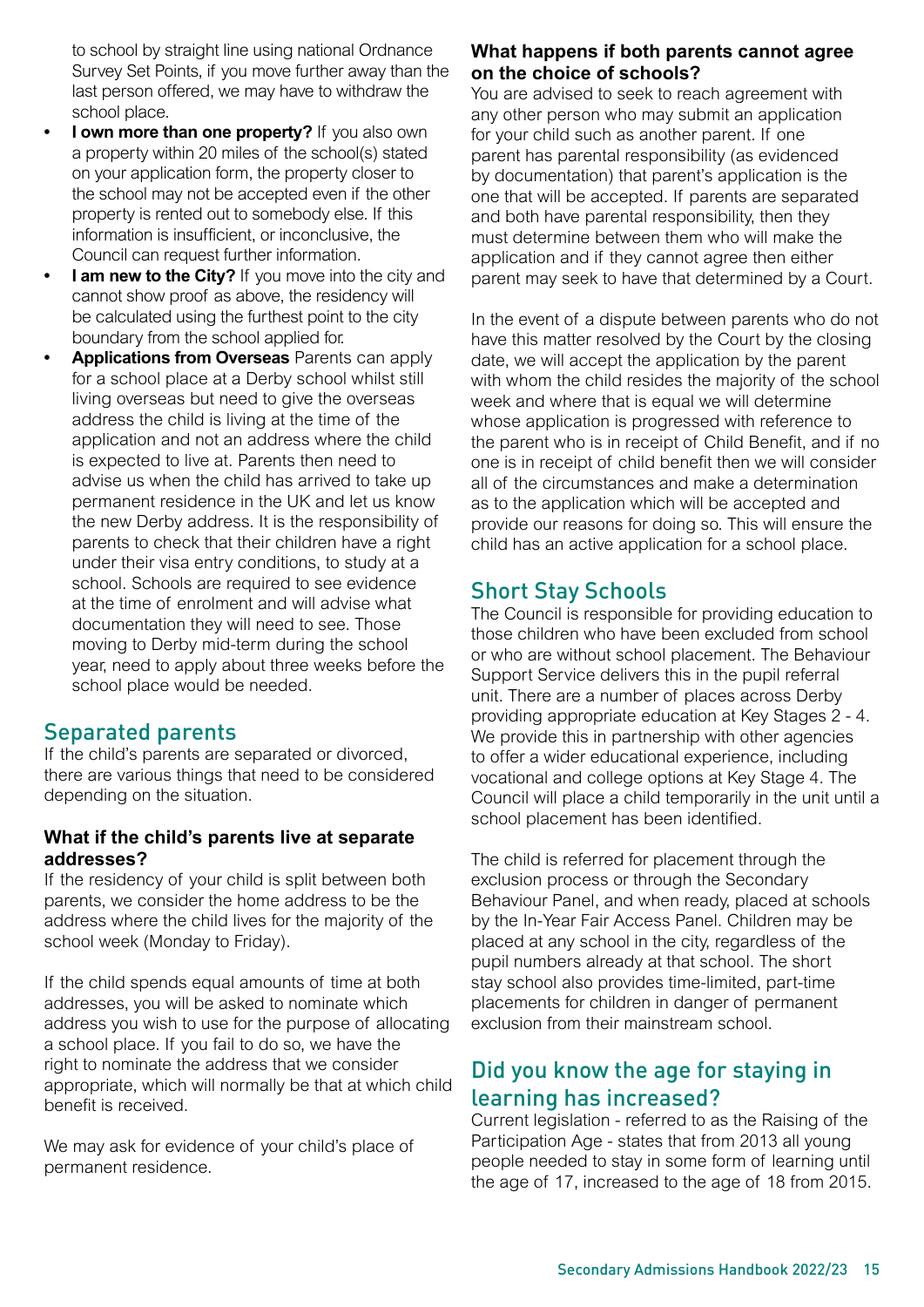#### How will this affect your child?

This doesn't necessarily mean staying at school - there are other options available to your son or daughter when they finish Year 11. They can choose whether to stay on in full time education, for example in school or college, take an Apprenticeship or undertake part-time training if they are working or volunteering for more than 20 hours per week.

#### What help is out there?

Connexions as part of Derby City Council - that provide information, advice and guidance on careers and learning to students - will be informing you about the options available and helping to prepare young people to make the best decisions.

#### School dress

This issue is for school governors to decide. The Council believes that any rules on school dress should take into account the cost and should not be too expensive.

#### Access to school records

You may see the educational records, which the school keeps of your child if you give the school enough notice. The school has to comply with data protection laws and you should contact the head teacher of the school if you want to do this.

#### Annual School prospectus

Schools produce their own prospectus, which must include information about special educational needs and what they provide for disabled people.

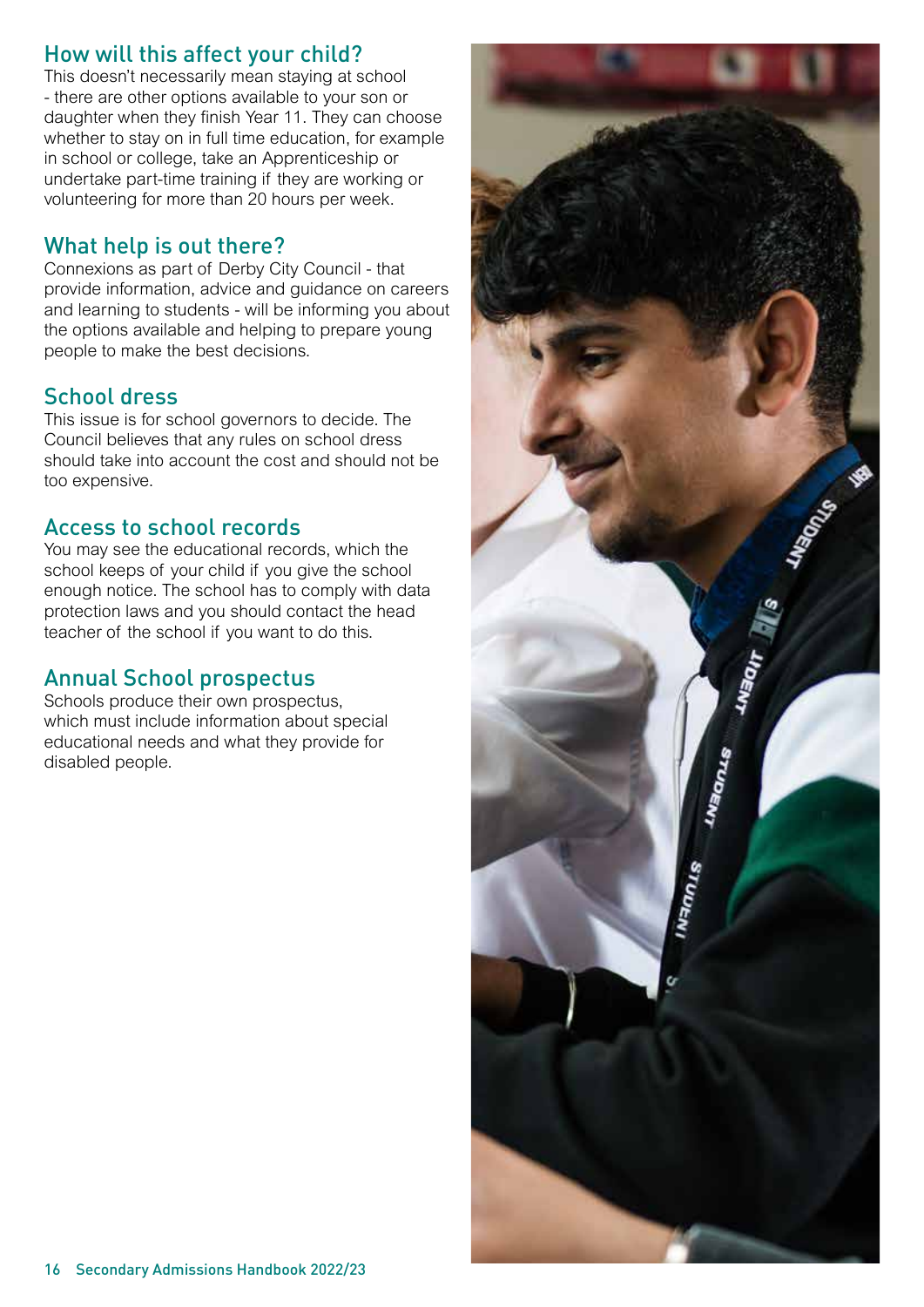#### Allestree Woodlands School

#### Blenheim Drive, Allestree, Derby DE22 2LW **Telephone:** 01332 551921 **Headteacher:** Mrs Penny **Session times:** 8.45am - 3.10pm

| Age<br>Range  | <b>Specialism</b> | <b>Open Evening</b>  |        |            | Where is uniform available from?                 |                                                      |                  |  |                                                       |                        | the first term?  | Does the school maintain a waiting list after |
|---------------|-------------------|----------------------|--------|------------|--------------------------------------------------|------------------------------------------------------|------------------|--|-------------------------------------------------------|------------------------|------------------|-----------------------------------------------|
| $11 - 18$     | None              | Contact the school   |        |            | School tie and badge from School                 |                                                      |                  |  |                                                       |                        | Yes              |                                               |
|               |                   | <b>Accessibility</b> |        |            | Disabled Parking                                 | Basic Wheelchair access<br>into main school building |                  |  | Basic wheelchair access<br>into all buildings on site | <b>Disabled Toilet</b> |                  | Hygiene Room inc.<br>changing bed/shower      |
|               |                   |                      |        |            | Yes<br>Yes<br>Yes<br>Yes                         |                                                      |                  |  |                                                       |                        | Yes              |                                               |
|               |                   |                      |        |            |                                                  |                                                      |                  |  |                                                       |                        |                  |                                               |
|               |                   |                      |        |            | Year 7 Intake Offers - Including Appeals Allowed |                                                      |                  |  |                                                       |                        |                  |                                               |
| <b>Intake</b> | <b>Admissions</b> | Number of            | Offers | <b>SEN</b> | <b>Children</b>                                  | <b>Catchment</b>                                     | <b>Catchment</b> |  | Out of                                                | Out of                 | <b>Allocated</b> | <b>Applications</b>                           |
|               | Limit             | applications         |        |            | <b>Looked after</b>                              | area                                                 | <b>Area</b>      |  | Area                                                  | area                   |                  | refused                                       |
|               |                   |                      |        |            |                                                  | <b>Sibling</b>                                       |                  |  | <b>Sibling</b>                                        |                        |                  |                                               |
| 2019          | 240               | 455                  | 240    |            | ŋ                                                | 64                                                   | 105              |  | 22                                                    | 40                     |                  | 187                                           |
| 2020          | 240               | 423                  | 243    | 5          |                                                  | 55                                                   | 102              |  | 22                                                    | 59                     |                  |                                               |

**2021 |** 240 | 424 |242 | 10 | 0 | 41 | 89 | 26 | 75 | 1 | 1

#### Over-Subscription Criteria

- 1. A 'looked after child' or a child who was previously looked after but immediately after being looked after became subject to an adoption, residence, or special guardianship order. A looked after child is a child who is (a) in the care of a local authority, or (b) being provided with accommodation by a local authority in the exercise of their social services functions (see the definition in section 22(1) of the Children Act 1989).
- 2. Children who are both living in the normal area served by the school and have brothers or sisters still attending the school at the time of their admission. Brothers and sisters are classed as having one or both natural parents in common, are related by parent's marriage or are adopted or fostered. Brothers and sisters must be living at the same address.
- 3. Other children living in the normal area at the time of admission.
- 4. Children who do not live in the normal area served by the school but who have brothers or sisters attending the school at the time of their admission. Brothers and sisters are classed as having one or both natural parents in common, are related by parent's marriage or are adopted or fostered. Brothers and sisters must be living at the same address.
- 5. A child with a parent/carer who are employed at Allestree Woodlands School
- 6. Other children whose parents have stated Allestree Woodlands School as a preference on the common application form.
- 7. Children whose parents stated Allestree Woodlands School as a preference on the common application form but did not return the form to Derby City Education Authority by the closing date.

In categories 2 to 6, when choices have to be made between children satisfying the same criteria, children living nearest to the school, measured by a straight line between their home address and the school, have priority. In category 7, places will be allocated in the same order of priority as for categories 2 to 6. Where children in category 7 have equal priority, pleases will be allocated to those living nearest to the school, measured by a straight line between the home address and the school using the National Ordinance Survey Set Points.

#### Admission Limit: 240

**Furthest distance offered: 5.660 miles**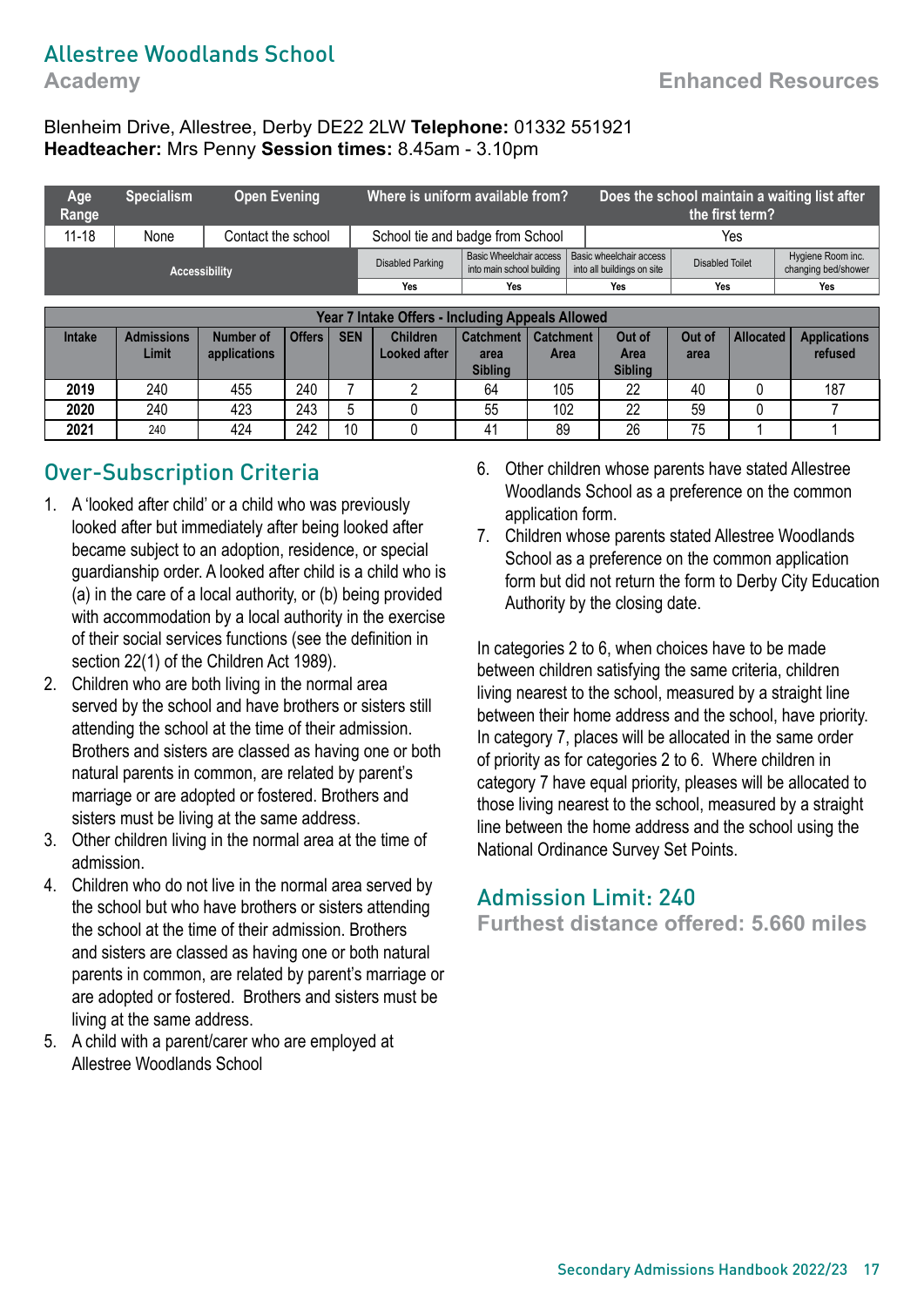## Map of schools in Derby

## **Key**

#### **Secondary Schools**

**Academy**  The governors of the school are the admission authority

**Community**  Derby City Council is the admission authority

#### **Foundation**

The governors of the school are the admission authority

#### **Trust**

The governors of the school are the admission authority

#### **Voluntary Aided**

The governors of the school are the admission authority

#### **UTC**

The governors of the school are the admission authority

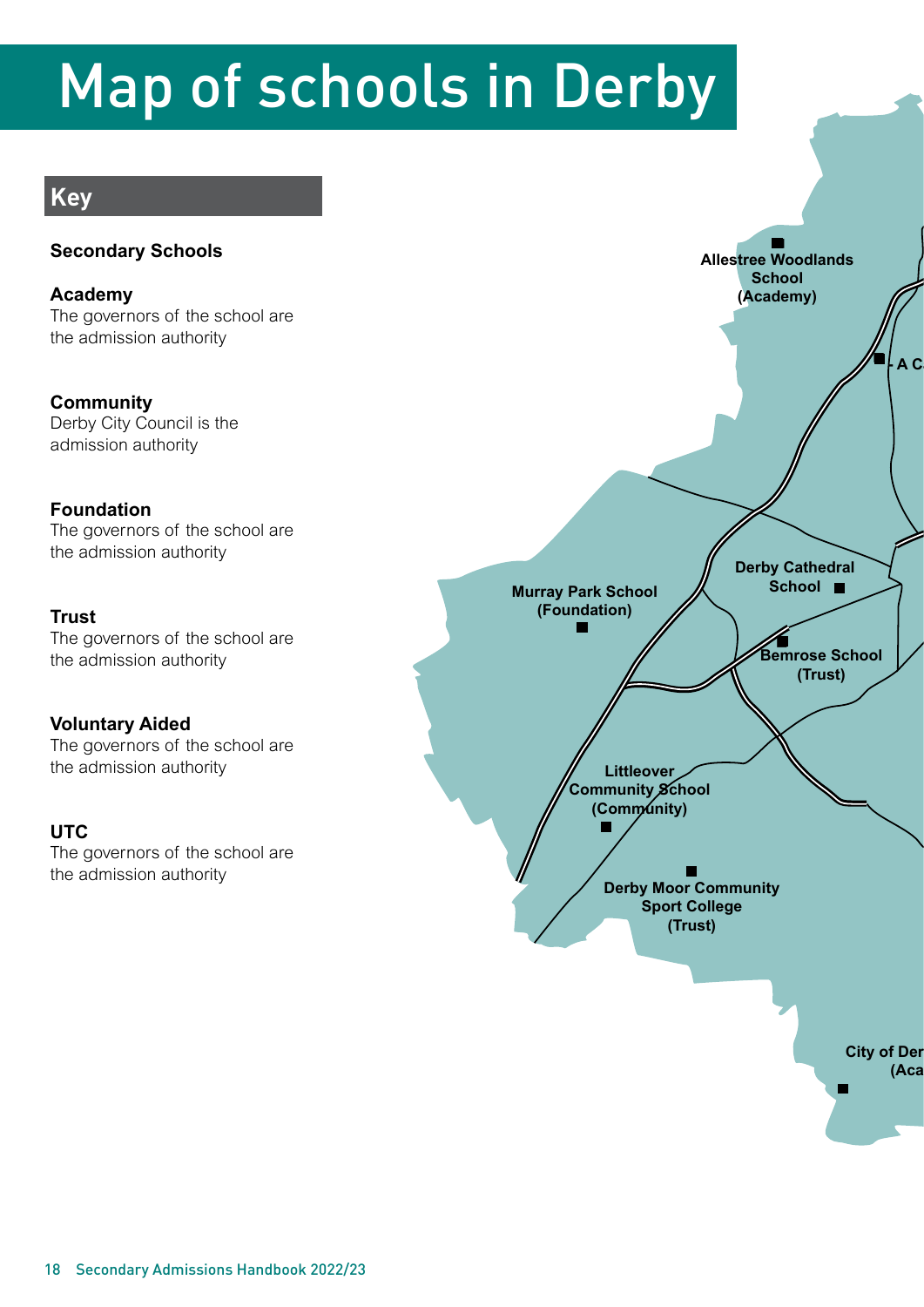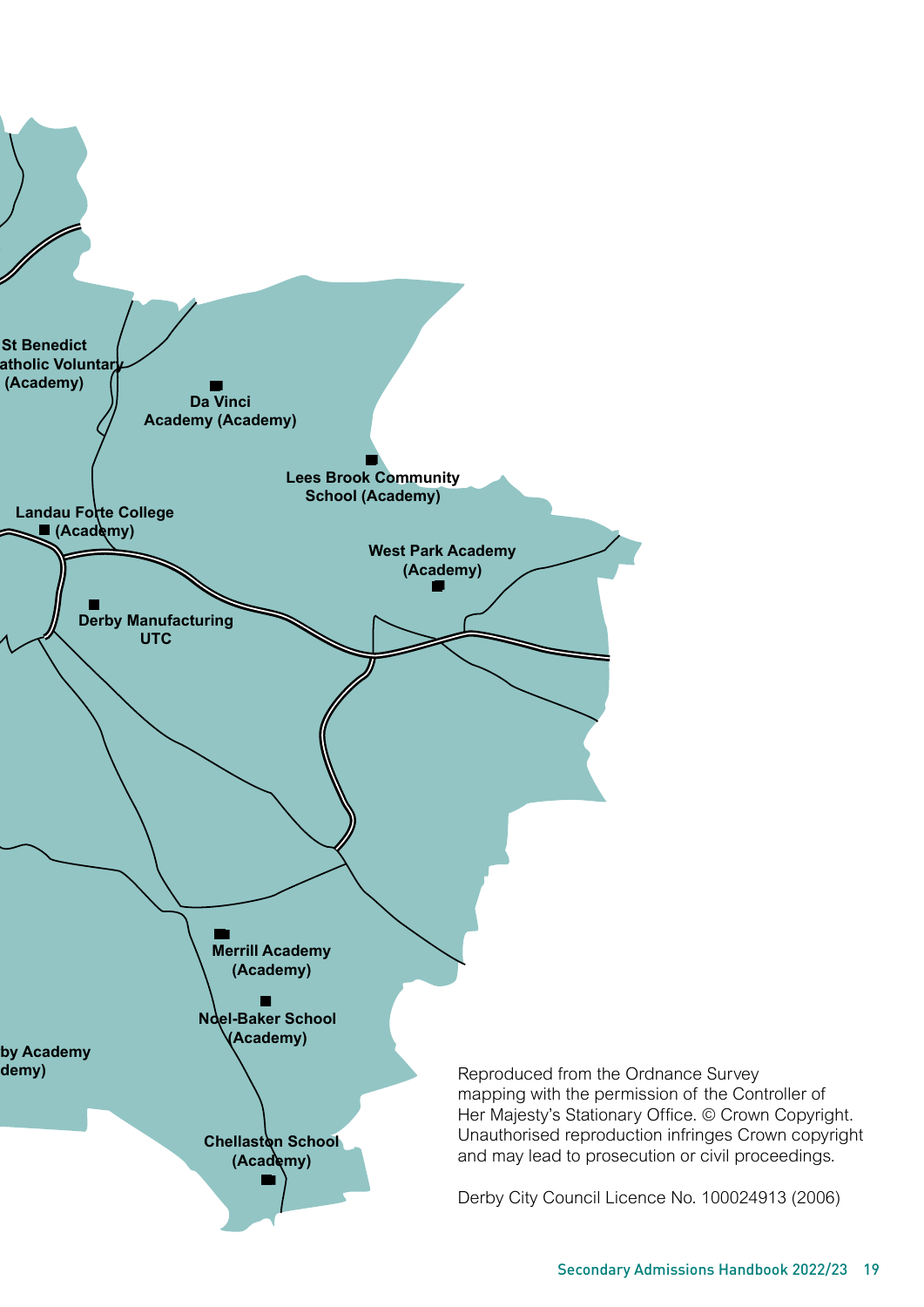#### Alvaston Moor Academy

**Academy** 

Brackens Lane, Alvaston, Derby DE24 0AN **Telephone:** 01332 576777 **Head of Academy:**  Ms Harlow **Session times:** 8.45am - 3.10pm (Mon, Tues, Thurs, Fri) 8.45am - 2.10pm (Wednesday)

| Age Range     | <b>Specialism</b>          |                           | <b>Open Evening</b> |            | Where is uniform available                                                               | from? |    |                                                             | Does the school maintain a waiting list after the first | term?                 |                        |                                          |
|---------------|----------------------------|---------------------------|---------------------|------------|------------------------------------------------------------------------------------------|-------|----|-------------------------------------------------------------|---------------------------------------------------------|-----------------------|------------------------|------------------------------------------|
| $11 - 16$     | None                       |                           | Contact the school  |            | From the school, online or local stores                                                  |       |    |                                                             |                                                         | No                    |                        |                                          |
|               |                            | Accessibility             |                     |            | <b>Disabled Parking</b>                                                                  |       |    | <b>Basic Wheelchair access</b><br>into main school building | Basic wheelchair access<br>into all buildings on site   |                       | <b>Disabled Toilet</b> | Hygiene Room inc.<br>changing bed/shower |
|               |                            |                           |                     |            | Yes<br>Yes                                                                               |       |    |                                                             | Yes                                                     |                       | Yes                    | Yes                                      |
|               |                            |                           |                     |            | <b>Year 7 Intake Offers</b>                                                              |       |    |                                                             |                                                         |                       |                        |                                          |
| <b>Intake</b> | <b>Admissions</b><br>Limit | Number of<br>applications | <b>Offers</b>       | <b>SEN</b> | <b>Children</b><br><b>Catchment</b><br>Looked<br><b>Area</b><br>After<br><b>Siblings</b> |       |    | <b>Catchment</b><br>Area                                    | Out of Area<br><b>Siblings</b>                          | Out of<br><b>Area</b> | <b>Allocated</b>       | <b>Applications</b><br>refused           |
| 2019          | 240                        | 310                       | 208                 |            | $\overline{2}$<br>30                                                                     |       | 91 | 32                                                          | 52                                                      | 28                    | 0                      |                                          |
| 2020          | 240                        | 278                       | 130                 |            | 32<br>$\mathbf{0}$                                                                       |       | 43 | 26                                                          | 28                                                      | 86                    | 0                      |                                          |
| 2021          | 240                        | 282                       | 210                 |            |                                                                                          |       | 41 | 47                                                          | 24                                                      | 26                    | 25                     | 0                                        |

#### Over-Subscription Criteria

- 1. A 'looked after child' or a child who was previously looked after but immediately after being looked after became subject to an adoption, residence, or special guardianship order. A looked after child is a child who is (a) in the care of a local authority, or (b) being provided with accommodation by a local authority in the exercise of their social services functions (see the definition in section 22(1) of the Children Act (1989).
- 2. Children residing in the normal catchment area at the time of admission.
- 3. Children who have a sibling who will be attending Merrill Academy at the time of their admission.
- 4. Children with special medical reasons to attend the Academy supported by a medical certificate.
- 5. Those children who live nearest to the Academy.

Tiebreaker: in the event the that Academy has not met its intended admission number within the first three criteria above, then priority will be given to the applicant whose permanent address is nearest to the Academy measured by a straight line. The line will be measured from the home address to the Academy using the National Ordnance Survey set points.

Siblings: Brother and sister are classed as having one or both natural parents in common, are related by parent's marriage or are adopted or fostered. Brothers and sisters must be living at the same address.

#### Admission Limit: 240

**Furthest distance offered: 2.185 miles**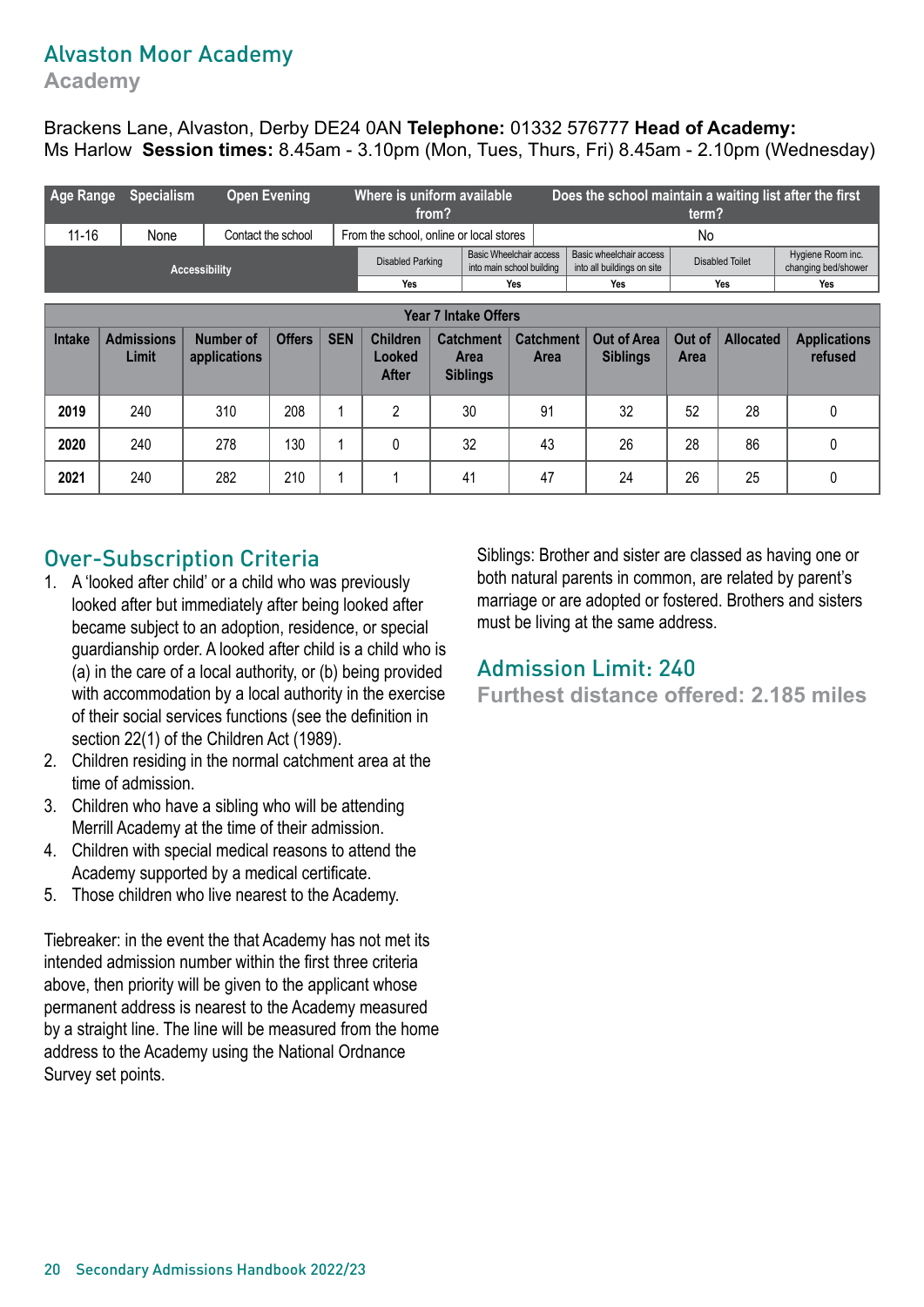## The Bemrose School - All Through

#### Uttoxeter New Road, Derby DE22 3HU **Telephone:** 01332 366711 **Executive Headteacher:** Mr Wilkinson **Session times:** 8.30am - 2.50pm

| <b>Age Range</b> |                            | <b>Specialism</b>         | <b>Open Evening</b> |                                                                                                                                                                                                  | Where is uniform available from? |        |                                                      |  |                                       | Does the school maintain a waiting list after the first | term?                  |    |                                          |
|------------------|----------------------------|---------------------------|---------------------|--------------------------------------------------------------------------------------------------------------------------------------------------------------------------------------------------|----------------------------------|--------|------------------------------------------------------|--|---------------------------------------|---------------------------------------------------------|------------------------|----|------------------------------------------|
| $3 - 19$         |                            | None                      | Contact the school  |                                                                                                                                                                                                  | The Bemrose School and Uniform   | Direct |                                                      |  |                                       |                                                         | No                     |    |                                          |
|                  |                            | <b>Accessibility</b>      |                     |                                                                                                                                                                                                  | Disabled Parking                 |        | Basic Wheelchair access<br>into main school building |  |                                       | Basic wheelchair access<br>into all buildings on site   | <b>Disabled Toilet</b> |    | Hygiene Room inc.<br>changing bed/shower |
|                  |                            |                           |                     |                                                                                                                                                                                                  | Yes<br>Yes                       |        |                                                      |  |                                       | Yes                                                     | <b>Yes</b>             |    | Yes - in Primary School                  |
|                  |                            |                           |                     |                                                                                                                                                                                                  | <b>Year 7 Intake Offers</b>      |        |                                                      |  |                                       |                                                         |                        |    |                                          |
| <b>Intake</b>    | <b>Admissions</b><br>Limit | Number of<br>applications | <b>Offers</b>       | <b>SEN</b><br><b>Children</b><br><b>Allocated</b><br><b>Catchment</b><br>Out of Area<br>Out of<br><b>Catchment</b><br><b>Area Siblings</b><br><b>Siblings</b><br>Looked<br>Area<br>Area<br>After |                                  |        |                                                      |  | <b>Applications</b><br><b>Refused</b> |                                                         |                        |    |                                          |
| 2019             | 220                        | 227                       | 151                 | 11                                                                                                                                                                                               | 16<br>0                          |        |                                                      |  | 57                                    | 30                                                      | 37                     | 65 |                                          |
| 2020             | 220                        | 304                       | 162                 | 8                                                                                                                                                                                                | 26<br>0                          |        |                                                      |  | 64                                    | 26                                                      | 38                     | 56 |                                          |
| 2021             | 220                        | 263                       | 220                 | 18                                                                                                                                                                                               | 0<br>37                          |        |                                                      |  | 53                                    | 33                                                      | 41                     | 38 | 2                                        |

## Over-Subscription Criteria

- 1. A 'looked after child' or a child who was previously looked after but immediately after being looked after became subject to an adoption, residence, or special guardianship order. [A looked after child is a child who is (a) in the care of a local authority, or (b) being provided with accommodation by a local authority in the exercise of their social services functions (see the definition in section 22(1) of the Children Act 1989).]
- 2. Children who are living in the normal area served by the school, with brothers or sisters attending the school at the time of their admission prioritised by distance.
- 3. Other children living in the normal area prioritised by distance
- 4. Children who do not live in the normal area served by the school but who have brothers or sisters attending the school at the time of their admission.
- 5. Other children whose parents have stated The Bemrose School as a preference on the common application form.
- 6. Children whose parents stated The Bemrose School as a preference on the common application form but did not return the form to Derby City Education Authority by the closing date.

In categories 3 to 5, when choices have to be made between children satisfying the same criteria, children living nearest to the school, measured by a straight line between their residence and the school, have priority. In category 5, places will be allocated in the same order of priority as for categories 2 to 4.

#### Admission Limit: 220

**Furthest distance offered: 3.033 miles**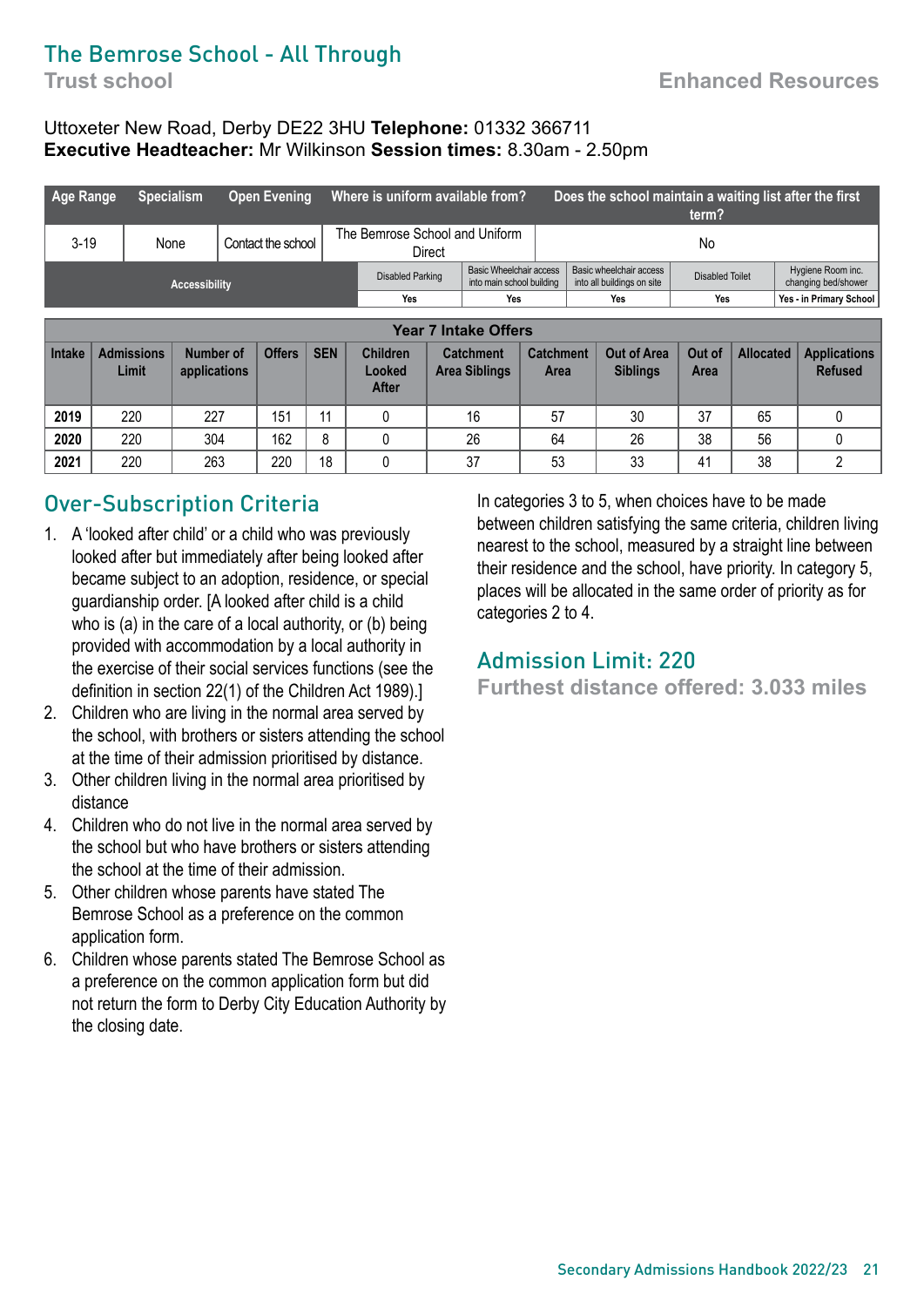### Chellaston Academy

**Academy** 

#### Swarkestone Road, Chellaston, Derby DE73 5UB **Telephone:** 01332 702502 **CEO(QUESGMAT):** Mrs A Martin **Headteacher:** Mr Metters **Session times:** 8.30am - 3.00pm

| Age Range     | <b>Specialism</b>          | Open<br><b>Evening</b>           |               | Where is uniform available from?                    |                                                      |                            |                                | term?                  | Does the school maintain a waiting list after the first |
|---------------|----------------------------|----------------------------------|---------------|-----------------------------------------------------|------------------------------------------------------|----------------------------|--------------------------------|------------------------|---------------------------------------------------------|
| $11 - 18$     | None                       | Contact the<br>school            |               | Clothing 4 - Chellaston<br>Uniformality - Borrowash |                                                      |                            |                                | No                     |                                                         |
|               |                            | <b>Accessibility</b>             |               | <b>Disabled Parking</b>                             | Basic Wheelchair access<br>into main school building | into all buildings on site | Basic wheelchair access        | <b>Disabled Toilet</b> | Hygiene Room inc.<br>changing bed/shower                |
|               |                            |                                  |               | Yes                                                 | Yes - including lift                                 | Yes                        |                                | Yes                    | No                                                      |
|               |                            |                                  |               |                                                     | <b>Year 7 Intake Offers</b>                          |                            |                                |                        |                                                         |
| <b>Intake</b> | <b>Admissions</b><br>Limit | Number of<br><b>Applications</b> | <b>Offers</b> | <b>Children</b><br><b>Looked After</b>              | <b>Catchment</b><br><b>Area</b>                      | <b>Siblings</b>            | <b>Special</b><br><b>Needs</b> | Out of<br><b>Area</b>  | <b>Applications</b><br>refused                          |
| 2019          | 300                        | 550                              | 312           | 2                                                   | 302                                                  | 0                          | 8                              | $\Omega$               | 158                                                     |
| 2020          | 300                        | 515                              | 303           | 3                                                   | 282                                                  | 4                          | 5                              | 9                      | 91                                                      |
| 2021          | 300                        | 506                              | 304           | 8                                                   | 279                                                  | 8                          | 8                              | 5                      | 84                                                      |

### Over-Subscription Criteria

- 1. Children who are looked after and previously looked after. Looked After Children who, at the time of making an application to a school, are:
- In the care of a local authority, or
- Being provided with accommodation by a local authority in exercise of its social services functions.

Previously looked after children are children who were looked after, but ceased to be so because they:

- Were adopted under the Adoption Act 1976 or the Adoption and Children Act 2002, or
- Became subject to a child arrangements order, or
- Became subject to a special guardianship order
- 2. Children permanently residing in the normal catchment area at the time of admission.
- 3. Children who have an elder sibling in Years 8 to 11 who will still be attending the Academy at the proposed admission date.
- 4. Other children whose parents have requested a place.
- 5. Children whose parents did not submit a request for a place by the published closing date.

Places will be allocated to children in category 1 first. If there are insufficient places for all applications in category 2 or 3 places will be randomly allocated in the relevant category only. The process of random allocation will be undertaken by an independent third party.

If places still remain following allocation in categories 1-3, then priority will be given to the applicant in category 4 whose permanent address is nearest to the Academy.

This is measured by a straight line from the centre of the child's main 'dwelling' to the Academy using the national Ordnance Survey set points.

In category 5, places will be allocated in the same order of priority as for categories 1-4. Where children in category 5 have equal priority, places will be allocated by random allocation.

For the purpose of admissions, a brother or sister is classed as:

- A brother or sister sharing the same parents.
- A half brother or sister, where two children share one common parent.
- A step-brother or step-sister, where two children are related by a parent's marriage.
- An adopted or fostered child.

(A brother or sister must normally be living at the same address. Cousins are not classed as brothers or sisters).

#### Admission Limit: 300

#### **Furthest distance offered: 0.840 miles**

The new housing development currently known as Fellow Lands Way, will be excluded from the catchment area of Chellaston Academy and added to the catchment area of Noel Baker Academy. The change relates to new housing only at Fellow Lands Way and will not impact on existing properties.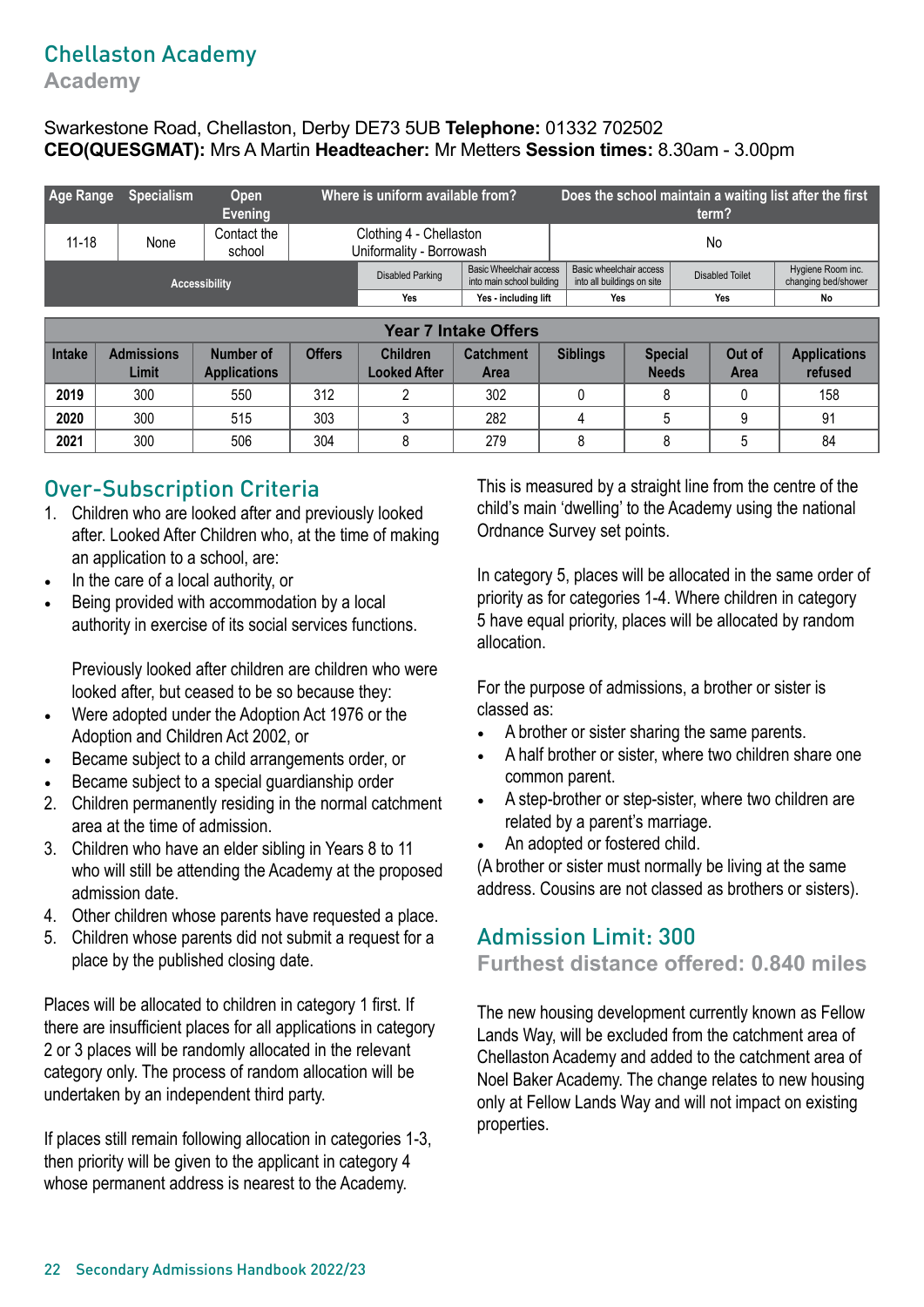## City of Derby Academy

**Academy** 

#### Farmhouse Road, Sinfin, Derby DE24 3AR **Telephone:** 01332 270450 **Headteacher:** Mr Smith **Session times:** 8.40am - 3pm

| Age Range     | <b>Specialism</b>          | Open<br><b>Evening</b>           |               |                             | Where is uniform available from?                                                                                                                                                                       |  |  |                                                             |  |                                                       |    |                                                           | Does the school maintain a waiting list after the first term? |
|---------------|----------------------------|----------------------------------|---------------|-----------------------------|--------------------------------------------------------------------------------------------------------------------------------------------------------------------------------------------------------|--|--|-------------------------------------------------------------|--|-------------------------------------------------------|----|-----------------------------------------------------------|---------------------------------------------------------------|
| $11 - 16$     | None                       | Contact the<br>school            |               |                             | Trutex via in-school pop up shops<br>and online                                                                                                                                                        |  |  |                                                             |  |                                                       |    | The Council will maintain the waiting list for the school |                                                               |
|               |                            | Accessibility                    |               |                             | <b>Disabled Parking</b>                                                                                                                                                                                |  |  | <b>Basic Wheelchair access</b><br>into main school building |  | Basic wheelchair access<br>into all buildings on site |    | <b>Disabled Toilet</b>                                    | Hygiene Room inc.<br>changing bed/shower                      |
|               |                            |                                  |               |                             | Yes                                                                                                                                                                                                    |  |  | Yes                                                         |  | Yes                                                   |    | Yes                                                       | Yes                                                           |
|               |                            |                                  |               | <b>Year 7 Intake Offers</b> |                                                                                                                                                                                                        |  |  |                                                             |  |                                                       |    |                                                           |                                                               |
| <b>Intake</b> | <b>Admissions</b><br>Limit | Number of<br><b>Applications</b> | <b>Offers</b> | <b>SEN</b>                  | <b>Children</b><br><b>Catchment</b><br>Out of<br><b>Allocated</b><br><b>Catchment</b><br>Out of<br>Looked<br>Area<br>Area<br><b>Area</b><br>Area<br><b>After</b><br><b>Siblings</b><br><b>Siblings</b> |  |  |                                                             |  | <b>Applications</b><br><b>Refused</b>                 |    |                                                           |                                                               |
| 2019          | 210                        | 230                              | 153           | 0                           | 31<br>0                                                                                                                                                                                                |  |  | 90                                                          |  | 12                                                    | 20 | 68                                                        | 84                                                            |
| 2020          | 210                        | 313                              | 163           | 0                           | $\Omega$<br>47                                                                                                                                                                                         |  |  | 81                                                          |  | 12                                                    | 23 | 60                                                        | 0                                                             |
| 2021          | 210                        | 259                              | 210           |                             | 0<br>46                                                                                                                                                                                                |  |  | 92                                                          |  | 13                                                    | 25 | 34                                                        |                                                               |

#### Over-Subscription Criteria

The City of Derby Academy will first accept all pupils with a statutory right to a place through a Statement of Special Educational Needs or an Education Health and Care Plan naming the Academy. After the admission of these pupils, criteria will be applied for the remaining places in the order in which they are set out below:

- a) Looked After children or previously Looked After Children.
- b) Children who are both living in the catchment area served by the Academy and have siblings\* on roll at the Academy at the time of application.
- c) Other children living in the catchment area at the time of admission. For those families who move after the closing date, but before the offer date, the Council will assess your applications from the address where the parents were living, at the closing date, and will reassess applications on the National Offer Day.
- d) Children who do not live in the catchment area served by the Academy but who have siblings on roll at the Academy at the time of application.
- e) Other children whose parents have requested a place.
- f) Children whose parents did not request a place by 31 October 2021.

Where there are more applications than places after application of criteria a) to e) preference will be given to pupils who live nearest the Academy as defined by the straight line distance from the Academy using the National Ordnance Survey set points.

For category f) places will be allocated in the same order of priority as those in categories a) to e). Where these applications have the same priority, places will be allocated to those living nearest the Academy as defined by the straight line distance from the Academy using the National Ordnance Survey set points.

#### Admission Limit: 210

**Furthest distance offered: 2.788 miles**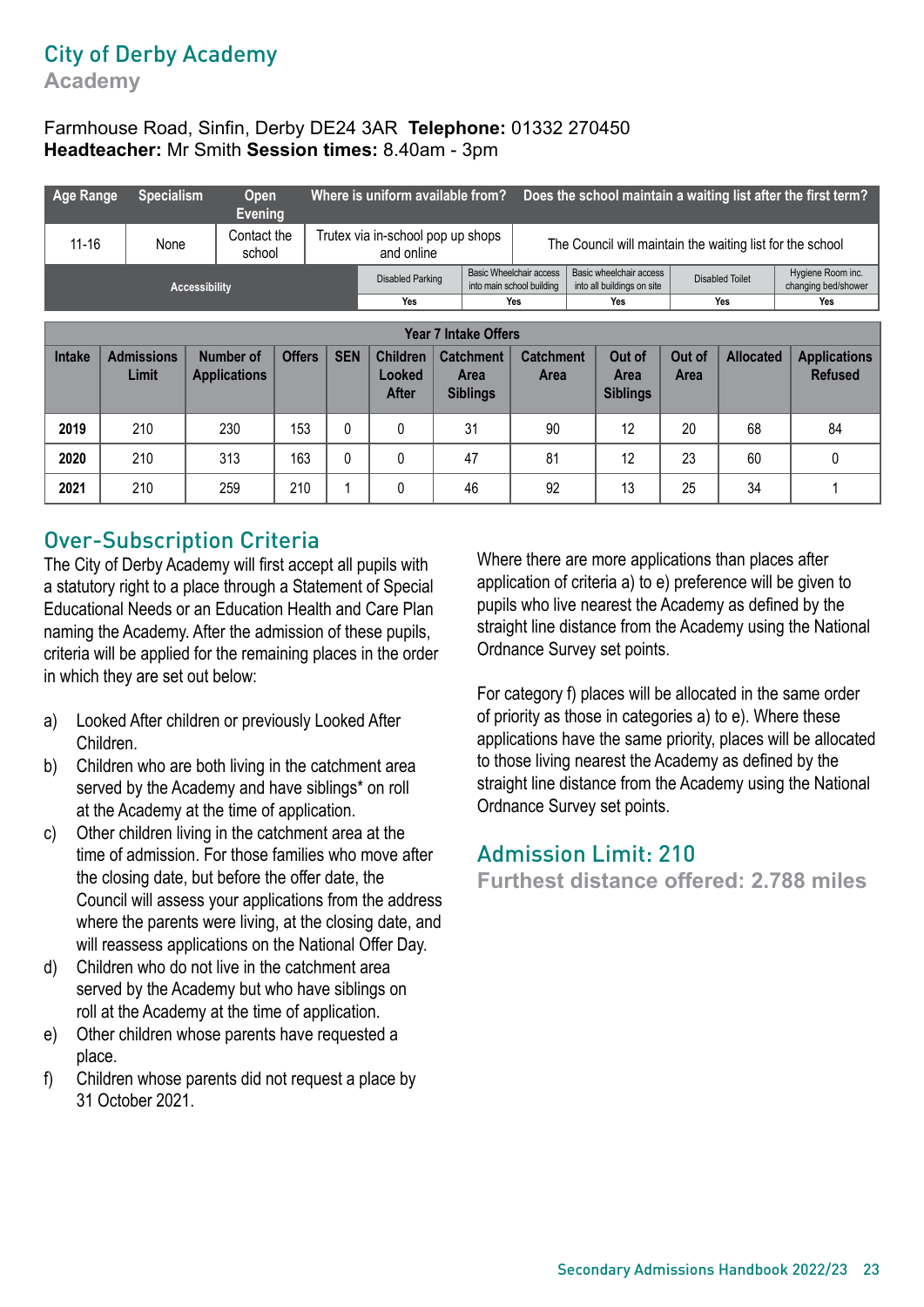## Da Vinci Academy

**Academy** 

#### St Andrew's View, Derby DE21 4ET **Telephone:** 01332 831515 **Headteacher:** Mrs Roberts **Session times:** 8.55am - 3.25pm

| Age<br>Range  | <b>Specialism</b>          |                                  | <b>Open Evening</b> |            | Where is uniform available from?       |                                          |  |                                                      |  | Does the school maintain a waiting list after the first term? |                        |                  |                                          |
|---------------|----------------------------|----------------------------------|---------------------|------------|----------------------------------------|------------------------------------------|--|------------------------------------------------------|--|---------------------------------------------------------------|------------------------|------------------|------------------------------------------|
| $11 - 16$     | None                       |                                  | 24 September        |            |                                        | <b>Uniform Direct</b>                    |  |                                                      |  | The Council will maintain the waiting list for this school    |                        |                  |                                          |
|               |                            | <b>Accessibility</b>             |                     |            | <b>Disabled Parking</b>                |                                          |  | Basic Wheelchair access<br>into main school building |  | Basic wheelchair access<br>into all buildings on site         | <b>Disabled Toilet</b> |                  | Hygiene Room inc.<br>changing bed/shower |
|               |                            |                                  |                     |            | Yes                                    |                                          |  | Yes                                                  |  | Yes                                                           | Yes                    |                  | Yes                                      |
|               |                            |                                  |                     |            |                                        |                                          |  |                                                      |  |                                                               |                        |                  |                                          |
|               |                            |                                  |                     |            | <b>Year 7 Intake Offers</b>            |                                          |  |                                                      |  |                                                               |                        |                  |                                          |
| <b>Intake</b> | <b>Admissions</b><br>Limit | Number of<br><b>Applications</b> | <b>Offers</b>       | <b>SEN</b> | <b>Children</b><br><b>Looked After</b> | <b>Catchment</b><br><b>Area Siblings</b> |  | <b>Catchment</b><br><b>Area</b>                      |  | Out of Area<br><b>Siblings</b>                                | Out of<br>Area         | <b>Allocated</b> | <b>Applications</b><br><b>Refused</b>    |
| 2019          | 150                        | 224                              | 132                 |            |                                        | 36                                       |  | 81                                                   |  | 4                                                             | 9                      | 35               | 0                                        |
| 2020          | 150                        | 190                              | 126                 | 2          |                                        | 32                                       |  | 80                                                   |  | 5                                                             | 6                      | 23               | $\Omega$                                 |
| 2021          | 150                        | 181                              | 150                 |            | 38<br>0                                |                                          |  | 64                                                   |  | 5                                                             | 9                      | 33               | $\Omega$                                 |

## Over-Subscription Criteria

- 1. A 'looked after child' or a child who was previously looked after but immediately after being looked after became subject to an adoption, residence, or special guardianship order. A looked after child is a child who is (a) in the care of a local authority, or (b) being provided with accommodation by a local authority in the exercise of their social services functions (see the definition in section 22(1) of the Children Act 1989).
- 2. Children who appear (to the admission authority of the school) to have been in state care outside of England and ceased to be in state care as a result of being adopted. A child is regarded as having been in state care in a place outside England if they were accommodated by a public authority, a religious organisation or any other provider of care whose sole purpose is to benefit is to benefit society.
- 3. Children who are both living in the catchment area served by the school and have brothers and sisters of compulsory school age still attending the school at the time of admission.
- 4. Other children living in the catchment area at the time of admission. Where this is the case, the Council will assess applications from the address the parents are living at the closing date, and will reassess applications on National Offer Day.
- 5. Children who do not live in the catchment area served by the school but who have brothers or sisters of compulsory school age attending the school at the time of their admission.
- 6. Other children whose parents have requested a place.
- 7. Children whose parents did not request a place by 31 October 2021.

For the purposes of admissions, we class a brother or a sister if they have one or both natural parents in common, are related by a parent's marriage, are adopted or fostered.

For category 7, we will allocate places in the same order of priority as for categories 1 to 6. Where children in category 7 have the same priority, we will allocate places to those living nearest to the school, measured by a straight line. The line will be measured from the home address to the school using the National Ordnance Survey set points.

**Note:** the 'home address' is the address of the primary carer of the child, as shown by who receives the Child **Benefit** 

#### Admission Limit: 150

**Furthest distance offered: 2.368 miles**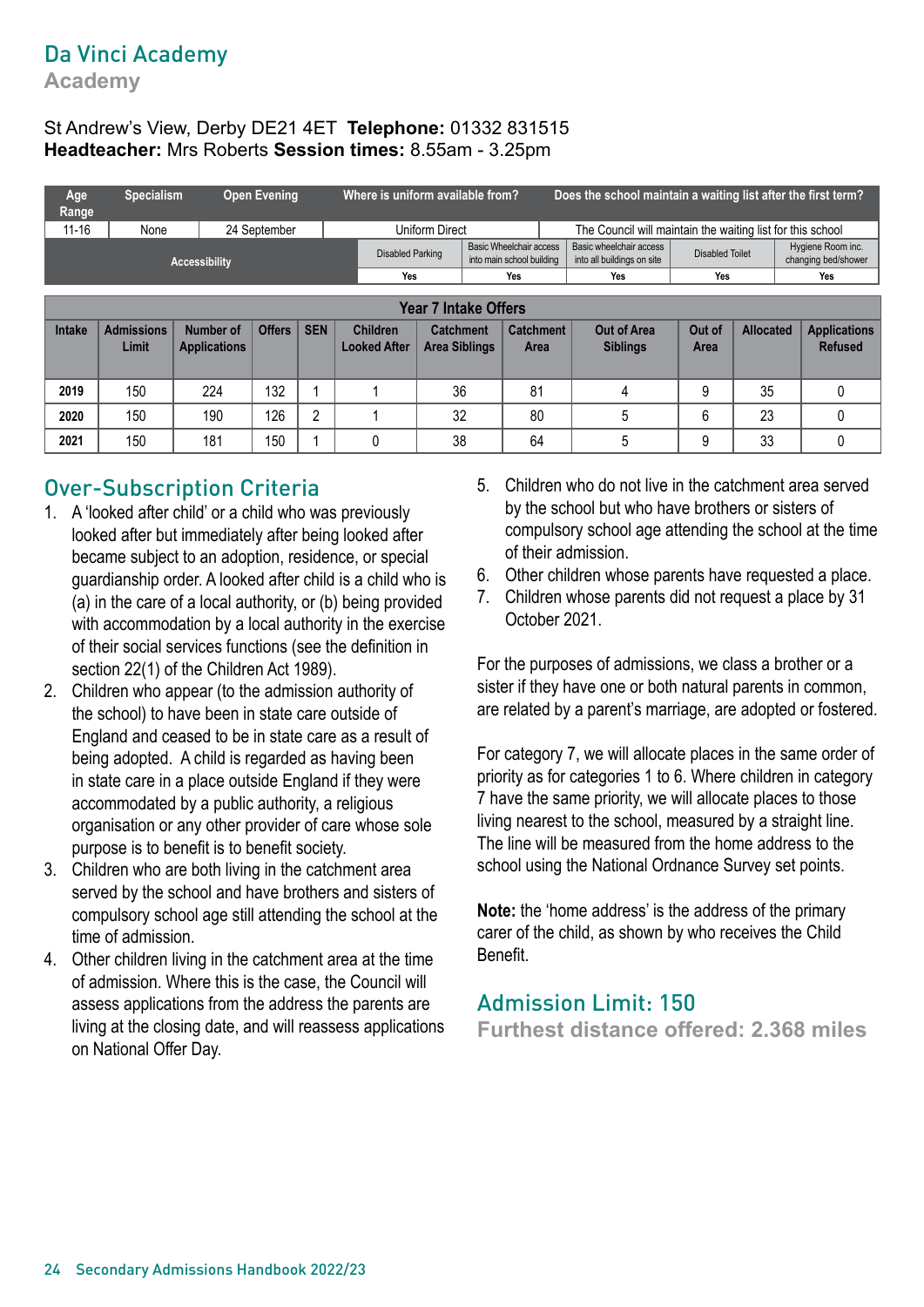## Derby Cathedral School

**Academy** 

**Current site:** Midland House, Nelson Street, Derby DE1 2SA **New site:** Great Northern Road, Derby, DE1 1LR\* **Email:** info@derbycathedralschool.org.uk **Principal:** Mrs Brown **Session times:** 8am - 3.15pm (a range of extra-curricular activities available Monday-Thursday)

| Age<br>Range | <b>Specialism</b>               | <b>Open Evening</b>  | Where is uniform available from? |                                                             | Does the school maintain a waiting list after the first term? |                        |                                          |
|--------------|---------------------------------|----------------------|----------------------------------|-------------------------------------------------------------|---------------------------------------------------------------|------------------------|------------------------------------------|
| $11 - 18$    | Music and<br><b>Mathematics</b> | TBC - contact school | Uniform Direct                   |                                                             |                                                               | Yes                    |                                          |
|              |                                 | <b>Accessibility</b> | <b>Disabled Parking</b>          | <b>Basic Wheelchair access</b><br>into main school building | Basic wheelchair access<br>into all buildings on site         | <b>Disabled Toilet</b> | Hygiene Room inc.<br>changing bed/shower |
|              |                                 |                      | Yes                              | Yes                                                         | Yes                                                           | Yes                    | Yes - shower                             |

|        |                            |                                  |               |            |                                        | <b>Year 7 Intake Offers</b> |       |         |       |       |       |                  |                                       |
|--------|----------------------------|----------------------------------|---------------|------------|----------------------------------------|-----------------------------|-------|---------|-------|-------|-------|------------------|---------------------------------------|
| Intake | <b>Admissions</b><br>Limit | Number of<br><b>Applications</b> | <b>Offers</b> | <b>SEN</b> | <b>Children</b><br><b>Looked After</b> | Cat.1                       | Cat.2 | Cat.3   | Cat.4 | Cat.5 | Cat.6 | <b>Allocated</b> | <b>Applications</b><br><b>Refused</b> |
| 2019   | 180                        | 308                              | 180           | റ          |                                        |                             |       | n       |       |       | 165   |                  | 120                                   |
| 2020   | 180                        | 454                              | 180           |            |                                        | 3                           |       | 15      |       | 29    | 132   |                  | 89                                    |
| 2021   | 180                        | 404                              | 180           |            |                                        |                             |       | $\circ$ |       | 49    | 121   |                  | 60                                    |

#### Over subscription criteria

When the school is oversubscribed, after the admission of pupils with an Education, Health and Care plan or a Statement of Special Educational Needs naming the school, priority for admission will be given to those children who meet the criteria set out below, in priority order:

- l. Looked after children and children who were previously looked after but immediately after being looked after became subject to adoption, a child arrangements order, or special guardianship order. A looked after child is a child who is (a) in the care of a local authority, or (b) being provided with accommodation by a local authority in the exercise of their social services functions (see the definition in Section 22 (1) of the Children Act 1989).
- 2. Priority will next be given to children based on their exceptional medical or social needs. Each application must include evidence, from a medical specialist or social worker of the child's need and why they must attend this school rather than any other, based on those needs.
- 3. Children eligible for the pupil premium. Evidence of eligibility will need to be submitted with the application.
- 4. Priority will next be given to the children of staff who have been recruited to fill a skill-shortage area.
- 5. Siblings of pupils attending the school at the time the application is received. 'Sibling' means a natural brother or sister, a half brother or sister, a legally adopted brother or sister or half brother or sister, a stepbrother or sister, or other child living in the same household who, in any of these cases, will be living with them at the same address at the date of their entry to the school
- 6. Anyone else requesting a place.

Tie-breaker: If in categories 2-6 a tie-break is necessary to determine which child is admitted, the child living closest to the school will be given priority for admission. Distance is measured using the local authority Geographic Information System known as GIS(\*) to identify and measure the distance from the address point of an applicant's home to the address point of Derby Cathedral School - permanent. Random allocation undertaken by a person of good standing with no association with the Trust or the school will be used as a tie-break in categories 2-6 above to decide who has highest priority for admission if the distance between a child's home and Derby Cathedral School is equidistant in any two or more cases.

Random allocation will not be applied to multiple birth siblings (twins and triplets etc) from the same family tied for the final place

#### Admission Limit: 180 **Furthest distance offered: 2.706 miles**

\* It is anticipated that we will move into our permanent site off Great Northern Road for September 2021. Due to this, all distance measurements used as part of a tie-break will be measured from the new permanent site to the applicant's home address.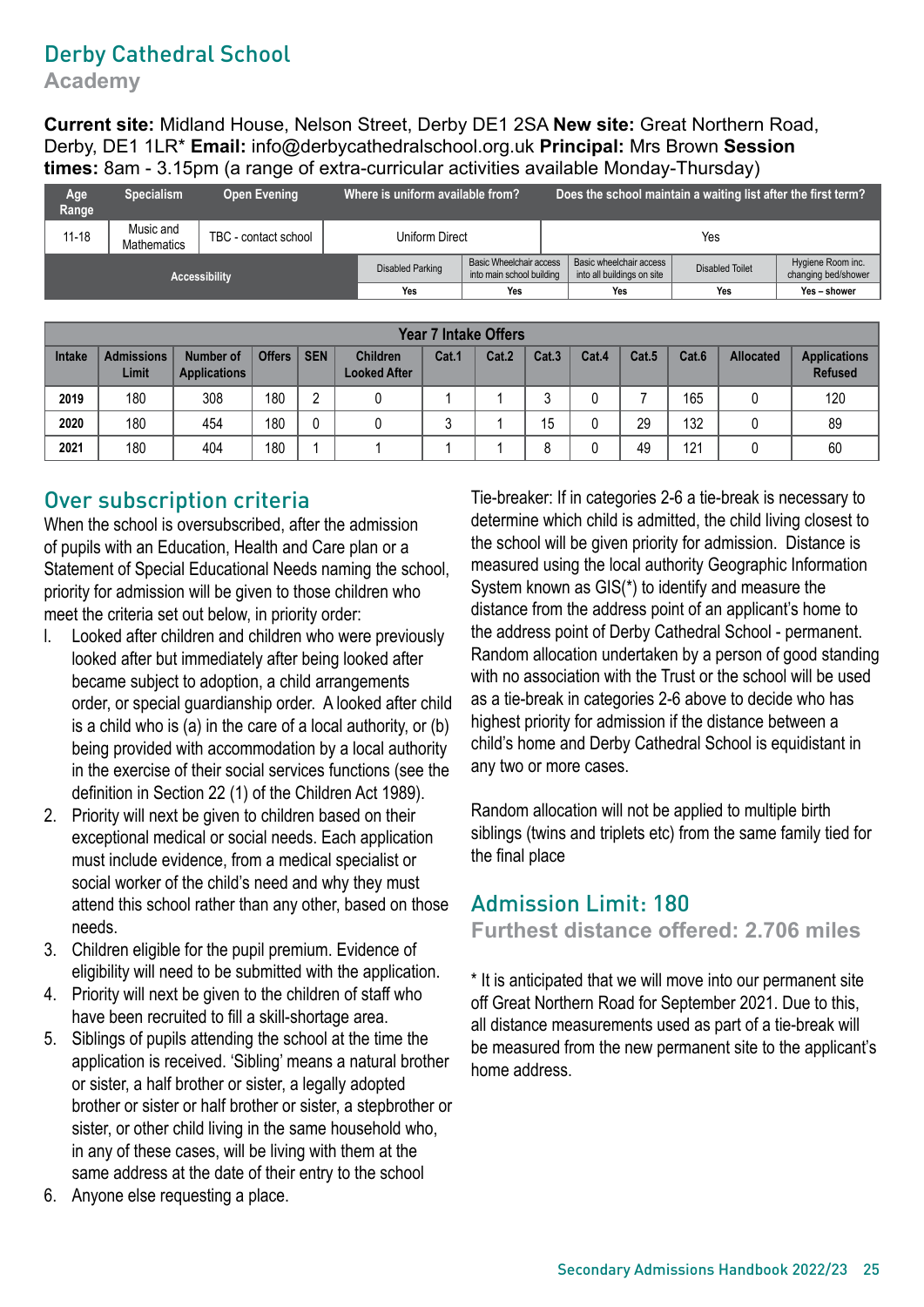## UTC Derby Pride Park

**University Technical College** 

#### Locomotive Way, Pride Park, Derby, DE24 8PU **Telephone:** 01332 477400 **Principal:** Mr Wheatcroft **CEO:** Mr Nick Crew, Executive Principal **Session times:** 8.30am-3.25pm (Enrichment activities available until 4.20pm)

| Aɑe Ranɑe | opecialism.                         | Open Evening                                                    | Where is uniform available from? |
|-----------|-------------------------------------|-----------------------------------------------------------------|----------------------------------|
| 13-19     | Engineering and Health Life Science | Please see our website for dates<br>https://www.utcderby.org.uk | Uniformalitv                     |

### Over subscription criteria

Where the Derby Manufacturing UTC is oversubscribed; if the number of applications is greater than the Published Admissions Number, the following criteria in rank offer will be used to allocate places:

- l. Any Looked After Children (LAC) in the care of a local authority and previously Looked After Children who wish to attend the UTC, will first be admitted regardless of where they are resident.
- ll. Remaining places will be allocated randomly within the geographical bandings indicated on the map in Appendix l as follows:
- 1. 50% of learners resident using the home address within 5 miles of the UTC site, within in catchment band A as indicated in Appendix l.
- 2. 30% of learners resident using the home address 5 miles but less than 10 miles from the UTC site, within the catchment band B as indicated in Appendix l.
- 3. 20% of learners resident using the home address the Catchment Area 10 miles and over away from the UTC site.
- 4. If there are fewer applications received for any band than the stated % the remaining places will be allocated proportionately across the other 2 geographical bands.

This process will be independently overseen. The home address is the address of the primary carer of the child, as shown by who receives the child benefit. The distance will be measured in a straight line from the applicants' front door to the UTC's front gate.

#### The admission limit for year 9: 120

\*Apply directly to the UTC for a Year 9 place in September 2022.

<www.utcderby.org.uk>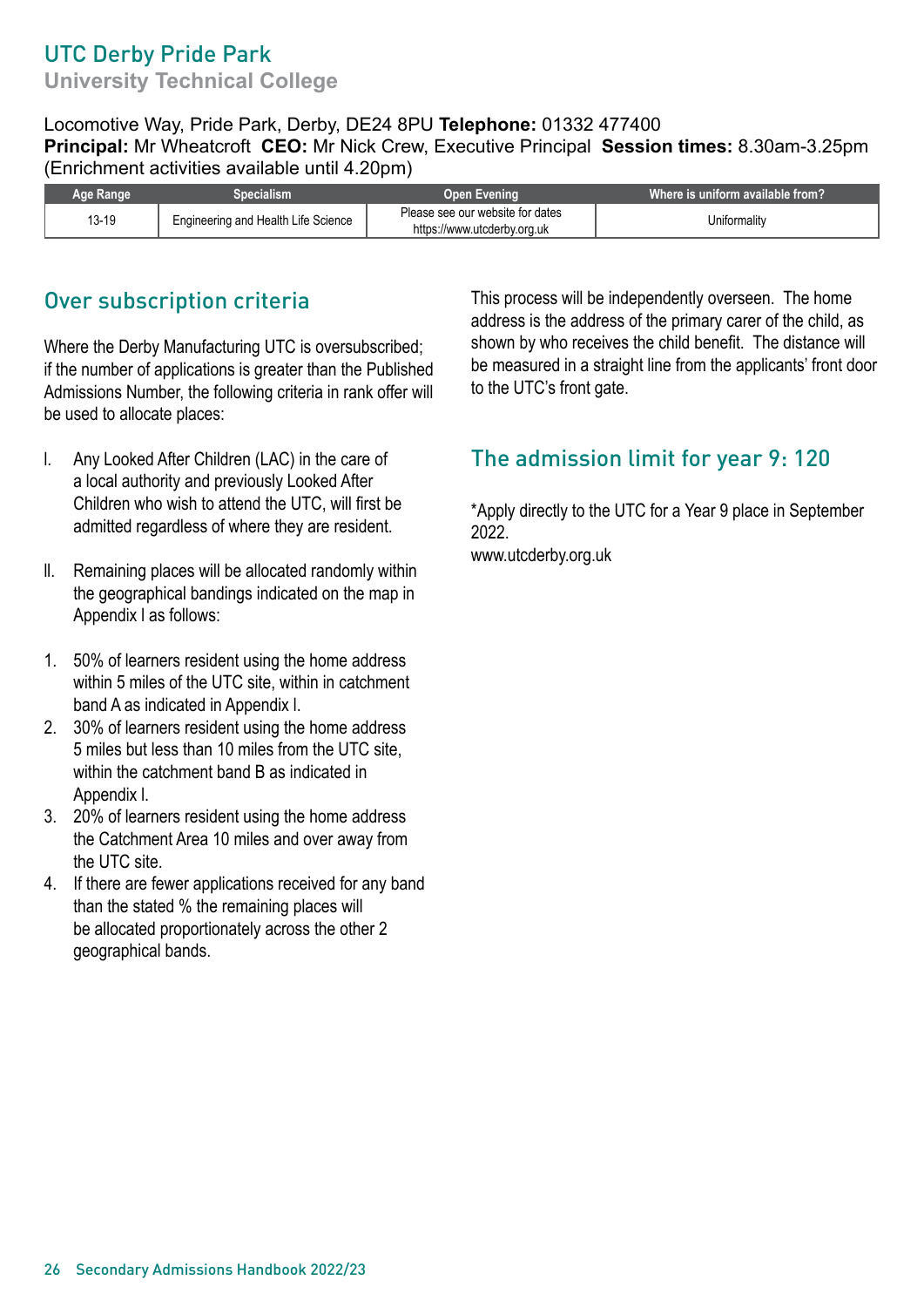### Derby Moor Academy

**Academy school** 

#### Moorway Lane, Littleover, Derby DE23 2FS **Telephone:** 01332 772706 **Principal:** Mr Doyle **Session times:** 8.35am - 3.05pm (Mon, Tues, Thurs, Fri) 8.35am - 2.45pm (Wednesday)

|              |                            |                                  |                                |            | Where is uniform available from?                 |  |                                                             |                                                       |                                                            |                        |                  |                                                               |
|--------------|----------------------------|----------------------------------|--------------------------------|------------|--------------------------------------------------|--|-------------------------------------------------------------|-------------------------------------------------------|------------------------------------------------------------|------------------------|------------------|---------------------------------------------------------------|
| Age<br>Range | <b>Specialism</b>          |                                  | <b>Open Evening</b>            |            |                                                  |  |                                                             |                                                       |                                                            |                        |                  | Does the school maintain a waiting list after the first term? |
| $11 - 19$    | None                       |                                  | Please check school<br>website |            | Morleys or Uniform Direct                        |  |                                                             |                                                       | The Council will maintain the waiting list for this school |                        |                  |                                                               |
|              |                            | Accessibility                    |                                |            | <b>Disabled Parking</b>                          |  | <b>Basic Wheelchair access</b><br>into main school building | Basic wheelchair access<br>into all buildings on site |                                                            | <b>Disabled Toilet</b> |                  | Hygiene Room inc.<br>changing bed/shower                      |
|              |                            |                                  |                                |            | Yes<br>Yes                                       |  |                                                             |                                                       | Yes                                                        | Yes                    |                  | Yes                                                           |
|              |                            |                                  |                                |            |                                                  |  |                                                             |                                                       |                                                            |                        |                  |                                                               |
|              |                            |                                  |                                |            | Year 7 Intake Offers - Including Appeals Allowed |  |                                                             |                                                       |                                                            |                        |                  |                                                               |
| Intake       | <b>Admissions</b><br>Limit | <b>Number of</b><br>applications | <b>Offers</b>                  | <b>SEN</b> | <b>Children</b><br>Look after                    |  | <b>Catchment area</b><br><b>Sibling</b>                     | <b>Catchement</b><br><b>Area</b>                      | Out of Area<br><b>Sibling</b>                              | Out<br>οf<br>area      | <b>Allocated</b> | <b>Applications</b><br>refused                                |
| 2019         | 300                        | 697                              | 300                            | 6          |                                                  |  | 53                                                          | 112                                                   | 48                                                         | 80                     | $\Omega$         | 179                                                           |
| 2020         | 300                        | 692                              | 301                            | 2          | 4                                                |  | 61                                                          | 109                                                   | 36                                                         | 89                     |                  | 112                                                           |
| 2021         | 300                        | 712                              | 300                            | 4          |                                                  |  | 64                                                          | 110                                                   | 42                                                         | 80                     |                  | 122                                                           |

### Over-Subscription Criteria

When the school is oversubscribed, after the admission of pupils with Statements of Special Educational Needs where the school is named in the Statement, priority for admission will be given to those children who meet the criteria set out below, in order:

- 1. A 'looked after child' or a child who was previously looked after but immediately after being looked after became subject to an adoption, residence, or special guardianship order 67. A looked after child is a child who is (a) in the care of a local authority, or (b) being provided with accommodation by a local authority in the exercise of their social services functions (see the definition in section 22(1) of the Children Act 1989).
- 2. Children who are both living in the Normal Area or Catchment Area served by the school and have siblings (brothers or sisters) of compulsory school age still attending the school at the time of their admission.
- 3. Other children living<sup>1</sup> in the normal area at the time of admission.
- 4. Children who do not live in the Normal Area served by the school but who have siblings (brothers or sisters) of compulsory school age attending the school at the time of their admission.
- 5. Other children whose parents have requested a place.
- 6. Children whose parents did not request a place by the Local Authority deadline for completion of the Common Application Form.

The term sibling includes: brothers and sisters, foster brothers and sisters, half brothers and sisters and step brothers or sisters living at the same address and as a family unit.

**Note:** A brother or sister must be living at the same address. Cousins are not classed as brothers or sisters.

**Note:** The 'home address' is defined as the address of the adult with parental responsibility with whom the child normally lives and which applies at the time of application.

#### Admission Limit: 300

**Furthest distance offered: 1.377 miles**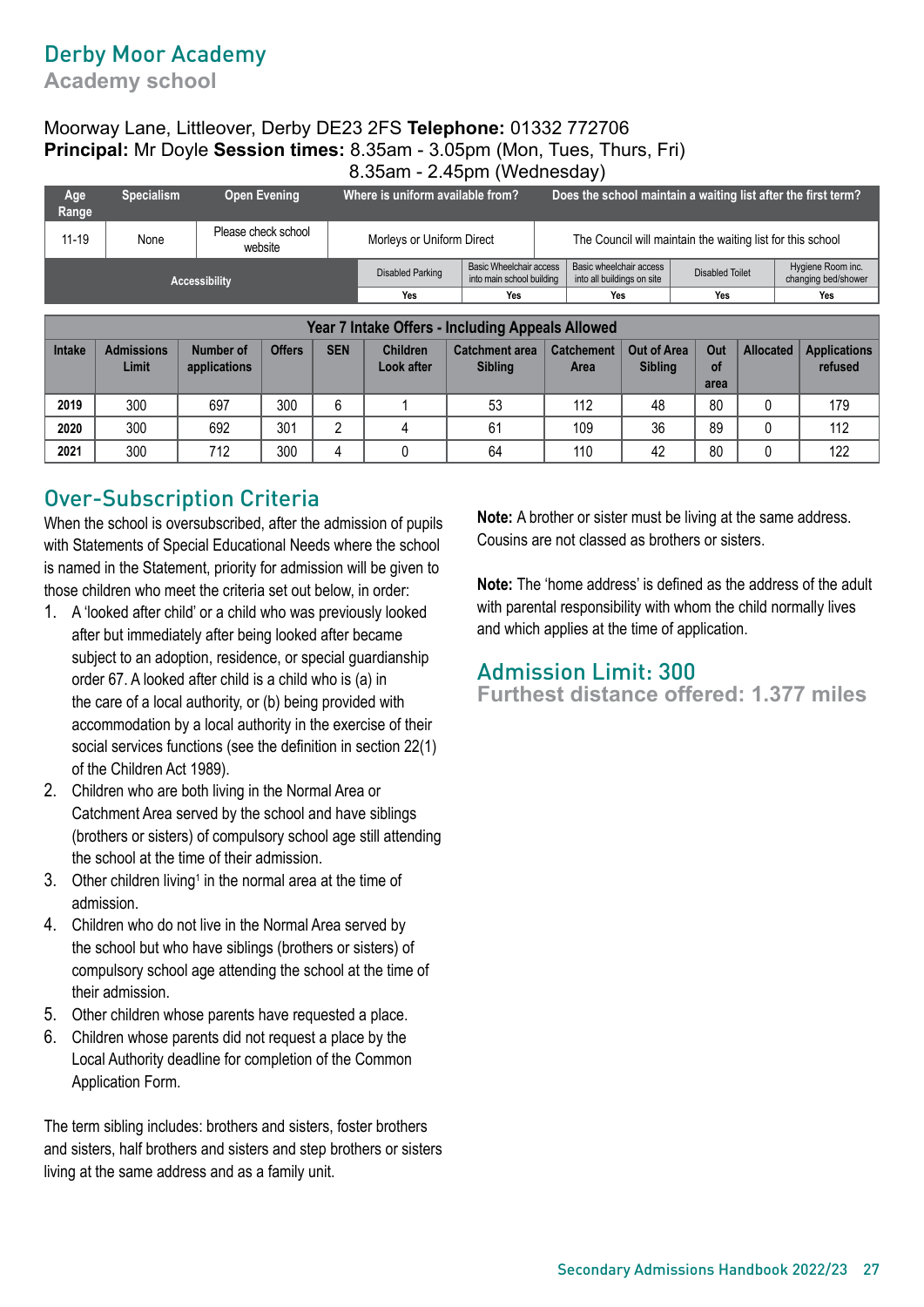## Landau Forte College

**Academy** 

#### Fox Street, Derby DE1 2LF **Telephone:** 01332 204040 **Principal:** Ms Brannick **Session times:** 8.30am - 3.15pm

|               |                         |                                          |               | <b>Year 7 Intake Offers</b> |                                 |                 |                             |                                |  |  |  |  |
|---------------|-------------------------|------------------------------------------|---------------|-----------------------------|---------------------------------|-----------------|-----------------------------|--------------------------------|--|--|--|--|
| <b>Intake</b> | <b>Admissions Limit</b> | Number of<br>applications                | <b>Offers</b> | <b>SEN</b>                  | <b>Children Looked</b><br>after | <b>Siblings</b> | Random<br><b>Allocation</b> | <b>Applications</b><br>refused |  |  |  |  |
| 2019          | 196                     | 196<br>1000<br>452<br>Contact the school |               |                             |                                 |                 |                             |                                |  |  |  |  |
| 2020          | 196                     | 1093                                     | 197           |                             | Contact the school              |                 | 405                         |                                |  |  |  |  |
| 2021          | 196                     | 1103                                     | 197           |                             | Contact the school              |                 |                             | 410                            |  |  |  |  |

The Academy will consider all applications for places. Where fewer than 196 applications are received, the Academy will offer places to all those who have applied.

**Procedures where the Academy is oversubscribed**  Where the number of applications for admission is greater than the published admissions number, applications will be considered against the criteria set out below. Places will be allocated in accordance with the principles of Fair Banding.

**Catchment Areas:** For entry at age eleven, 98 places will be offered to applicants from the defined Catchment Area 1, which is the electoral wards of Abbey, Derwent, Arboretum, Normanton and Sinfin.

98 places will be offered to the applicants from the defined Catchment Area 2, which is an encircled geographical area measuring 4.75 miles in radius from the Centre of the College and includes all of the remaining 12 electoral wards of the City of Derby but excludes Catchment Area 1.

If insufficient applications are received from either Catchment Area 1 or Catchment Area 2, the places not allocated to applicants from a particular catchment area will be offered to applicants from the other catchment area.

Applicants from outside the 2 catchment areas will only be offered a place if there are insufficient applicants from catchment 1 and 2.

| <b>Accessibility</b> | Disabled Parking | Basic Wheelchair access<br>into main school building | Basic wheelchair access<br>into all buildings on site | <b>Disabled Toilet</b> | Hygiene Room inc.<br>changing bed/shower |
|----------------------|------------------|------------------------------------------------------|-------------------------------------------------------|------------------------|------------------------------------------|
|                      | Yes              | Yes                                                  | Yes                                                   | Yes                    | Yes                                      |

#### Over-Subscription Criteria

- a. Looked After Children or children who were previously looked after but immediately after being looked after became subject to an adoption, residence, or special guardianship order 67.
- b. Children who have a Statement of Special Educational Need or Education Health Care Plan and where the Academy is named.
- c. Siblings of an existing student who will be in Yr 8-11 in the academic year of 2022/23 at the time admission will be given preference provided that the applicant at the time lives in the defined Catchment Area 1 or defined Catchment Area 2 (without prejudice to the conditions set out above Siblings are defined as brothers or sisters who are either (i) a blood relative or (ii) are a sibling by legal adoption. Please note, the sibling criteria is not applicable when the sibling will be in Yr12/13 in the academic year of 2022/23.
- d. Thereafter places will be allocated on a random basis within each stanine of ability. There will be a maximum of 50% in total of students from each of the defined catchment areas subject to sufficient applications being received.
- e. Should places still be available following allocation of places in Catchment areas 1 and 2 these will be allocated on a random basis.

#### Operation of waiting lists

Subject to any provisions regarding waiting lists in the LA's coordinated admission scheme, the Academy will operate a waiting list. Where in any year the College receives more applications for places than there are places available, a waiting list will operate until a month after the admission date. This will be maintained by the Academy and it will be open to any parent/carer to ask for his or her child's name to be placed on the waiting list, following an unsuccessful application.

A child's position on the waiting list will be determined solely in accordance with the oversubscription criteria set out in the paragraphs G. Oversubscription Criteria a - e. Where places become vacant they will be allocated to children on the waiting list in accordance with the oversubscription criteria.

#### Admission Limit: 196 **Furthest distance offered: 4.534 miles**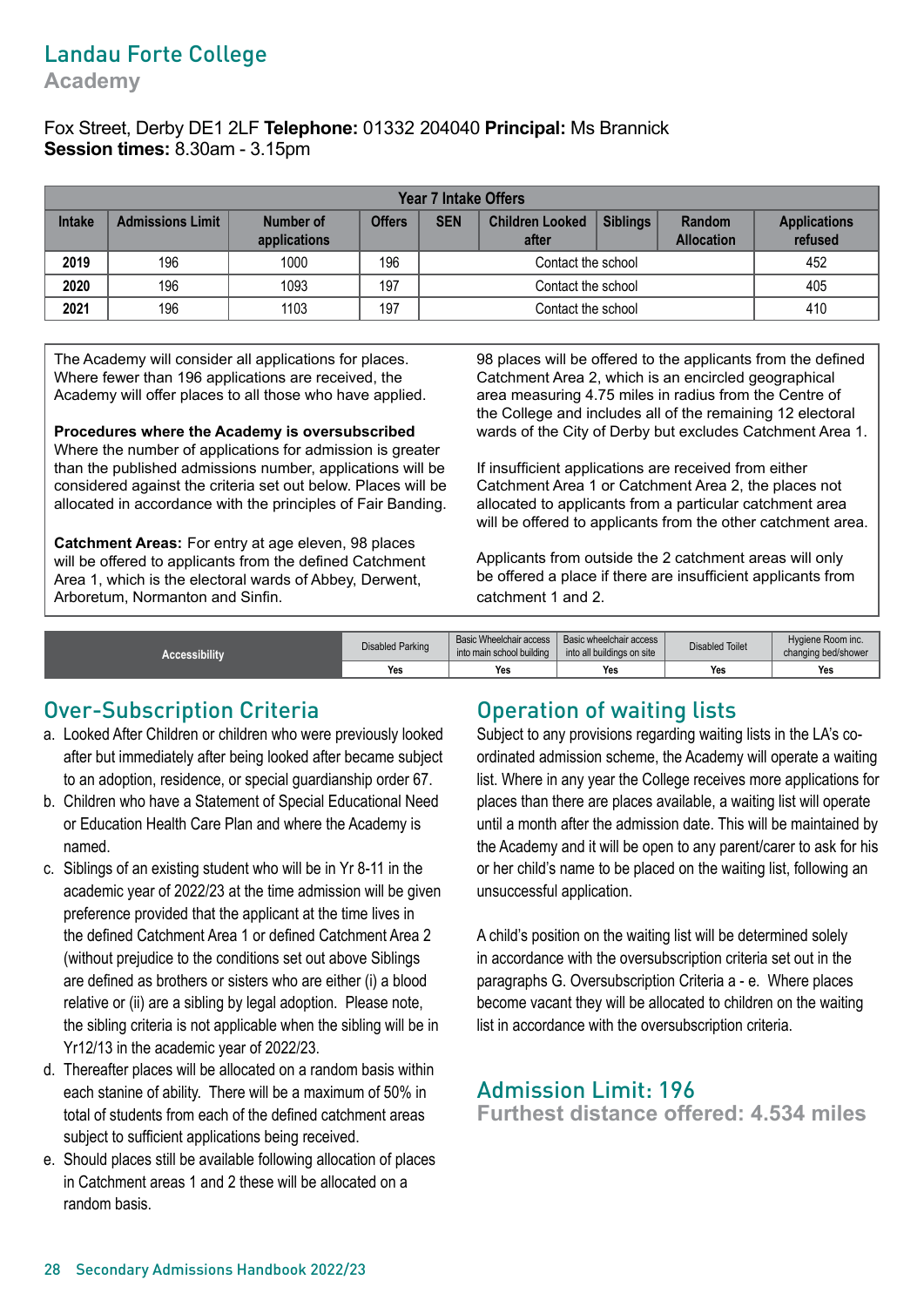## Lees Brook Community School

#### Morley Road, Chaddesden, Derby DE21 4QX **Telephone:** 01332 671723 **Headteacher:** Mrs House **Session times:** 8.40am - 3.00pm (Thurs 8.40am - 2pm)

| <b>Age Range</b>     |                            | <b>Specialism</b> | Open<br><b>Evening</b>           |               |            | Where is uniform available from?                      |                                                      |                                                       |                          | Does the school maintain a waiting list after the first<br>term? |                       |                        |                                          |                                |  |
|----------------------|----------------------------|-------------------|----------------------------------|---------------|------------|-------------------------------------------------------|------------------------------------------------------|-------------------------------------------------------|--------------------------|------------------------------------------------------------------|-----------------------|------------------------|------------------------------------------|--------------------------------|--|
| $11 - 18$            |                            | None              | TBC                              |               |            | Morleys                                               |                                                      |                                                       |                          | The Council will maintain the waiting list for this school       |                       |                        |                                          |                                |  |
|                      |                            | Accessibility     |                                  |               |            | <b>Disabled Parking</b>                               | Basic Wheelchair access<br>into main school building | Basic wheelchair access<br>into all buildings on site |                          |                                                                  |                       | <b>Disabled Toilet</b> | Hygiene Room inc.<br>changing bed/shower |                                |  |
|                      |                            |                   |                                  |               |            | Yes                                                   |                                                      | Yes                                                   |                          |                                                                  | Yes                   |                        | Yes                                      | Shower only                    |  |
| Year 7 intake offers |                            |                   |                                  |               |            |                                                       |                                                      |                                                       |                          |                                                                  |                       |                        |                                          |                                |  |
| <b>Intake</b>        | <b>Admissions</b><br>Limit |                   | <b>Number of</b><br>applications | <b>Offers</b> | <b>SEN</b> | <b>Children</b><br><b>Catchment</b><br>Looked<br>area |                                                      |                                                       | <b>Catchment</b><br>Area |                                                                  | Out of<br><b>Area</b> | Out<br>of              | <b>Allocated</b>                         | <b>Applications</b><br>refused |  |
|                      |                            |                   |                                  |               |            | after                                                 |                                                      | <b>Sibling</b>                                        |                          |                                                                  | <b>Sibling</b>        | area                   |                                          |                                |  |
| 2019                 | 219                        |                   | 380                              | 219           | $\Omega$   | 0                                                     |                                                      | 33                                                    | 103                      |                                                                  | 29                    | 54                     | 0                                        | 122                            |  |
| 2020                 | 219                        |                   | 354                              | 217           |            | 0                                                     |                                                      | 46                                                    | 89                       |                                                                  | 26                    | 55                     | 2                                        | 0                              |  |
| 2021                 | 219                        |                   | 322                              | 191           |            | 0                                                     |                                                      | 32                                                    | 67                       |                                                                  | 31                    | 51                     | 9                                        | 0                              |  |

#### Over-Subscription Criteria

Where applications exceed the number of places available in the appropriate year group (after the admission of pupils with Statements of Special Educational Needs where Lees Brook is named in the Statement), the following criteria are applied by the Governing Body in the order set out below:

- 1. Children who are looked after (in the care of or accommodated by Derby City Council or another local authority).
- 2. Children who are both living in the catchment area served by the school and have brothers or sisters still attending the school at the time of their admission.
- 3. Other children living in the catchment area at the time of admission.
- 4. Children who do not live in the catchment area served by the school but who have brothers or sisters attending the school at the time of their admission.
- 5. Other children whose parents have stated Lees Brook Community School as a preference on the common application form.
- 6. Children whose parents stated Lees Brook Community School as a preference on the common application form but did not return the form to Derby City Education Authority by the closing date.

In categories 2 to 5, when choices have to be made between children satisfying the same criteria, children living nearest to the school, measured by a straight line between their residence and the school, have priority. In category 6, places will be allocated in the same order of priority as for categories 2 to 5. Where children in category 6 have equal priority, places will be allocated to those living nearest to the school, measured by a straight line between the home address and the school.

#### Admission Limit: 219

**Furthest distance offered: 3.980 miles**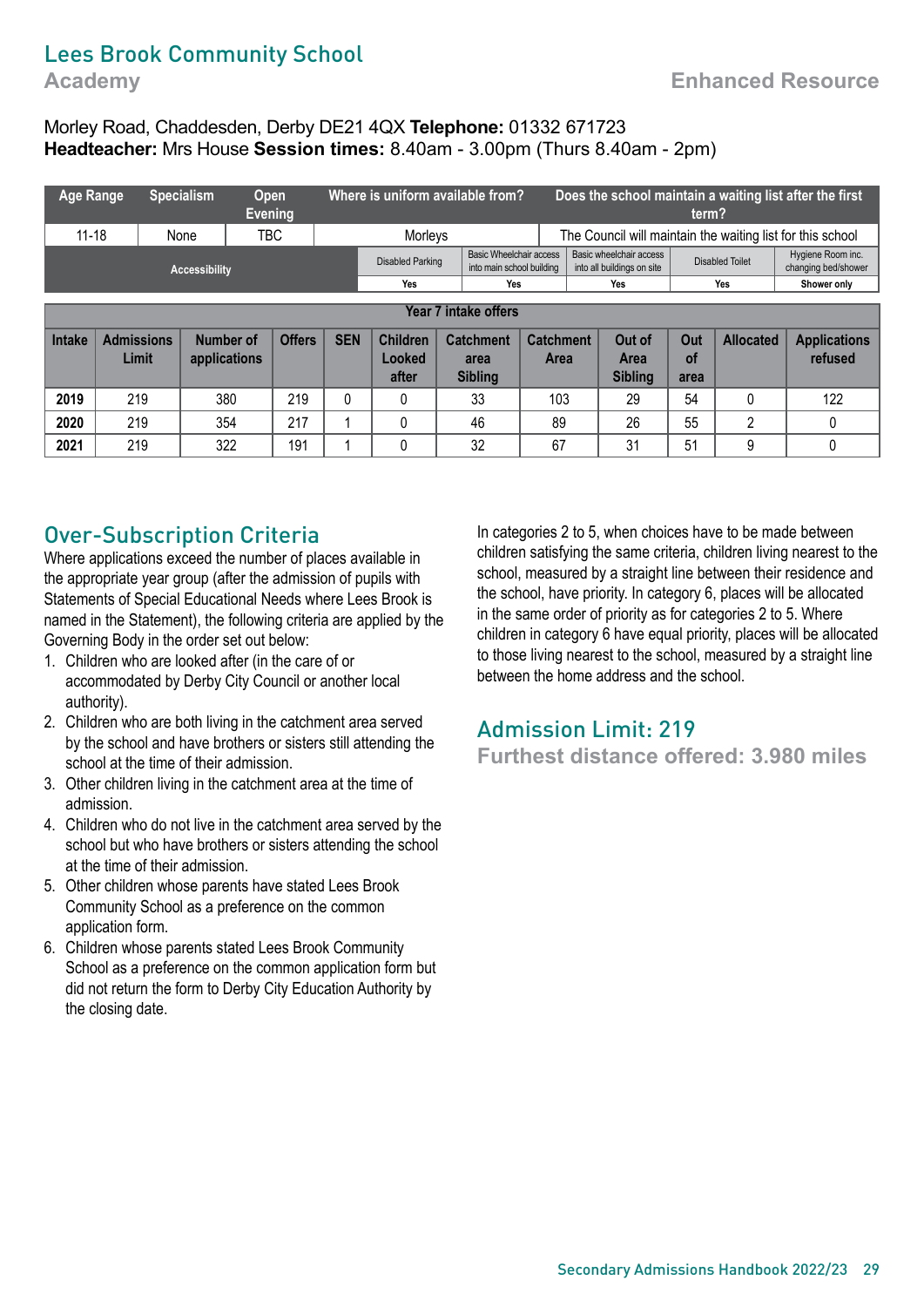## Littleover Community School

**Community school** 

#### Pastures Hill, Littleover, Derby DE23 4BZ **Telephone:** 01332 513219 **Acting Headteacher:** Mr Wilding **Session times:** 8.40am - 3.00pm

| <b>Age Range</b> | <b>Specialism</b>          |                      |           | <b>Open Evening</b> |                                                                                        | Where is uniform available from?                                                  |                             |  | Does the school maintain a waiting list after the first<br>term? |                                                                               |                        |                  |                                          |  |
|------------------|----------------------------|----------------------|-----------|---------------------|----------------------------------------------------------------------------------------|-----------------------------------------------------------------------------------|-----------------------------|--|------------------------------------------------------------------|-------------------------------------------------------------------------------|------------------------|------------------|------------------------------------------|--|
| $11 - 18$        | Science<br>Language        |                      |           | 7 October           | Morleys, Uniform Direct,<br>Uniformality                                               |                                                                                   |                             |  | The Council will maintain the waiting list for the school        |                                                                               |                        |                  |                                          |  |
|                  |                            |                      |           |                     | <b>Basic Wheelchair access</b><br><b>Disabled Parking</b><br>into main school building |                                                                                   |                             |  |                                                                  | Basic wheelchair access<br>into all buildings on site                         | <b>Disabled Toilet</b> |                  | Hygiene Room inc.<br>changing bed/shower |  |
|                  |                            | <b>Accessibility</b> |           |                     | Yes - sloping site<br>Yes<br>issues                                                    |                                                                                   |                             |  |                                                                  | No - very difficult<br>between buildings and<br>no lift to many<br>classrooms | Yes                    |                  | <b>No</b>                                |  |
|                  |                            |                      |           |                     |                                                                                        |                                                                                   | <b>Year 7 Intake Offers</b> |  |                                                                  |                                                                               |                        |                  |                                          |  |
| Intake           | <b>Admissions</b><br>Limit | applications         | Number of | <b>Offers</b>       | <b>SEN</b>                                                                             | <b>Children</b><br><b>Catchment Area</b><br><b>Looked after</b><br><b>Sibling</b> |                             |  | <b>Catchment</b><br>Area                                         | Out of Area<br><b>Sibling</b>                                                 | Out of<br>Area         | <b>Allocated</b> | <b>Applications</b><br>refused           |  |
| 2019             | 295                        |                      | 1012      | 295                 | 5                                                                                      |                                                                                   | 101                         |  | 153                                                              | 14                                                                            | 21                     | 0                | 431                                      |  |
| 2020             | 295                        |                      | 1006      | 295                 | 2                                                                                      | 2                                                                                 | 104                         |  | 159                                                              | 14                                                                            | 14                     |                  | 285                                      |  |

**2021** 295 954 295 7 3 90 137 4 54 0 223

#### Over-Subscription Criteria

If the school is oversubscribed, after the admission of pupils with a statement of Special Educational Need, or an Education Health and Care Plan (EHC) where the school is named in the Statement or EH&C plan, priority for admission will be given to those children who meet the criteria set out below, in order:

- 1. A 'looked after child' or a child who was previously looked after but immediately after being looked after became subject to an adoption, residence, or special guardianship order. A looked after child is a child who is (a) in the care of a local authority, or being provided with accommodation by a local authority in the exercise of their social services functions (see the definition in section 22(1) of the Children Act (1989).
- 2. Children who are both living in the catchment area served by the school and have brothers or sisters of compulsory school age still attending the school at the time of their admission.
- 3. Other children living in the catchment.
- 4. Children who do not live in the catchment area served by the school but who have brothers or sisters of compulsory school age attending the school at the time of their admission.
- 5. Other children whose parents have requested a place.
- 6. Children whose parents did not request a place by the closing date 31 October 2021.

For the purposes of admissions, we class a brother or sister as having one or both natural parents in common are related by a parent's marriage are adopted or fostered.

#### **Tie-breaker**

When choices have to be made between children satisfying the same criteria, children living nearest to the school measured by a straight line have priority. The line will be measured from the centre of the home address to the school using the national Ordnance Survey set points. If two measurements are the same, we will give priority to the child living nearest the school measured by the shortest walking route from the home address to the school's main entrance. The 'home address' is the address of the primary carer of the child, as shown by who receives the Child Benefit.

**Note:** the 'home address' is the address of the primary carer of the child, as shown by who receives the Child Benefit.

#### Admission Limit: 295

**Furthest distance offered: 1.197 miles**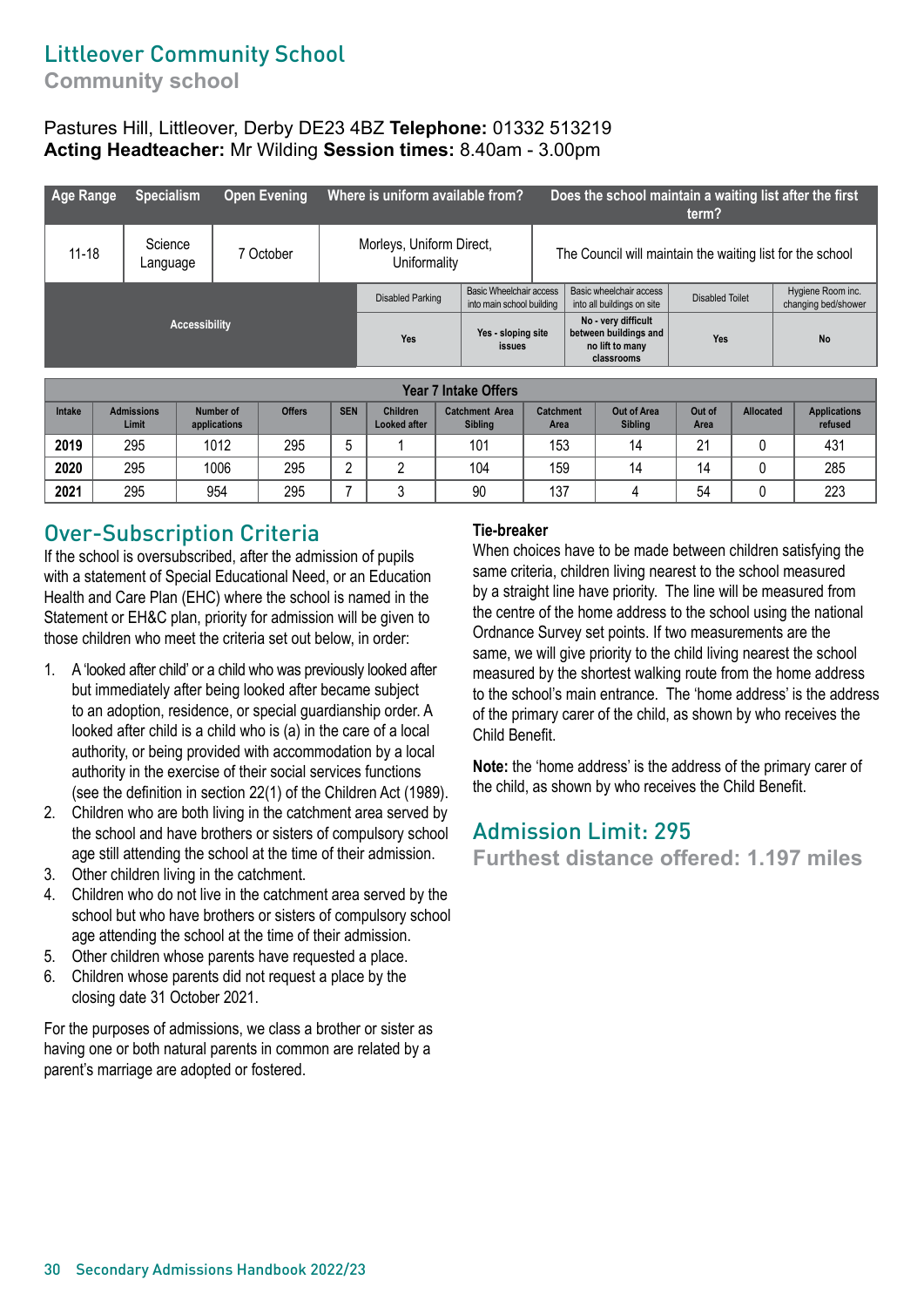## Murray Park School

**Foundation school** 

#### Murray Road, Mickleover, Derby DE3 9LL **Telephone:** 01332 515921 **Headteacher:** Mrs Caley **Session times:** 8.40am - 3pm

| <b>Age Range</b> | <b>Specialism</b>    | <b>Open Evening</b> | Where is uniform available from?                                              |                                                                                     | Does the school maintain a waiting list after the<br>first term? |                        |                                          |  |  |
|------------------|----------------------|---------------------|-------------------------------------------------------------------------------|-------------------------------------------------------------------------------------|------------------------------------------------------------------|------------------------|------------------------------------------|--|--|
| $11 - 16$        | None                 | <b>TBC</b>          | Morley's School Outfitters,<br>Chaddesden, Uniform Direct and<br>Uniformality |                                                                                     | Yes                                                              |                        |                                          |  |  |
|                  |                      |                     | <b>Disabled Parking</b>                                                       | <b>Basic Wheelchair access</b><br>into main school building                         | Basic wheelchair access<br>into all buildings on site            | <b>Disabled Toilet</b> | Hygiene Room inc.<br>changing bed/shower |  |  |
|                  | <b>Accessibility</b> |                     | Yes                                                                           | Yes - a number of first<br>floor classrooms, with<br>some not having lift<br>access | Yes                                                              | Yes                    | <b>No</b>                                |  |  |

|               | Year 7 Intake Offers - Including Appeals Allowed |                           |               |            |                                  |                                            |                                 |                                  |                |                  |                                |
|---------------|--------------------------------------------------|---------------------------|---------------|------------|----------------------------------|--------------------------------------------|---------------------------------|----------------------------------|----------------|------------------|--------------------------------|
| <b>Intake</b> | <b>Admissions</b><br><b>Limit</b>                | Number of<br>applications | <b>Offers</b> | <b>SEN</b> | <b>Children</b><br>Look<br>after | <b>Catchment</b><br>area<br><b>Sibling</b> | <b>Catchment</b><br><b>Area</b> | Out of<br>Area<br><b>Sibling</b> | Out of<br>area | <b>Allocated</b> | <b>Applications</b><br>refused |
| 2019          | 220                                              | 347                       | 191           | 4          |                                  | 38                                         | 86                              | 28                               | 35             | 26               | 127                            |
| 2020          | 230                                              | 305                       | 178           |            |                                  | 23                                         | 92                              | 27                               | 22             | 28               |                                |
| 2021          | 230                                              | 337                       | 230           | 5          |                                  | 39                                         | 109                             | 23                               | 30             | 23               |                                |

#### Over-Subscription Criteria

- 1. A 'looked after child' or a child who was previously looked after but immediately after being looked after became subject to an adoption, residence, or special guardianship order 67. A looked after child is a child who is (a) in the care of a local authority, or (b) being provided with accommodation by a local authority in the exercise of their social services functions (see the definition in section 22(1) of the Children Act 1989).
- 2. Those living in the defined "normal catchment" area (map available).
- 3. Siblings of those students who will be attending the school at the date of admission – in order of proximity. Where a family moves after the closing date, we will assess applications from the address the parents are living at the closing date, and will reassess applications on the national offer date.
- 4. Proximity to the school.

In cases of a tiebreaker for applications of equal strength, preference will be given to the applicant with the shorter proximity to the school measured by the shortest available route from the home to the main school entrance. The route will be measured by straight lines using the National Ordnance Survey set points.

Siblings are defined as brothers and sisters who are either a blood relative or are a sibling by legal adoption or fostering. Brothers and sisters must be living at the same address.

PAN of 230 'additional accommodation has been provided at the school with view to increasing the PAN up to a maximum of 330. Pupil numbers and projections will continue to be monitored and reviewed, liaising closely with the school over the phasing of the opening of places'.

#### Admission Limit: 230

**Furthest distance offered: 4.908 miles**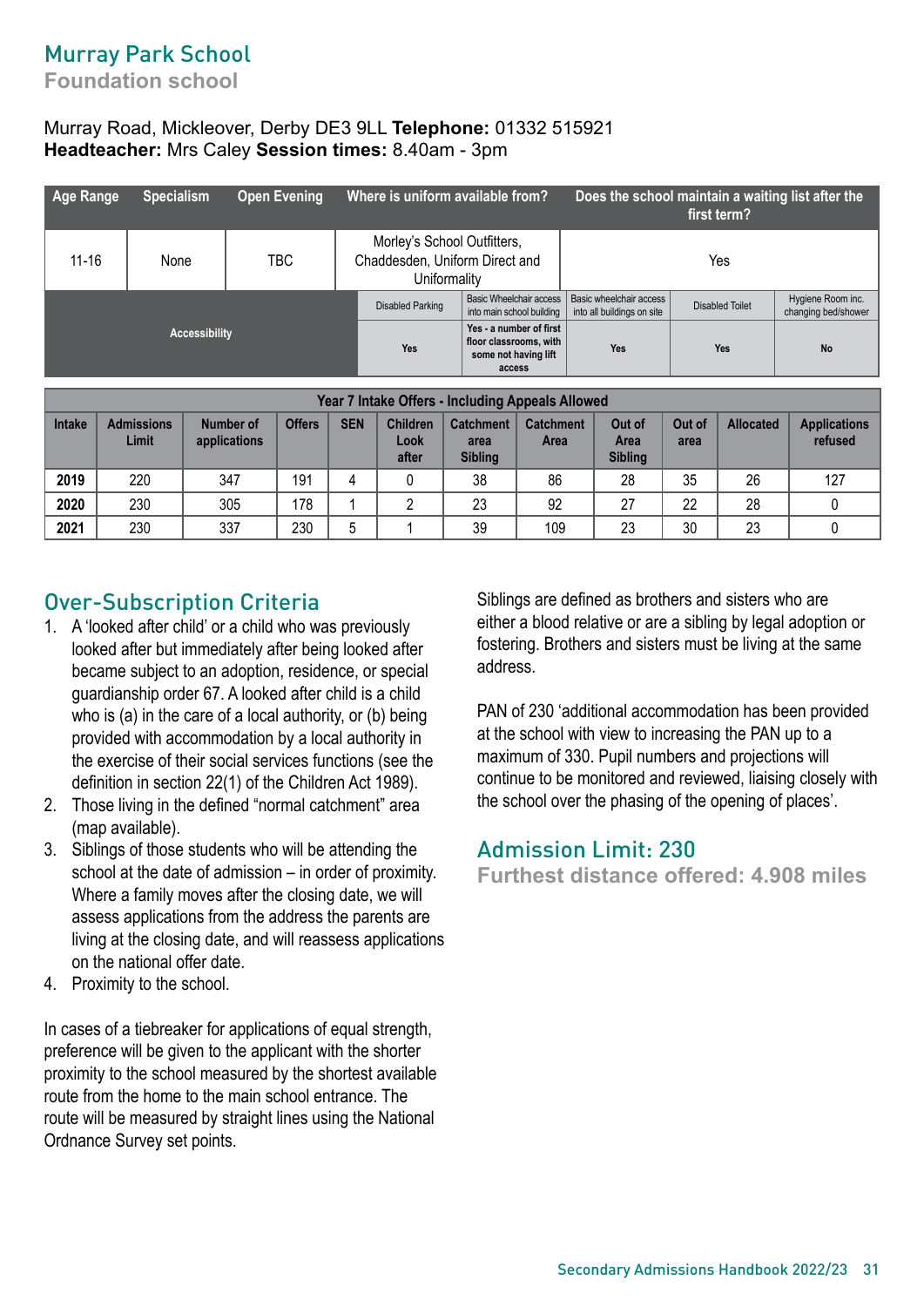## Noel-Baker Academy

#### **Academy**

Bracknell Drive, Alvaston, Derby DE24 0BR **Telephone:** 01332 572026 **Headteacher:** Ms Donaghy **Session times:** 8.25am - 3.10pm

| Age Range | <b>Specialism</b>          | <b>Open Evening</b>       |               |                                                  | Where is uniform available from?                |                                                      |                                            |                                                       | Does the school maintain a waiting list after the first<br>term? |                                      |                        |                                          |                                |  |  |
|-----------|----------------------------|---------------------------|---------------|--------------------------------------------------|-------------------------------------------------|------------------------------------------------------|--------------------------------------------|-------------------------------------------------------|------------------------------------------------------------------|--------------------------------------|------------------------|------------------------------------------|--------------------------------|--|--|
| $11 - 18$ | Language                   | Contact the<br>school     |               |                                                  | Uniform Direct, Babington Lane, Derby<br>DE11SX |                                                      |                                            |                                                       |                                                                  | Yes                                  |                        |                                          |                                |  |  |
|           |                            | <b>Accessibility</b>      |               |                                                  | Disabled Parking                                | Basic Wheelchair access<br>into main school building |                                            | Basic wheelchair access<br>into all buildings on site |                                                                  |                                      | <b>Disabled Toilet</b> | Hygiene Room inc.<br>changing bed/shower |                                |  |  |
|           |                            |                           |               |                                                  | Yes<br>Yes                                      |                                                      |                                            |                                                       | Yes<br>Yes<br><b>Yes</b>                                         |                                      |                        |                                          |                                |  |  |
|           |                            |                           |               |                                                  |                                                 |                                                      |                                            |                                                       |                                                                  |                                      |                        |                                          |                                |  |  |
|           |                            |                           |               | Year 7 Intake Offers - Including Appeals Allowed |                                                 |                                                      |                                            |                                                       |                                                                  |                                      |                        |                                          |                                |  |  |
| Intake    | <b>Admissions</b><br>Limit | Number of<br>applications | <b>Offers</b> | <b>SEN</b>                                       | <b>Children</b><br>Look<br>after                |                                                      | <b>Catchment</b><br>area<br><b>Sibling</b> |                                                       | <b>Catchment</b><br><b>Area</b>                                  | <b>Out of Area</b><br><b>Sibling</b> | Out<br>0f<br>area      | <b>Allocated</b>                         | <b>Applications</b><br>refused |  |  |
| 2019      | 280                        | 239                       | 130           | 6                                                | 0                                               |                                                      | 27                                         | 58                                                    |                                                                  | 8                                    | 31                     | 23                                       |                                |  |  |
| 2020      | 280                        | 299                       | 199           |                                                  | 0                                               | 43                                                   |                                            | 87                                                    |                                                                  | 29                                   | 39                     | 38                                       |                                |  |  |
| 2021      | 280                        | 340                       | 270           |                                                  |                                                 |                                                      | 26                                         |                                                       | 116                                                              | 18                                   | 61                     | 47                                       |                                |  |  |

## Over-Subscription Criteria

- 1. A 'looked after child' or a child who was previously looked after but immediately after being looked after became subject to an adoption, residence, or special guardianship order. A looked after child is a child who is (a) in the care of a local authority, or (b) being provided with accommodation by a local authority in the exercise of their social services functions (see the definition in section 22(1) of the Children Act 1989).
- 2. Children living in the catchment (as defined by the published area map, a copy of which is available at the school or LA) at the time that the offer of a place at Noel Baker Academy is made. This includes those living in another catchment area, who have brothers or sisters\* attending the school at the time that the offer of a place at Noel Baker Academy is made.
- 3. Other children living in the catchment area at the time that the offer of a place at Noel Baker Academy is made.
- 4. Children who do not live in the catchment area served by the school but who have brothers or sisters attending the school at the that the offer of a place at Noel Baker Academy is made.
- 5. Other children whose parents have requested a school place.
- 6. Children whose parents did not request a place before the Derby City Council deadline.

Brothers and sisters are considered to be those children who live at the same address and a)have one or both natural parents in common b) are related by a parent's marriage c) are adopted or fostered.

In categories 1 to 6, when choices have to be made between children satisfying the same criteria, places will be offered to children living nearest to the school, measured by a straight line. The line will be measured from the centre of the home address to the school using the National Ordnance Survey set points. In category 6, places will be allocated in the order of priority of categories 1-5.

#### Admission Limit: 280

**Furthest distance offered: 2.181 miles**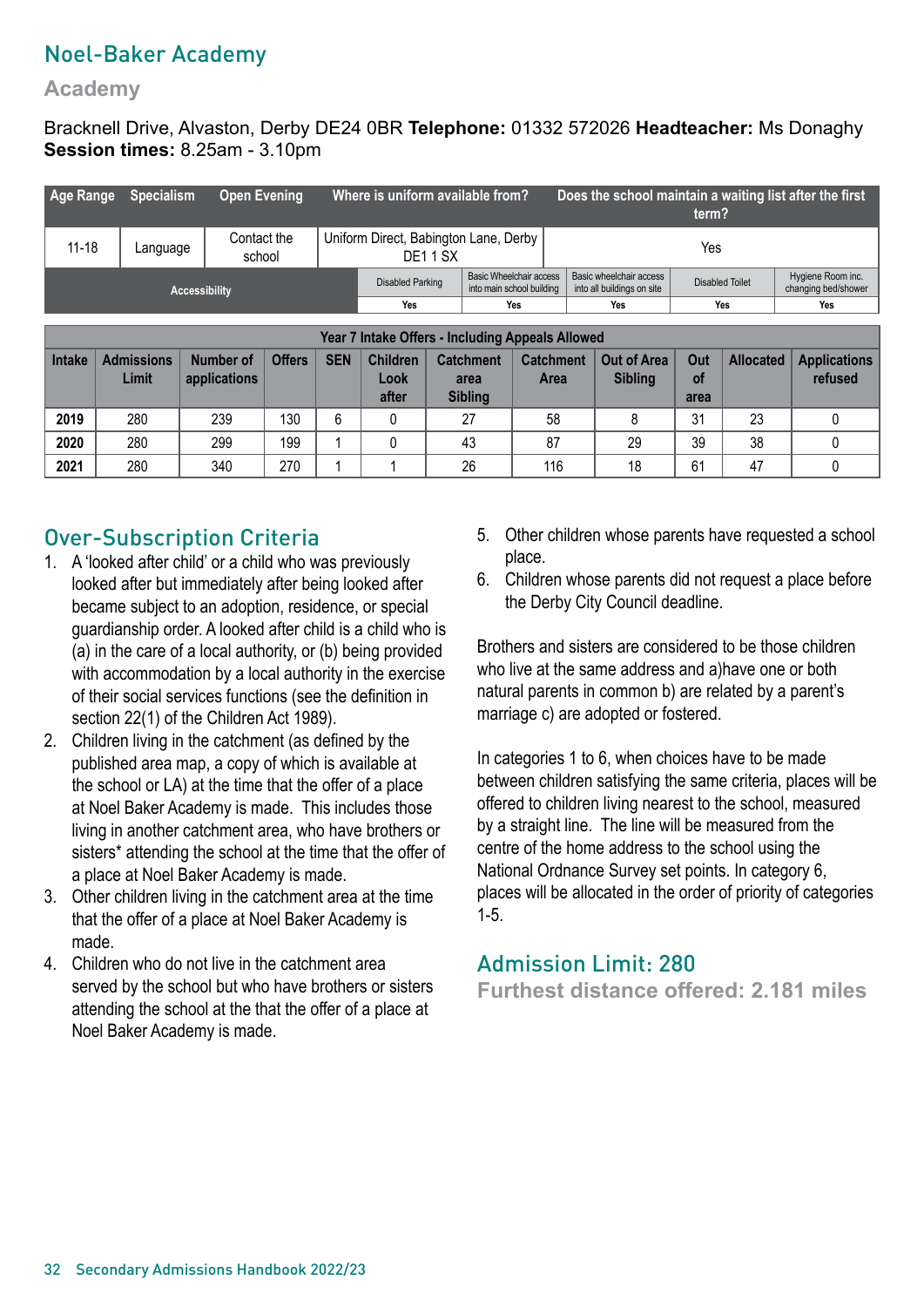## St Benedict - A Catholic Voluntary Academy

#### **Academy**

#### **Enhanced Resource**

#### Duffield Road, Darley Abbey, Derby DE22 1JD **Telephone:** 01332 557032 **Headteacher:** Mr Gritton **Session times:** 8.40 - 3.00pm

| Age<br>Range | <b>Specialism</b>          | <b>Open Evening</b>       |               | Where is uniform available from? |      |                        |           |                                                             | Does the school maintain a waiting list after the first<br>term? |                                                       |      |           |                        |                                          |
|--------------|----------------------------|---------------------------|---------------|----------------------------------|------|------------------------|-----------|-------------------------------------------------------------|------------------------------------------------------------------|-------------------------------------------------------|------|-----------|------------------------|------------------------------------------|
| $11 - 18$    |                            | Contact the<br>School     |               | Morley's and Uniform Direct      |      |                        |           |                                                             |                                                                  | Yes                                                   |      |           |                        |                                          |
|              |                            | Accessibility             |               | <b>Disabled Parking</b>          |      |                        |           | <b>Basic Wheelchair access</b><br>into main school building |                                                                  | Basic wheelchair access<br>into all buildings on site |      |           | <b>Disabled Toilet</b> | Hygiene Room inc.<br>changing bed/shower |
|              |                            |                           |               | Yes<br>Yes                       |      |                        |           |                                                             |                                                                  |                                                       | Yes  |           | Yes                    | <b>Yes</b>                               |
|              |                            |                           |               |                                  |      |                        |           | <b>Year 7 Intake Offers</b>                                 |                                                                  |                                                       |      |           |                        |                                          |
| Intake       | <b>Admissions</b><br>Limit | Number of<br>applications | <b>Offers</b> | <b>SEN</b>                       | Cat. | Cat.<br>$\overline{2}$ | Cat.<br>3 | Cat.<br>4                                                   | Cat.<br>5                                                        | Cat.<br>6                                             | Cat. | Cat.<br>8 | <b>Allocated</b>       | <b>Applications</b><br><b>Refused</b>    |
| 2019         | 245                        | 413                       | 245           | 2                                | 0    | 96                     |           | 3                                                           | 34                                                               | 5                                                     | 5    | 99        | 0                      | Contact school                           |
| 2020         | 245                        | 434                       | 247           | 6                                | 0    | 103                    |           | 8                                                           | 29                                                               | 16                                                    | 4    | 80        | 0                      | 31                                       |
| 2021         | 245                        | 468                       | 247           |                                  |      | 105                    | າ         | c                                                           | 42                                                               | 29                                                    | 5    | 60        | 0                      | 52                                       |

#### Oversubscription Criteria

Where schools have more applications than places available, School local governing body will draw up a ranked list based on the criteria listed below and will allocate places accordingly.

Pupils with an Educational Health and Care Plan (EHCP) which names the school will be admitted. This will reduce the number of places available.

- 1. Catholic children who are 'looked after' or who were 'previously looked after'. A baptism certificate or other proof of baptism is required.
- 2. Catholic children.
- 3. Other children who are 'looked after' or who were 'previously looked after'.
- 4. Catechumens, Candidates and members of Eastern Christian Churches.
- 5. Children of other Christian denominations whose membership is evidenced by a minister of religion.
- 6. Children of other faiths whose membership is evidenced by a religious leader.
- 7. Children with aptitude in drama, music or dance
- 8. Any other children.

#### **Discriminators**

**First priority** within the individual criteria will be given to applications from children who attend one of the partner primary schools.

**Second priority** within the individual criteria will be given to applications for children who will have siblings attending the school in years 7-11 at the proposed time of admission. **In the event of oversubscription within any criterion allocation of places will be decided on distance measurement (See below).** 

#### Distance measurement

Distance measurements will be taken in a straight line from the entrance to the child's home to the principal entrance to the main administrative building of the school. This will be calculated by using the school or relevant Local Authority's computerised distance measuring software. In the event of needing to discriminate between pupils living in the same block of flats, where the same distance measurement is produced, the lowest number of the flat the closer it will be judged to be to the school.

#### Definition of Sibling

• 'Siblings' means a child who lives as a brother or sister in the same house, including natural brothers or sisters with either one or both parents in common, adopted brothers or sisters, stepbrothers or sisters, foster brothers or sisters, or the child of a parent's partner where the child for whom the school place is sought is living in the same family unit at the same address as that sibling. It also includes natural brothers or sisters where the child for whom the school place is sought is not living in the same family unit as the same address as that sibling.

#### Admission Limit: 245

**Furthest distance offered: 5.313 miles**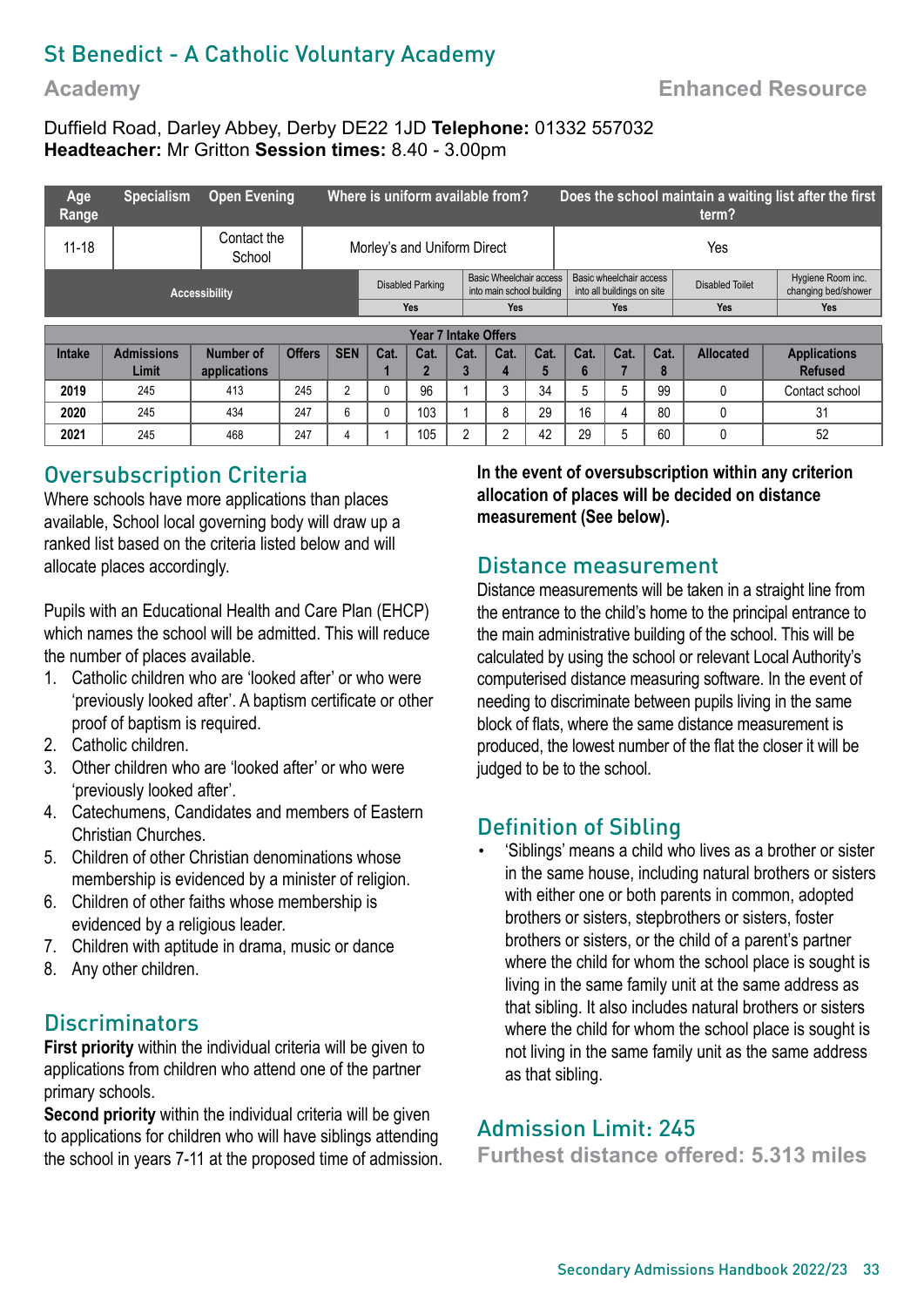#### West Park School

**Academy** 

#### West Road, Spondon, Derby DE21 7BT **Telephone:** 01332 662337 **Headteacher:** Mr McGregor **Session times:** 8.35am - 3pm

| Age<br>Range                | <b>Specialism</b>          |                                  | <b>Open Evening</b>   |               |            | Where is uniform available<br>from? |  |                                                             |                                 |                                | Does the school maintain a waiting list after the<br>first term? |                |                        |                                          |  |  |
|-----------------------------|----------------------------|----------------------------------|-----------------------|---------------|------------|-------------------------------------|--|-------------------------------------------------------------|---------------------------------|--------------------------------|------------------------------------------------------------------|----------------|------------------------|------------------------------------------|--|--|
| $11 - 16$                   | Maths and<br>Computing     |                                  | Contact the<br>school |               |            | Uniformality, Borrowash             |  |                                                             |                                 |                                | No                                                               |                |                        |                                          |  |  |
|                             |                            | <b>Accessibility</b>             |                       |               |            | Disabled Parking                    |  | <b>Basic Wheelchair access</b><br>into main school building |                                 |                                | Basic wheelchair access<br>into all buildings on site            |                | <b>Disabled Toilet</b> | Hygiene Room inc.<br>changing bed/shower |  |  |
|                             |                            |                                  |                       |               |            | Yes<br>Yes                          |  |                                                             |                                 | No - sloping site<br>Yes<br>No |                                                                  |                |                        |                                          |  |  |
| <b>Year 7 Intake Offers</b> |                            |                                  |                       |               |            |                                     |  |                                                             |                                 |                                |                                                                  |                |                        |                                          |  |  |
| Intake                      | <b>Admissions</b><br>Limit | Number of<br><b>Applications</b> |                       | <b>Offers</b> | <b>SEN</b> | <b>Children</b><br>Looked<br>After  |  | Catchment<br>Area<br><b>Siblings</b>                        | <b>Catchment</b><br><b>Area</b> |                                | Out of<br><b>Area</b><br><b>Siblings</b>                         | Out of<br>Area | <b>Allocated</b>       | <b>Applications</b><br><b>Refused</b>    |  |  |
| 2019                        | 290                        | 535                              |                       | 300           | 6          | 4                                   |  | 75                                                          | 169                             |                                | 30                                                               | 16             | 0                      | 161                                      |  |  |
| 2020                        | 290                        | 565                              |                       | 290           | 5          |                                     |  | 85                                                          | 197                             |                                | 3                                                                | 0              | 0                      | 108                                      |  |  |
| 2021                        | 290                        | 489                              |                       | 292           | 9          | 5                                   |  | 77                                                          | 173                             |                                | 17                                                               | 11             | 0                      | 74                                       |  |  |

#### Over-Subscription Criteria

When the school is oversubscribed, after the admission of pupils with an Educational Health Care Plan (EHCP) where the school is named in the EHCP, priority for admission will be given to those children who meet the criteria set out below, in order:

- 1. Children who are looked after or a child who was previously looked after and immediately after being looked after became subject to an adoption, residence or special guardianship order\*.
- 2. Those children residing in the normal area served by the school who have stated West Park as their preferred secondary school through the Common Application Form by the national closing date and who reside in the normal area at the national offer date and at the time of their admission.
- 3. Those with a sibling currently attending the school.
- 4. Children of all staff employed by the school where the member of staff has been employed at the school for two or more years at the time at which the application for admission to the school is made or the member of staff is recruited to fill a vacant post for which there is a demonstrable skill shortage.
- 5. When Governors consider that there are medical grounds for admitting the pupil supported by a doctor's certificate.
- 6. Other children whose parents have requested a place.
- 7. Children whose parents did not request a place by the national closing date.

In categories 1 to 6, when choices have to be made between children satisfying the same criteria, we will give priority to the child living nearest the school, measured by a straight line. The line will be measured from the home address to the school using the National Ordnance Survey set points. For category 7, we will allocate places in the same order of priority as for categories 1 to 6. Where children in category 7 have the same priority, we will allocate places to those living nearest the school, measured by a straight line. The line will be measured from the home address to the school using the National Ordnance Survey set points.

\*A looked after child is a child who is (a) in the care of a local authority or (b) being provided with accommodation by a local authority in the exercise of their social services functions (see the definition in section 22(1) of the Children Act 1989). This includes children who have previously been in state care outside of England and have ceased to be in state care as a result of being adopted.

#### Admission Limit: 290

**Furthest distance offered: 0.615 miles**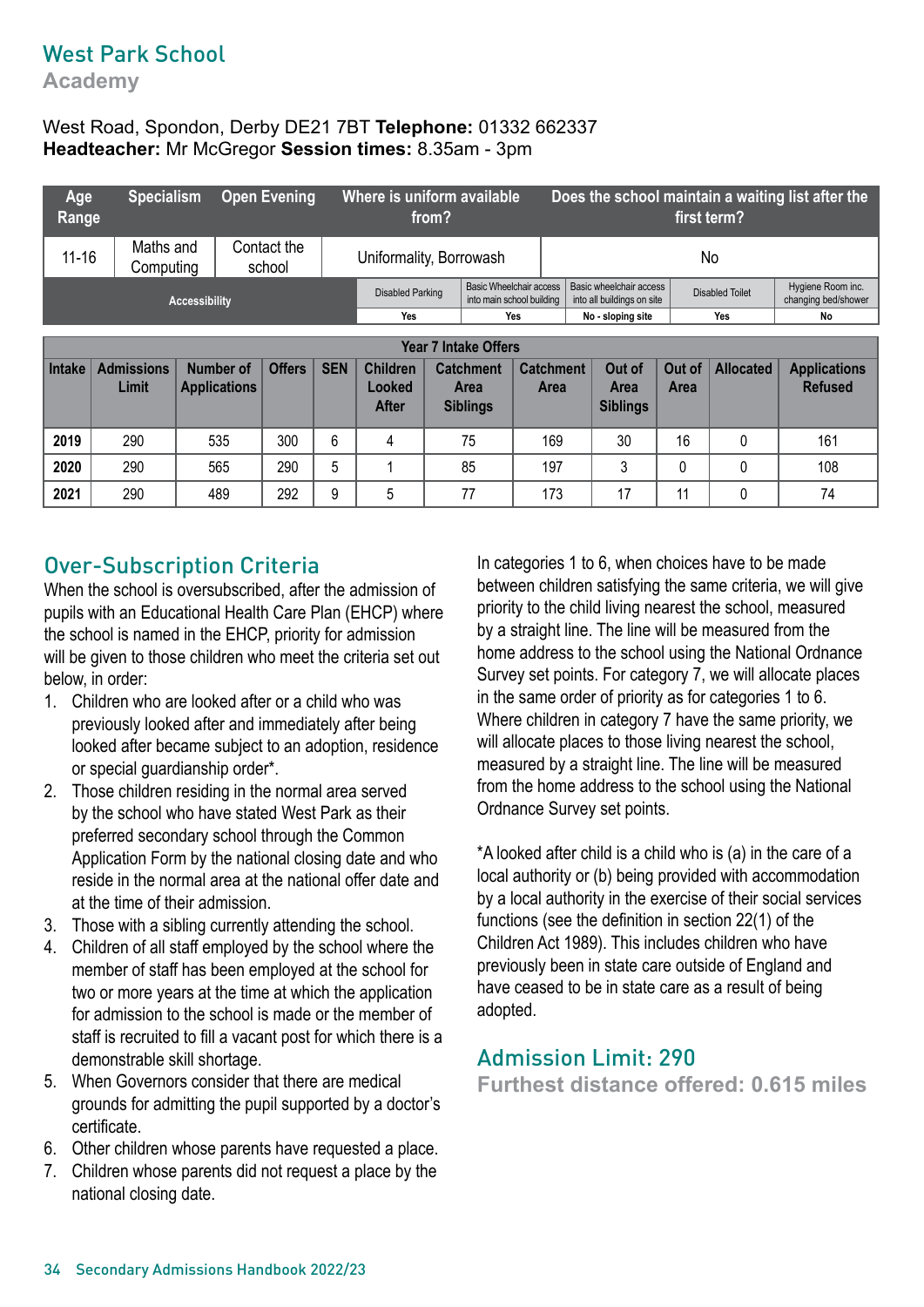## Term Dates 2021 / 2022

<span id="page-34-0"></span>

| Autumn | Thursday 2 September to Friday 22 October |
|--------|-------------------------------------------|
|        | Monday 1 November to Thursday 23 December |
|        | Monday 10 January to Friday 18 February   |
| Spring | Monday 28 February to Friday 8 April      |
| Summer | Monday 25 April to Friday 27 May          |
|        | Monday 6 June to Friday 22 July           |

## Term Dates 2022 / 2023

| Autumn | Thursday 1 September to Friday 21 October |
|--------|-------------------------------------------|
|        | Monday 31 October to Thursday 22 December |
|        | Monday 9 January to Friday 17 February    |
| Spring | Monday 27 February to Friday 31 March     |
| Summer | Monday 17 April to Friday 26 May          |
|        | Monday 5 June to Friday 21 July           |